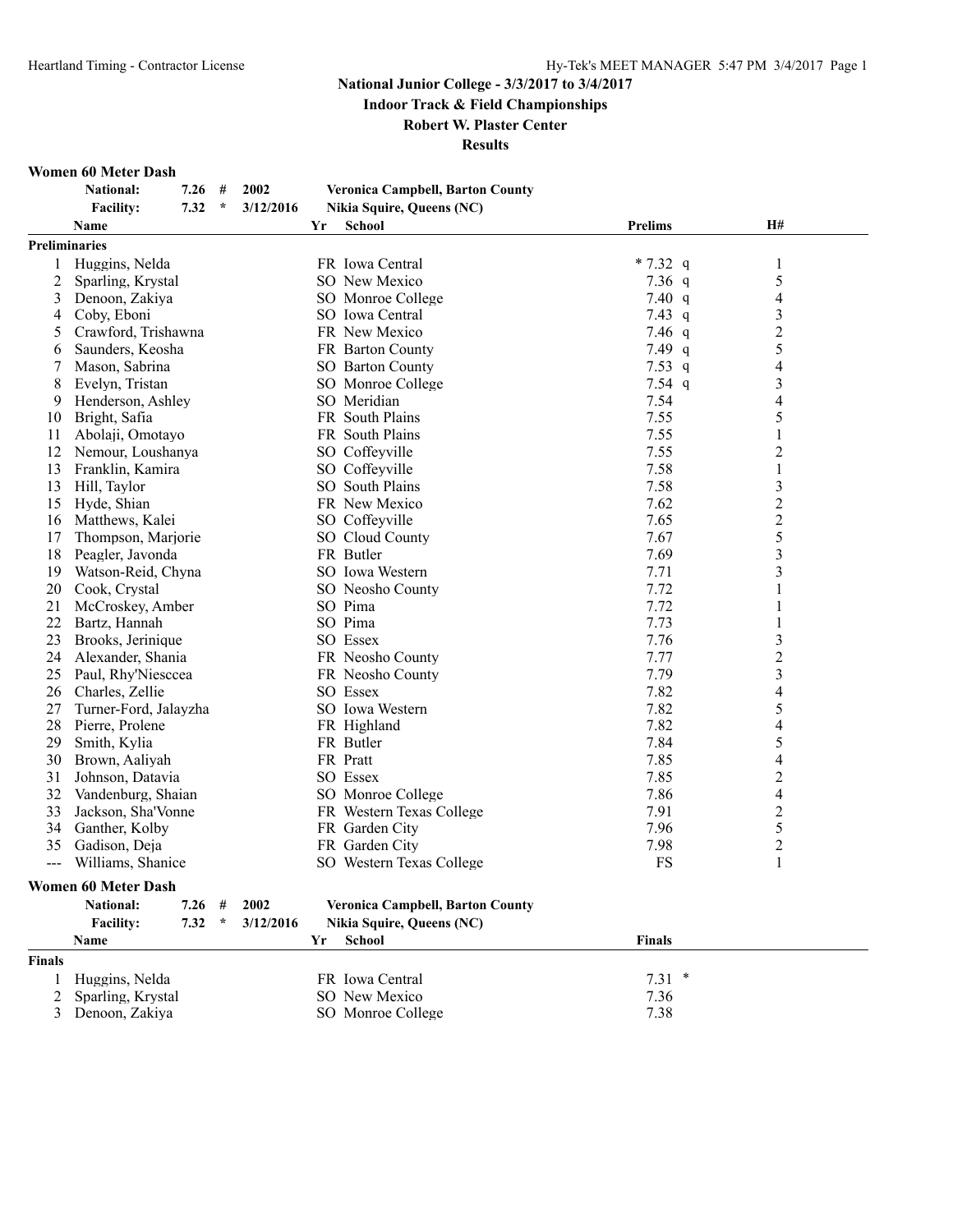**Indoor Track & Field Championships**

**Robert W. Plaster Center**

**Results**

#### **Finals ... (Women 60 Meter Dash)**

|                   | Name                                                     | School<br>Yr                                  | <b>Finals</b>  |                |
|-------------------|----------------------------------------------------------|-----------------------------------------------|----------------|----------------|
| 4                 | Crawford, Trishawna                                      | FR New Mexico                                 | 7.43           |                |
| 5                 | Coby, Eboni                                              | SO Iowa Central                               | 7.45           |                |
| 6                 | Evelyn, Tristan                                          | SO Monroe College                             | 7.49           |                |
|                   | Saunders, Keosha                                         | FR Barton County                              | 7.53           |                |
| 8                 | Mason, Sabrina                                           | SO Barton County                              | 7.61           |                |
|                   | <b>Women 200 Meter Dash</b>                              |                                               |                |                |
|                   | <b>National:</b><br>23.10#                               | <b>Jura Levy, South Plains</b><br>2011        |                |                |
|                   | $\star$<br>23.62<br><b>Facility:</b>                     | 3/12/2016<br>Yanique Ellington, Lincoln (Mo.) |                |                |
|                   | Name                                                     | Yr<br>School                                  | <b>Prelims</b> | H#             |
|                   | <b>Preliminaries</b>                                     |                                               |                |                |
| 1                 | Denoon, Zakiya                                           | SO Monroe College                             | 24.10 q        | 8              |
| 2                 | Huggins, Nelda                                           | FR Iowa Central                               | 24.10 q        | 1              |
|                   | Henderson, Ashley                                        | SO Meridian                                   | $24.18$ q      | 4              |
| 3                 |                                                          | SO New Mexico                                 | 24.20 $q$      | 7              |
| 4                 | Sparling, Krystal                                        |                                               | 24.31 q        | 5              |
| 5                 | Mason, Sabrina                                           | SO Barton County                              |                |                |
| 6                 | Coby, Eboni                                              | SO Iowa Central                               | 24.33 q        | 1              |
| 7                 | Mills, Tatyana                                           | SO Kingsborough                               | 24.35 q        | $\overline{c}$ |
| 8                 | Cameron, Saqukine                                        | SO Iowa Western                               | 24.36 q        | 3              |
| 9                 | Matthews, Kalei                                          | SO Coffeyville                                | 24.45 q        | 4              |
| 10                | Bright, Safia                                            | FR South Plains                               | 24.61 $q$      | 6              |
| 11                | Strunkey, Ariel                                          | SO Monroe College                             | 24.75          | $\sqrt{ }$     |
| 12                | Iddrisu, Shawkia                                         | FR Central Arizona                            | 24.82          | 3              |
| 13                | Williams, Shanice                                        | SO Western Texas College                      | 24.84          | 1              |
| 14                | Hew, Britney                                             | FR New Mexico                                 | 24.86          | 5              |
| 15                | Franklin, Kamira                                         | SO Coffeyville                                | 24.87          | 7              |
| 16                | Watson-Reid, Chyna                                       | SO Iowa Western                               | 24.88          | 1              |
| 17                | Evans, Kimani                                            | FR Coffeyville                                | 24.93          | $\overline{c}$ |
| 18                | Parris, Jeminise                                         | FR Central Arizona                            | 24.93          | 6              |
| 19                | Wallace, Asjah                                           | FR Barton County                              | 24.98          | 4              |
| 20                | Alexander, Shania                                        | FR Neosho County                              | 25.00          | 3              |
| 21                | Abolaji, Omotayo                                         | FR South Plains                               | 25.08          | $\overline{c}$ |
| 22                | Mainor, Sharon                                           | FR Iowa Western                               | 25.11          | 3              |
| 23                | Brooks, Jerinique                                        | SO Essex                                      | 25.40          | $\,$ $\,$      |
| 24                | Hill, Taylor                                             | SO South Plains                               | 25.51          | 6              |
| 25                | Byrd, Robyn                                              | FR Arkansas Baptist                           | 25.90          | 5              |
| $---$             | Anokye, Josephine                                        | FR Central Arizona                            | DQ             | 5              |
| $---$             | Williams, Tiara                                          | FR Barton County                              | DQ             | $\overline{c}$ |
|                   | General, Thea                                            | SO Kingsborough                               | DQ             | 4              |
| $\qquad \qquad -$ | Pierre, Prolene                                          | FR Highland                                   | DQ             | 6              |
|                   |                                                          |                                               |                |                |
|                   | <b>Women 200 Meter Dash</b><br><b>National:</b><br>23.10 |                                               |                |                |
|                   | #                                                        | 2011<br><b>Jura Levy, South Plains</b>        |                |                |
|                   | 23.62<br>$\star$<br><b>Facility:</b>                     | 3/12/2016<br>Yanique Ellington, Lincoln (Mo.) |                |                |
|                   | <b>Name</b>                                              | <b>School</b><br>Yr                           | <b>Finals</b>  | H#             |
| <b>Finals</b>     |                                                          |                                               |                |                |
| 1                 | Denoon, Zakiya                                           | SO Monroe College                             | $23.57$ *      | 2              |
| 2                 | Huggins, Nelda                                           | FR Iowa Central                               | 23.79          | $\overline{c}$ |
| 3                 | Mason, Sabrina                                           | SO Barton County                              | 23.90          | 1              |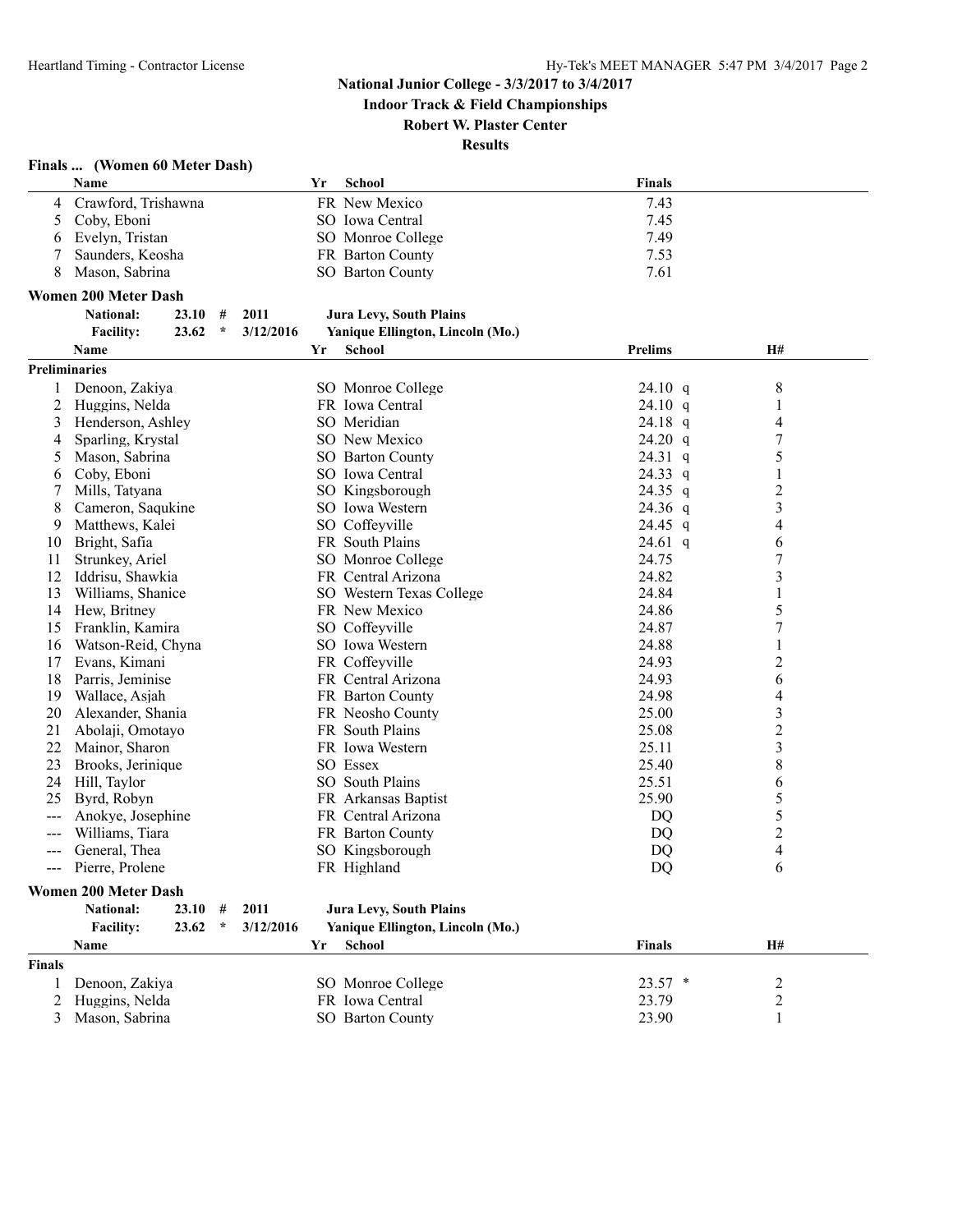**Indoor Track & Field Championships**

**Robert W. Plaster Center**

| Finals  (Women 200 Meter Dash) |  |  |  |  |
|--------------------------------|--|--|--|--|
|--------------------------------|--|--|--|--|

|       | Name                              |           | Yr | <b>School</b>                             | <b>Finals</b>  | <b>H#</b>        |  |
|-------|-----------------------------------|-----------|----|-------------------------------------------|----------------|------------------|--|
| 4     | Coby, Eboni                       |           |    | SO Iowa Central                           | 24.20          | 1                |  |
| 5     | Cameron, Saqukine                 |           |    | SO Iowa Western                           | 24.29          | 1                |  |
| 6     | Henderson, Ashley                 |           |    | SO Meridian                               | 24.29          | $\overline{2}$   |  |
| 7     | Matthews, Kalei                   |           |    | SO Coffevville                            | 24.47          | 1                |  |
| 8     | Mills, Tatyana                    |           |    | SO Kingsborough                           | 26.18          | 1                |  |
|       | <b>Women 400 Meter Dash</b>       |           |    |                                           |                |                  |  |
|       | <b>National:</b><br>53.59<br>#    | 1992      |    | <b>Marjorie Bailey, Coffeyville</b>       |                |                  |  |
|       | $\#$<br><b>National:</b><br>53.59 | 1995      |    | <b>Ellen Grant, San Jacinto</b>           |                |                  |  |
|       | $\star$                           | 3/12/2016 |    |                                           |                |                  |  |
|       | <b>Facility:</b><br>52.34         |           | Yr | <b>Carly Muscaro, Merrimack</b><br>School | <b>Prelims</b> | <b>H#</b>        |  |
|       | Name                              |           |    |                                           |                |                  |  |
|       | <b>Preliminaries</b>              |           |    |                                           |                |                  |  |
| 1     | Moss, Christine                   |           |    | SO New Mexico                             | 55.25 q        | 4                |  |
| 2     | Mills, Tatyana                    |           |    | SO Kingsborough                           | 55.42 q        | 5                |  |
| 3     | Baker, D'Jai                      |           |    | FR New Mexico                             | 55.50 q        | $\mathbf{1}$     |  |
| 4     | Henry, Divina                     |           |    | SO Coffeyville                            | 55.63 q        | 1                |  |
| 5     | Ricketts, Chanelle                |           |    | SO Barton County                          | 55.65 q        | 7                |  |
| 6     | Robinson, Rian                    |           |    | SO Barton County                          | 55.73 q        | 8                |  |
| 7     | Iddrisu, Shawkia                  |           |    | FR Central Arizona                        | 55.79 q        | 6                |  |
| 8     | McDonald, Natassha                |           |    | FR South Plains                           | 55.80 q        | 3                |  |
| 9     | Prieto, Mauricia                  |           |    | SO South Plains                           | 55.91 q        | 5                |  |
| 10    | Cameron, Saqukine                 |           |    | SO Iowa Western                           | 55.99 q        | 9                |  |
| 11    | Chambers, Kimisha                 |           |    | FR Western Texas College                  | 56.26          | 9                |  |
| 12    | Hill, Lakeia                      |           |    | SO Hinds                                  | 56.92          | $\overline{4}$   |  |
| 13    | Lyons, Gatashyka                  |           |    | SO Hinds                                  | 57.07          | $\boldsymbol{7}$ |  |
| 14    | Brown, Segale                     |           |    | FR Western Texas College                  | 57.31          | $\overline{2}$   |  |
| 15    | Smith, Davia                      |           |    | FR Butler                                 | 57.44          | 4                |  |
| 16    | Dudley, Mikayla                   |           |    | SO Coffeyville                            | 57.74          | $\overline{2}$   |  |
| 17    | Alcindor, Marie                   |           |    | FR Cowley County                          | 57.95          | $\boldsymbol{7}$ |  |
| 18    | Anokye, Josephine                 |           |    | FR Central Arizona                        | 58.20          | 8                |  |
| 19    | General, Thea                     |           |    | SO Kingsborough                           | 58.50          | 2                |  |
| 20    | Thuston, Ciara                    |           |    | FR Johnson County                         | 58.55          | 1                |  |
| 21    | Lewis-Waller, Amberlyn            |           |    | SO Western Texas College                  | 58.74          | 9                |  |
| 22    | ragnatt, Shakera                  |           |    | SO Essex                                  | 58.83          | 1                |  |
| 23    | Willis, Courtney                  |           |    | SO Butler                                 | 58.86          | 5                |  |
| 24    | Newbold, Mesha                    |           |    | SO Iowa Central                           | 58.87          | $\mathfrak{Z}$   |  |
| 25    | Koumasse, Celestine               |           |    | FR Colby                                  | 59.69          | 8                |  |
| 26    | Fleming, Keshema                  |           |    | FR Allen County                           | 59.69          | $\boldsymbol{7}$ |  |
| 27    | Vunatup, Shirley                  |           |    | SO South Plains                           | 1:00.01        | 6                |  |
| 28    | Lacey, Judine                     |           |    | FR Iowa Central                           | 1:00.18        | 8                |  |
| 29    | Mainor, Sharon                    |           |    | FR Iowa Western                           | 1:00.28        | 6                |  |
| 30    | Blackwell, Ashley                 |           |    | SO Coffeyville                            | 1:00.45        | $\mathfrak{Z}$   |  |
| $---$ | Strunkey, Ariel                   |           |    | SO Monroe College                         | <b>DNF</b>     | $\mathfrak{Z}$   |  |
|       | Peagler, Javonda                  |           |    | FR Butler                                 | D <sub>O</sub> | 5                |  |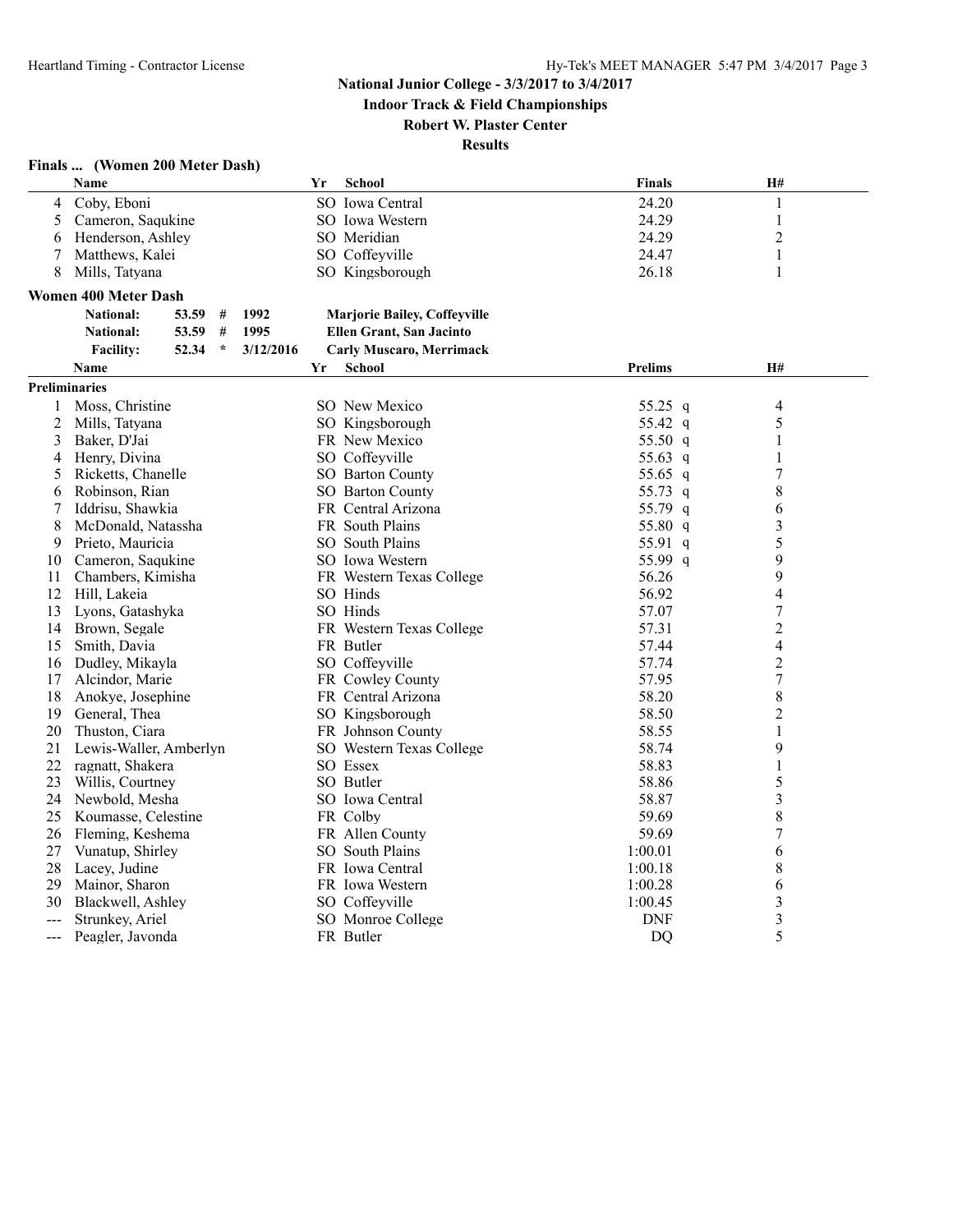**Indoor Track & Field Championships**

**Robert W. Plaster Center**

**Results**

#### **Women 400 Meter Dash**

|        | ношси тоо нісісі <i>D</i> ash |         |              |           |    |                                     |                |                  |  |
|--------|-------------------------------|---------|--------------|-----------|----|-------------------------------------|----------------|------------------|--|
|        | National:                     | 53.59   | #            | 1992      |    | <b>Marjorie Bailey, Coffeyville</b> |                |                  |  |
|        | <b>National:</b>              | 53.59   | #            | 1995      |    | Ellen Grant, San Jacinto            |                |                  |  |
|        | <b>Facility:</b>              | 52.34   | $\star$      | 3/12/2016 |    | <b>Carly Muscaro, Merrimack</b>     |                |                  |  |
|        | Name                          |         |              |           | Yr | <b>School</b>                       | <b>Finals</b>  | H#               |  |
| Finals |                               |         |              |           |    |                                     |                |                  |  |
| 1      | Iddrisu, Shawkia              |         |              |           |    | FR Central Arizona                  | 54.23          | 1                |  |
| 2      | Robinson, Rian                |         |              |           |    | <b>SO</b> Barton County             | 54.47          | 1                |  |
| 3      | Mills, Tatyana                |         |              |           |    | SO Kingsborough                     | 54.68          | $\overline{c}$   |  |
| 4      | McDonald, Natassha            |         |              |           |    | FR South Plains                     | 54.73          | $\mathbf{1}$     |  |
| 5      | Baker, D'Jai                  |         |              |           |    | FR New Mexico                       | 54.83          | $\overline{c}$   |  |
| 6      | Moss, Christine               |         |              |           |    | SO New Mexico                       | 54.90          | $\overline{2}$   |  |
| 7      | Ricketts, Chanelle            |         |              |           |    | <b>SO</b> Barton County             | 54.98          | 1                |  |
| 8      | Henry, Divina                 |         |              |           |    | SO Coffeyville                      | 56.04          | $\overline{c}$   |  |
| 9      | Prieto, Mauricia              |         |              |           |    | SO South Plains                     | 57.17          | 1                |  |
|        |                               |         |              |           |    |                                     |                |                  |  |
|        | <b>Women 600 Meter Run</b>    |         |              |           |    |                                     |                |                  |  |
|        | <b>National:</b>              | 1:26.90 | #            | 2011      |    | <b>Natoya Goule, South Plains</b>   |                |                  |  |
|        | <b>Facility:</b>              | 1:34.43 | $\star$      | 2017      |    | Kyelah Hodges, Highland CC          |                |                  |  |
|        | Name                          |         |              |           | Yr | <b>School</b>                       | <b>Prelims</b> | H#               |  |
|        | <b>Preliminaries</b>          |         |              |           |    |                                     |                |                  |  |
| 1      | Mansaray, Agnes               |         |              |           |    | FR Iowa Central                     | $*1:31.41 q$   | 4                |  |
| 2      | Ruiz-Bueno, Amber             |         |              |           |    | SO Cuyahoga                         | $*1:32.74$ q   | 4                |  |
| 3      | Hodges, Kyelah                |         |              |           |    | SO Highland                         | $*1:33.44$ q   | $\overline{c}$   |  |
| 4      | Stewart, Latoya               |         |              |           |    | FR Barton County                    | $*1:34.23$ q   | $\mathfrak{Z}$   |  |
| 5      | Witter, Cameka                |         |              |           |    | SO Western Texas College            | 1:34.70 $q$    |                  |  |
| 6      | Abrocquah, Agnes              |         |              |           |    | FR South Plains                     | 1:35.07 $q$    | $\mathfrak{Z}$   |  |
| 7      | Duncan, Britaney              |         |              |           |    | SO Western Texas College            | $1:35.69$ q    |                  |  |
| 8      | Hicks, Pedra                  |         |              |           |    | SO Central Arizona                  | $1:35.77$ q    | $\overline{c}$   |  |
| 9      | Smith, Latriceia              |         |              |           |    | SO South Plains                     | 1:36.38 q      | $\overline{c}$   |  |
| 10     | Roberts, Tashay               |         |              |           |    | SO Monroe College                   | 1:36.60 $q$    | $\mathbf{1}$     |  |
| 11     | Nelson, Leah                  |         |              |           |    | SO Hutchinson                       | 1:39.23        | 3                |  |
| 12     | Foster, Andrea                |         |              |           |    | FR Essex                            | 1:40.30        | 4                |  |
| 13     | Brown, Zavannah               |         |              |           |    | FR Cowley County                    | 1:40.97        | 3                |  |
| 14     | Jones, Kiara                  |         |              |           |    | FR Glendale                         | 1:45.43        | 2                |  |
| 15     | Wakelin, Amanda               |         |              |           |    | FR Indian Hills                     | 1:45.97        | 4                |  |
|        | Women 600 Meter Run           |         |              |           |    |                                     |                |                  |  |
|        |                               |         |              |           |    |                                     |                |                  |  |
|        | <b>National:</b>              | 1:26.90 | #<br>$\star$ | 2011      |    | <b>Natoya Goule, South Plains</b>   |                |                  |  |
|        | <b>Facility:</b>              | 1:34.43 |              | 2017      |    | Kyelah Hodges, Highland CC          |                |                  |  |
|        | Name                          |         |              |           | Yr | School                              | <b>Finals</b>  | H#               |  |
| Finals |                               |         |              |           |    |                                     |                |                  |  |
| 1      | Mansaray, Agnes               |         |              |           |    | FR Iowa Central                     | $1:30.10$ *    | $\overline{c}$   |  |
| 2      | Hodges, Kyelah                |         |              |           |    | SO Highland                         | $1:30.59$ *    | $\boldsymbol{2}$ |  |
| 3      | Stewart, Latoya               |         |              |           |    | FR Barton County                    | $1:31.55$ *    | $\boldsymbol{2}$ |  |
| 4      | Witter, Cameka                |         |              |           |    | SO Western Texas College            | $1:31.70$ *    | 1                |  |
| 5      | Abrocquah, Agnes              |         |              |           |    | FR South Plains                     | $1:32.85$ *    | $\mathbf{1}$     |  |
| 6      | Ruiz-Bueno, Amber             |         |              |           |    | SO Cuyahoga                         | $1:32.94$ *    | $\overline{c}$   |  |
| 7      | Duncan, Britaney              |         |              |           |    | SO Western Texas College            | 1:34.62        | $\mathbf{1}$     |  |
| 8      | Hicks, Pedra                  |         |              |           |    | SO Central Arizona                  | 1:35.49        | $\mathbf{1}$     |  |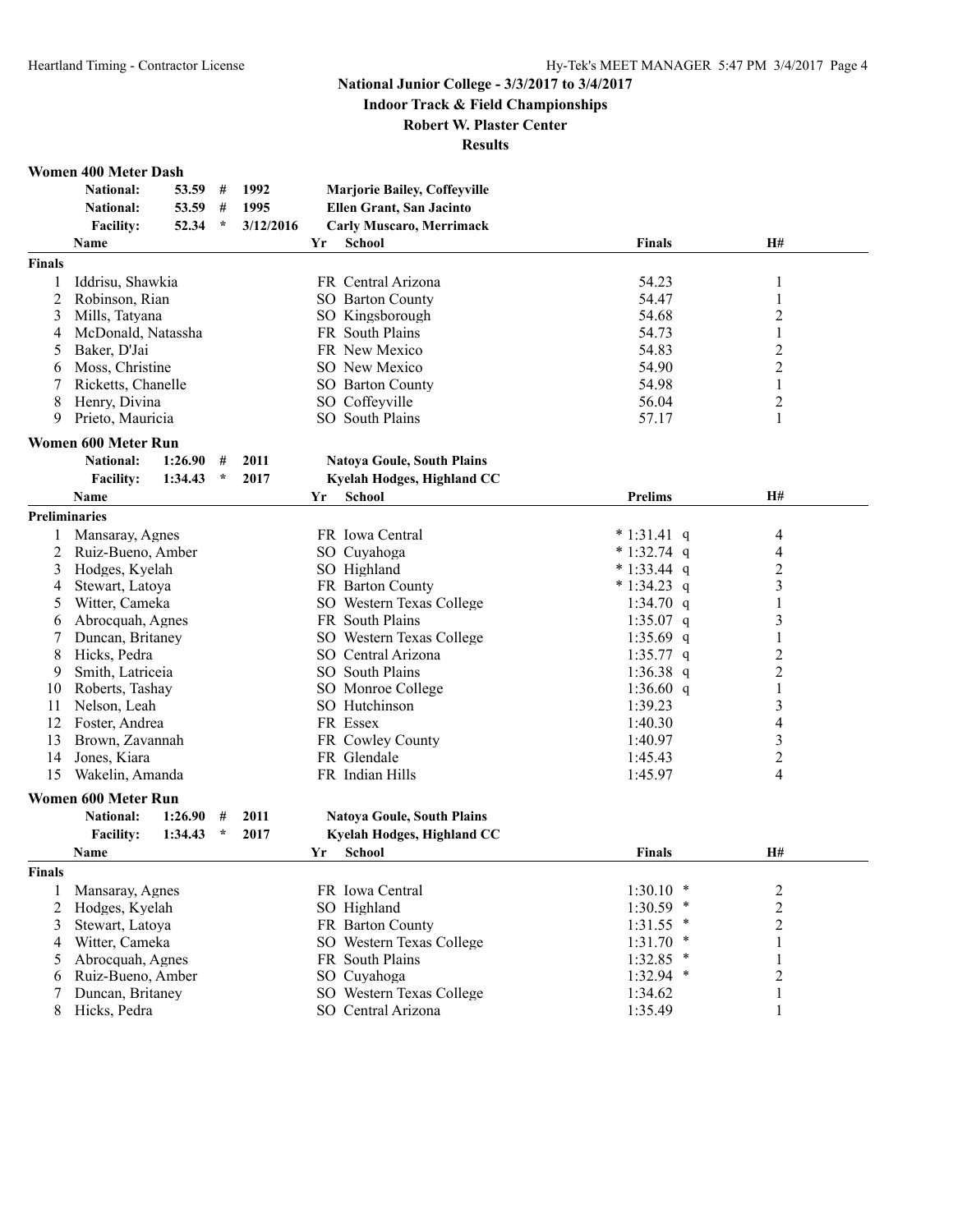**Indoor Track & Field Championships**

#### **Robert W. Plaster Center**

|                      | Finals  (Women 600 Meter Run)                  |                                   |                |                         |
|----------------------|------------------------------------------------|-----------------------------------|----------------|-------------------------|
|                      | Name                                           | <b>School</b><br>Yr               | Finals         | H#                      |
| 9                    | Smith, Latriceia                               | SO South Plains                   | 2:01.75        | 1                       |
|                      | <b>Women 800 Meter Run</b>                     |                                   |                |                         |
|                      | 2011<br><b>National:</b><br>2:05.79<br>#       | <b>Natoya Goule, South Plains</b> |                |                         |
|                      | <b>Facility:</b><br>2:05.12<br>$\star$<br>2016 | Carsyn Koch, Cedarville           |                |                         |
|                      | Name                                           | <b>School</b><br>Yr               | <b>Prelims</b> | H#                      |
|                      | <b>Preliminaries</b>                           |                                   |                |                         |
| 1                    | St. John, Ariel                                | FR Cloud County                   | 2:14.81 Q      | $\overline{\mathbf{c}}$ |
| 2                    | Foster, Andrea                                 | FR Essex                          | 2:14.94 Q      | 1                       |
| 3                    | Griffiths, Courtney                            | SO Cowley County                  | $2:15.49$ q    | 1                       |
| 4                    | Maasotuo, Hellen                               | FR South Plains                   | $2:15.51$ q    | $\overline{2}$          |
| 5                    | Hue, Eugenie                                   | SO Essex                          | $2:15.70$ q    | $\mathbf{1}$            |
| 6                    | Backman, Jemima                                | FR Monroe College                 | $2:16.08$ q    | $\overline{c}$          |
| 7                    | Collymore, Dawnel                              | FR Monroe College                 | $2:16.27$ q    | 1                       |
| 8                    | Swisher, Mattie                                | SO Dodge City                     | $2:19.18$ q    | $\overline{2}$          |
| 9                    | Hunt, Latoya                                   | SO Iowa Central                   | $2:19.41$ q    | $\overline{c}$          |
| 10                   | Williams, Taylor                               | FR Cowley County                  | 2:19.69        | 1                       |
| 11                   | Bethel-Nurse, Ajani                            | SO Kingsborough                   | 2:21.78        | 1                       |
| 12                   | Senior, Conangela                              | FR Butler                         | 2:22.23        | $\overline{c}$          |
| 13                   | Weaver, Cailey                                 | FR North Iowa Area                | 2:23.29        | 1                       |
| 14                   | Thornhill, Miranda                             | FR Dodge City                     | 2:26.87        | $\overline{2}$          |
| 15                   | Frick, Christina                               | SO Dodge City                     | 2:27.50        | $\mathbf{1}$            |
| $\sim$ $\sim$ $\sim$ | Roberts, Tashay                                | SO Monroe College                 | DQ             | $\overline{2}$          |
|                      | <b>Women 800 Meter Run</b>                     |                                   |                |                         |
|                      | <b>National:</b><br>2:05.79<br>2011<br>#       | <b>Natoya Goule, South Plains</b> |                |                         |
|                      | <b>Facility:</b><br>2:05.12<br>$\star$<br>2016 | Carsyn Koch, Cedarville           |                |                         |
|                      | Name                                           | <b>School</b><br>Yr               | <b>Finals</b>  |                         |
| <b>Finals</b>        |                                                |                                   |                |                         |
| 1                    | Hue, Eugenie                                   | SO Essex                          | 2:13.63        |                         |
| 2                    | Foster, Andrea                                 | FR Essex                          | 2:14.03        |                         |
| 3                    | St. John, Ariel                                | FR Cloud County                   | 2:14.77        |                         |
| 4                    | Maasotuo, Hellen                               | FR South Plains                   | 2:15.86        |                         |
| 5                    | Collymore, Dawnel                              | FR Monroe College                 | 2:16.85        |                         |
| 6                    | Hunt, Latoya                                   | SO Iowa Central                   | 2:17.09        |                         |
| 7                    | Griffiths, Courtney                            | SO Cowley County                  | 2:17.72        |                         |
| 8                    | Swisher, Mattie                                | SO Dodge City                     | 2:21.41        |                         |
| 9                    | Backman, Jemima                                | FR Monroe College                 | 2:23.84        |                         |
|                      | Women 1000 Meter Run                           |                                   |                |                         |
|                      | 1991<br><b>National:</b><br>2:40.48<br>#       |                                   |                |                         |
|                      | 2017<br>$\star$                                | <b>Khristie Westerby, Macomb</b>  |                |                         |
|                      | <b>Facility:</b><br>3:03.77                    | Lindsey Meng, St. Marys (KS)      |                |                         |
|                      | Name                                           | Yr<br><b>School</b>               | Prelims        | H#                      |
|                      | <b>Preliminaries</b>                           |                                   |                |                         |
| 1                    | Maasotuo, Hellen                               | FR South Plains                   | $*2:57.99$ Q   | 1                       |
| 2                    | Mansaray, Agnes                                | FR Iowa Central                   | $*2:59.81$ Q   | $\overline{c}$          |
| 3                    | Gitahi, Esther                                 | FR New Mexico                     | $*3:02.32$ Q   | 3                       |
| 4                    | Ruiz-Bueno, Amber                              | SO Cuyahoga                       | $*2:58.79$ q   |                         |
| 5                    | Regg Wajid, Aaliyah                            | FR Iowa Central                   | $*3:00.71$ q   | 1                       |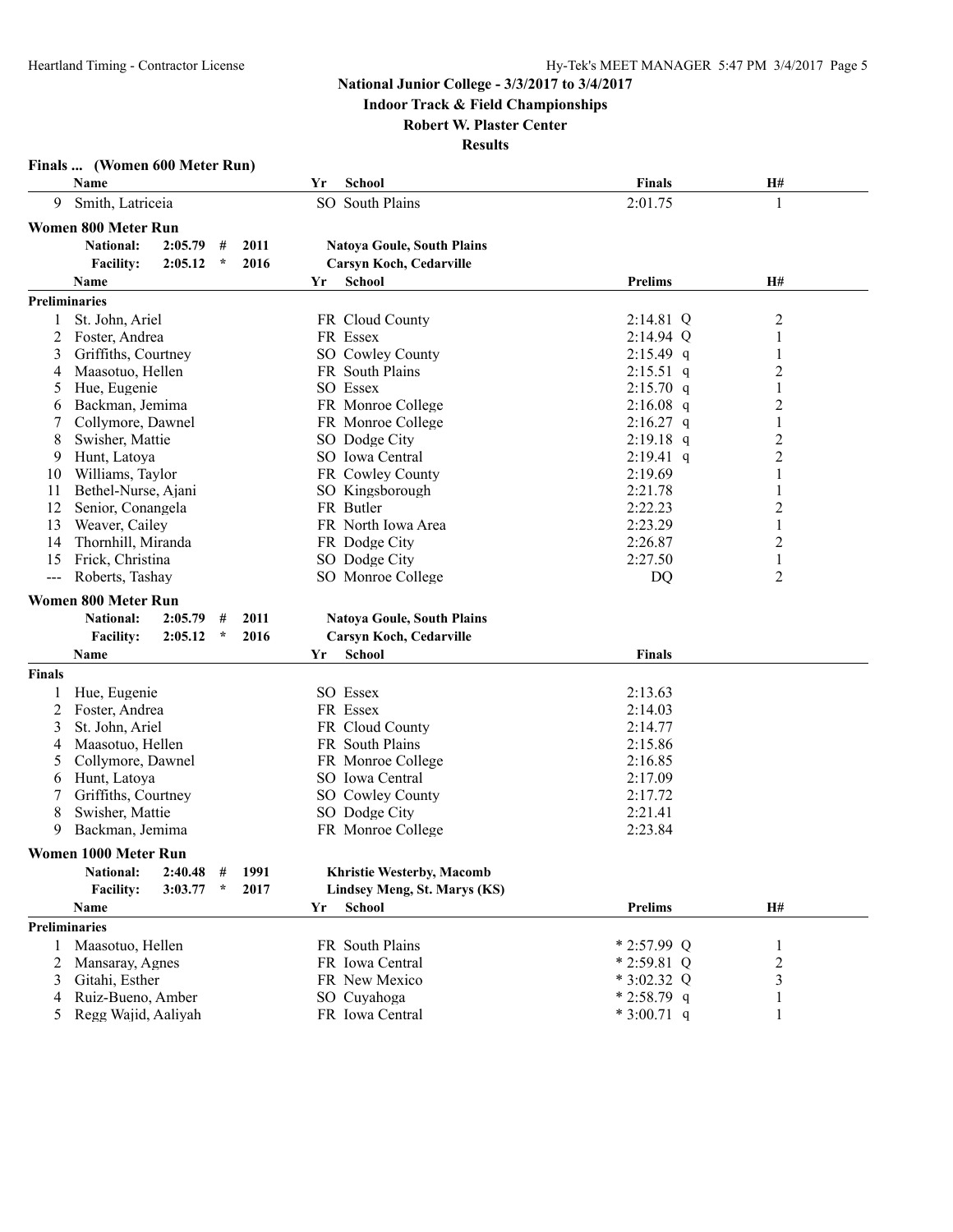**Indoor Track & Field Championships**

#### **Robert W. Plaster Center**

**Results**

#### **Preliminaries ... (Women 1000 Meter Run)**

|                | Name                    |         |         |           | Yr | <b>School</b>                       | <b>Prelims</b> | H#                      |  |
|----------------|-------------------------|---------|---------|-----------|----|-------------------------------------|----------------|-------------------------|--|
| 6              | Watson, Shanieke        |         |         |           |    | SO Iowa Western                     | $*3:00.84$ q   | 1                       |  |
| 7              | Dala, Seselia           |         |         |           |    | FR South Plains                     | $*3:02.37$ q   | $\overline{\mathbf{c}}$ |  |
| 8              | Miller, Samantha        |         |         |           |    | SO Mesa                             | $*3:02.82$ q   | $\overline{c}$          |  |
| 9              | Gahekave, Poro          |         |         |           |    | SO South Plains                     | $*3:03.42$ q   | 3                       |  |
| 10             | Jacobs, Teresha         |         |         |           |    | FR New Mexico                       | $*3:03.53$     | 3                       |  |
| 11             | Collymore, Dawnel       |         |         |           |    | FR Monroe College                   | $*3:03.75$     | $\mathfrak{Z}$          |  |
| 12             | Lay, Maisie             |         |         |           |    | FR Vincennes                        | 3:06.67        | $\overline{c}$          |  |
| 13             | Searles, Jade           |         |         |           |    | FR Butler                           | 3:06.83        | $\overline{c}$          |  |
| 14             | Walser, Bailey          |         |         |           |    | SO Dodge City                       | 3:06.89        | 1                       |  |
| 15             | Foster, Andrea          |         |         |           |    | FR Essex                            | 3:08.95        | 3                       |  |
| 16             | Davidson, Sydney        |         |         |           |    | FR Vincennes                        | 3:10.00        | 1                       |  |
| 17             | Burrell, Roshea         |         |         |           |    | FR Butler                           | 3:10.74        | 3                       |  |
| 18             | parsons, Ayrica         |         |         |           |    | SO Indian Hills                     | 3:11.23        | $\overline{c}$          |  |
| 19             | Hue, Eugenie            |         |         |           |    | SO Essex                            | 3:11.59        | 3                       |  |
| 20             | Siruta, Lacie           |         |         |           |    | FR Dodge City                       | 3:13.05        | 3                       |  |
|                |                         |         |         |           |    |                                     |                |                         |  |
| 21             | Baker, Jeanna           |         |         |           |    | FR Butler                           | 3:13.82        | 3                       |  |
| 22             | Pfile, Katy             |         |         |           |    | FR Iowa Central                     | 3:18.64        | 1                       |  |
| 23             | Lambert, Maggie         |         |         |           |    | FR Hutchinson                       | 3:19.53        | 1                       |  |
| 24             | Rivet-Tissot, Jessalyn  |         |         |           |    | FR Johnson County                   | 3:28.52        | $\overline{c}$          |  |
| $\frac{1}{2}$  | Olok, Ariat             |         |         |           |    | SO Iowa Western                     | <b>DNF</b>     | 2                       |  |
|                | Women 1000 Meter Run    |         |         |           |    |                                     |                |                         |  |
|                | <b>National:</b>        | 2:40.48 | #       | 1991      |    | <b>Khristie Westerby, Macomb</b>    |                |                         |  |
|                | <b>Facility:</b>        | 3:03.77 | $\star$ | 2017      |    | Lindsey Meng, St. Marys (KS)        |                |                         |  |
|                | Name                    |         |         |           | Yr | <b>School</b>                       | <b>Finals</b>  |                         |  |
| <b>Finals</b>  |                         |         |         |           |    |                                     |                |                         |  |
| -1             | Mansaray, Agnes         |         |         |           |    | FR Iowa Central                     | $2:55.29$ *    |                         |  |
| 2              | Gitahi, Esther          |         |         |           |    | FR New Mexico                       |                |                         |  |
|                |                         |         |         |           |    |                                     | $2:57.12$ *    |                         |  |
| 3              | Maasotuo, Hellen        |         |         |           |    | FR South Plains                     | 2:58.81        |                         |  |
| 4              | Ruiz-Bueno, Amber       |         |         |           |    | SO Cuyahoga                         | $2:59.12$ *    |                         |  |
| 5              | Watson, Shanieke        |         |         |           |    | SO Iowa Western                     | $2:59.30$ *    |                         |  |
| 6              | Gahekave, Poro          |         |         |           |    | SO South Plains                     | $3:00.92$ *    |                         |  |
| 7              | Miller, Samantha        |         |         |           |    | SO Mesa                             | 3:04.26        |                         |  |
| 8              | Regg Wajid, Aaliyah     |         |         |           |    | FR Iowa Central                     | 3:07.07        |                         |  |
| 9              | Dala, Seselia           |         |         |           |    | FR South Plains                     | 3:10.57        |                         |  |
|                | <b>Women 1 Mile Run</b> |         |         |           |    |                                     |                |                         |  |
|                | <b>National:</b>        | 4:49.62 | #       | 1993      |    | <b>Janice Turner, Barton County</b> |                |                         |  |
|                | <b>Facility:</b>        | 4:35.48 | $\star$ | 3/12/2016 |    | <b>Emily Oren, Hillsdale</b>        |                |                         |  |
|                | Name                    |         |         |           | Yr | School                              | <b>Finals</b>  | H#                      |  |
| <b>Finals</b>  |                         |         |         |           |    |                                     |                |                         |  |
|                |                         |         |         |           |    | FR New Mexico                       |                |                         |  |
| 1              | Gitahi, Esther          |         |         |           |    |                                     | 5:06.70        | $\overline{c}$          |  |
| $\overline{2}$ | Girard, Allyson         |         |         |           |    | SO Mesa                             | 5:08.74        | $\overline{2}$          |  |
| 3              | Dala, Seselia           |         |         |           |    | FR South Plains                     | 5:09.74        | $\boldsymbol{2}$        |  |
| 4              | Backman, Jemima         |         |         |           |    | FR Monroe College                   | 5:10.99        | $\boldsymbol{2}$        |  |
| 5              | Bach, Maddie            |         |         |           |    | FR Iowa Central                     | 5:13.23        | $\overline{c}$          |  |
| 6              | Brenden, Taylor         |         |         |           |    | SO Paradise Valley                  | 5:13.64        | $\overline{c}$          |  |
| 7              | Gahekave, Poro          |         |         |           |    | SO South Plains                     | 5:14.34        | $\overline{c}$          |  |
| 8              | Davidson, Danielle      |         |         |           |    | FR Cowley County                    | 5:15.09        | $\overline{2}$          |  |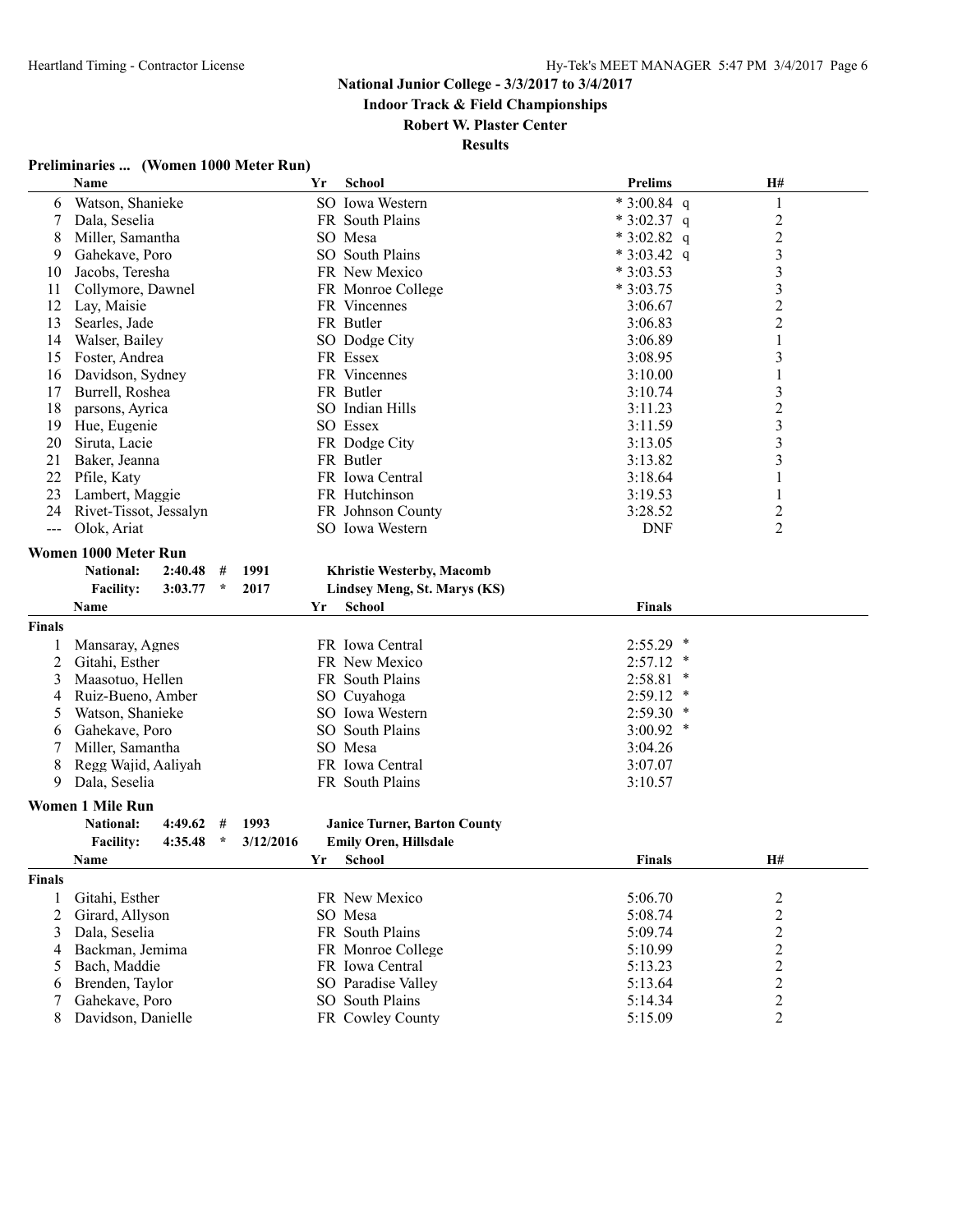**Indoor Track & Field Championships**

#### **Robert W. Plaster Center**

**Results**

#### **Finals ... (Women 1 Mile Run)**

|                | Name                                   |           | Yr | <b>School</b>                 | <b>Finals</b> | H#                      |  |
|----------------|----------------------------------------|-----------|----|-------------------------------|---------------|-------------------------|--|
| 9              | Pereira, Oluwabukola                   |           |    | SO Cottey College             | 5:15.84       | 1                       |  |
| 10             | Stucky, Sierra                         |           |    | FR Iowa Central               | 5:16.21       | 1                       |  |
| 11             | Jacobs, Teresha                        |           |    | FR New Mexico                 | 5:16.29       | 1                       |  |
| 12             | Miller, Samantha                       |           |    | SO Mesa                       | 5:17.37       | 1                       |  |
| 13             | Da Silva, Anais                        |           |    | SO Vincennes                  | 5:17.53       | 2                       |  |
| 14             | Jarman, Hannah                         |           |    | SO Paradise Valley            | 5:17.55       | $\overline{c}$          |  |
| 15             | Dela Torre, Yulissa                    |           |    | FR Johnson County             | 5:17.90       | $\mathbf{1}$            |  |
| 16             | Kibet, Winnie                          |           |    | SO Colby                      | 5:20.77       | 1                       |  |
| 17             | Searles, Jade                          |           |    | FR Butler                     | 5:24.66       | 1                       |  |
| 18             | Similus, Naomi                         |           |    | FR Cowley County              | 5:27.00       | $\overline{c}$          |  |
| 19             | Romero, Leslie                         |           |    | FR South Plains               | 5:27.80       | $\mathbf{1}$            |  |
|                |                                        |           |    | SO Glendale                   |               |                         |  |
| 20             | Fitzgerald, Kenzie                     |           |    |                               | 5:28.73       | 1                       |  |
| 21             | Uribe, Ivanna                          |           |    | FR Highland                   | 5:41.68       | 1                       |  |
|                | Women 3000 Meter Run                   |           |    |                               |               |                         |  |
|                | 9:48.69<br><b>National:</b><br>#       | 1994      |    | <b>Tigest Moreda, Odessa</b>  |               |                         |  |
|                | <b>Facility:</b><br>9:27.98<br>$\star$ | 3/12/2016 |    | <b>Emily Oren, Hillsdale</b>  |               |                         |  |
|                | Name                                   |           | Yr | <b>School</b>                 | <b>Finals</b> | H#                      |  |
| <b>Finals</b>  |                                        |           |    |                               |               |                         |  |
|                | Gitahi, Esther                         |           |    | FR New Mexico                 | 10:11.25      | $\overline{\mathbf{c}}$ |  |
| $\overline{c}$ | Shoemaker, Kaitlyn                     |           |    | SO Allen County               | 10:13.57      | $\overline{c}$          |  |
| 3              | Jarman, Hannah                         |           |    | SO Paradise Valley            | 10:14.79      | $\overline{c}$          |  |
|                |                                        |           |    | SO Colby                      | 10:16.33      |                         |  |
| 4              | Kibet, Winnie                          |           |    |                               |               |                         |  |
| 5              | Brenden, Taylor                        |           |    | SO Paradise Valley            | 10:18.13      | $\frac{2}{2}$           |  |
| 6              | Bach, Maddie                           |           |    | FR Iowa Central               | 10:22.37      |                         |  |
|                | Da Silva, Anais                        |           |    | SO Vincennes                  | 10:23.20      | $\overline{c}$          |  |
| 8              | Goncalves, Mirena                      |           |    | FR Barton County              | 10:26.36      | $\overline{c}$          |  |
| 9              | Lapish, Caroline                       |           |    | FR Cuyahoga                   | 10:38.57      | $\overline{c}$          |  |
| 10             | Stucky, Sierra                         |           |    | FR Iowa Central               | 10:41.35      | $\overline{c}$          |  |
| 11             | Romero, Leslie                         |           |    | FR South Plains               | 10:42.91      | $\overline{c}$          |  |
| 12             | Maldonado, Jennifer                    |           |    | FR Central Arizona            | 10:51.37      | 1                       |  |
| 13             | Eagleman, Nikesha                      |           |    | FR Central Arizona            | 10:54.52      | 1                       |  |
| 14             | Kimutai, Sharon                        |           |    | FR Colby                      | 10:56.90      | 1                       |  |
| 15             | Ibarra, Vicky                          |           |    | SO Allen County               | 11:08.92      |                         |  |
| 16             | Silvers, Kristina                      |           |    | SO Allen County               | 11:21.41      |                         |  |
| 17             | Russo, Olivia                          |           |    | FR Iowa Western               | 11:31.97      |                         |  |
| ---            | Similus, Naomi                         |           |    | FR Cowley County              | <b>DNF</b>    | 2                       |  |
| ---            | Slagle, Kaitlyn                        |           |    | FR Highland                   | <b>DNF</b>    | $\mathbf{1}$            |  |
| $---$          | Girard, Allyson                        |           |    | SO Mesa                       | <b>DNF</b>    | $\overline{c}$          |  |
|                | Women 5000 Meter Run                   |           |    |                               |               |                         |  |
|                | 16:55.62<br><b>National:</b>           | 2016      |    | Leanne Pompeani, Iowa Central |               |                         |  |
|                | #<br>$\star$                           |           |    |                               |               |                         |  |
|                | <b>Facility:</b><br>16:09.10           | 3/11/2016 |    | <b>Amanda Farrough, Lewis</b> |               |                         |  |
|                | Name                                   |           | Yr | School                        | <b>Finals</b> | H#                      |  |
| <b>Finals</b>  |                                        |           |    |                               |               |                         |  |
| 1              | Shoemaker, Kaitlyn                     |           |    | SO Allen County               | 17:30.02      | 2                       |  |
| 2              | Kibet, Winnie                          |           |    | SO Colby                      | 17:56.13      | $\overline{\mathbf{c}}$ |  |
| 3              | Goncalves, Mirena                      |           |    | FR Barton County              | 18:03.03      | $\overline{\mathbf{c}}$ |  |
| 4              | Romero, Leslie                         |           |    | FR South Plains               | 18:10.97      | $\overline{2}$          |  |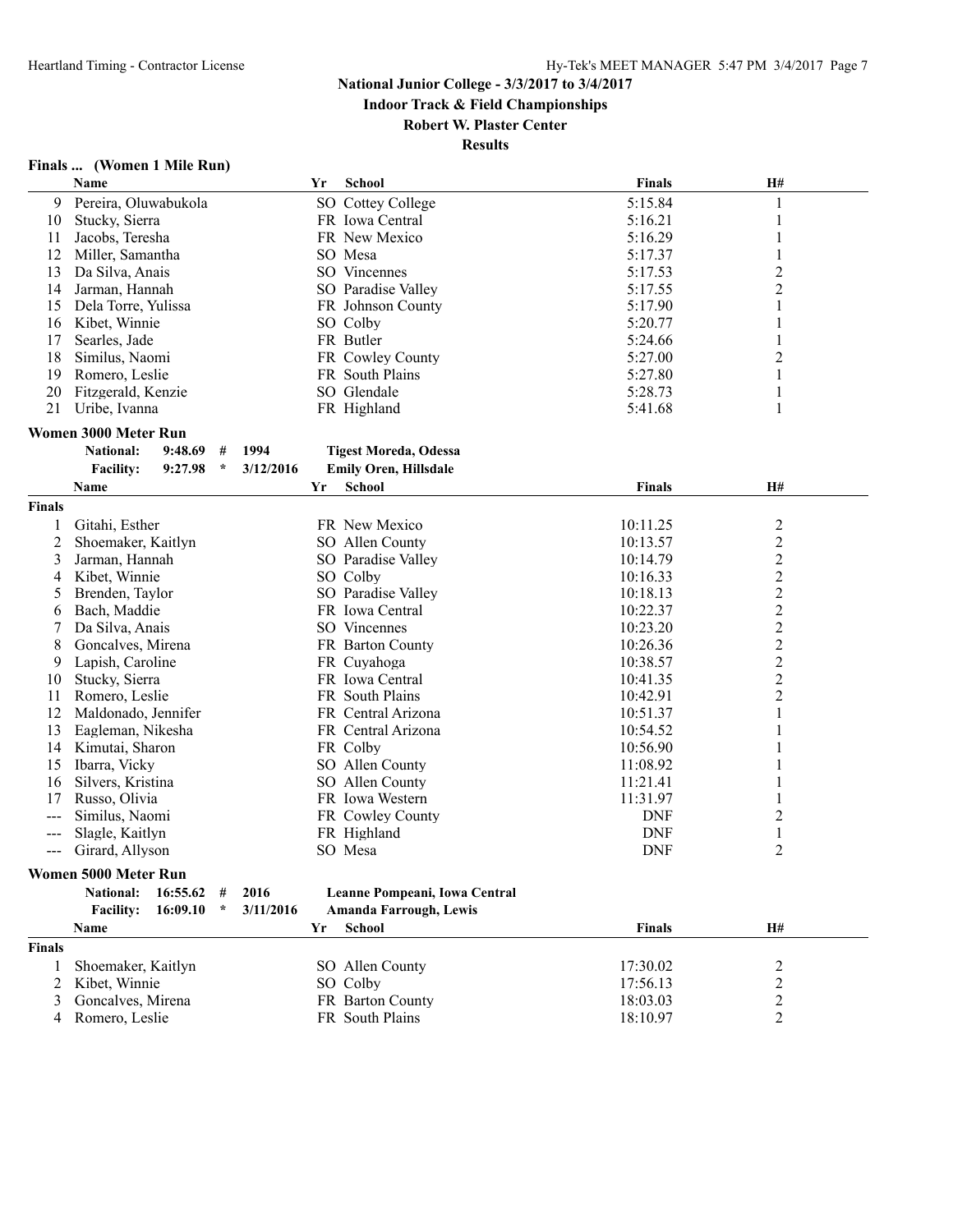**Indoor Track & Field Championships**

## **Robert W. Plaster Center**

#### **Results**

#### **Finals ... (Women 5000 Meter Run)**

|                      | Name                                |           | Yr | <b>School</b>                        | <b>Finals</b>            | H#                               |  |
|----------------------|-------------------------------------|-----------|----|--------------------------------------|--------------------------|----------------------------------|--|
| 5                    | Bach, Maddie                        |           |    | FR Iowa Central                      | 18:17.27                 | $\overline{c}$                   |  |
| 6                    | Stucky, Sierra                      |           |    | FR Iowa Central                      | 18:21.35                 | $\overline{2}$                   |  |
| 7                    | Maldonado, Jennifer                 |           |    | FR Central Arizona                   | 18:42.71                 | 1                                |  |
| 8                    | Steinhauser, Abby                   |           |    | FR Allen County                      | 18:46.40                 |                                  |  |
| 9                    | Markee, Lauren                      |           |    | SO Paradise Valley                   | 18:48.61                 | 1                                |  |
| 10                   | Fitzgerald, Kenzie                  |           |    | SO Glendale                          | 18:52.89                 | $\overline{c}$                   |  |
| 11                   | Loyd, Katherine                     |           |    | FR Central Arizona                   | 18:58.30                 | 1                                |  |
| 12                   | Marin, Anytcy                       |           |    | FR Western Texas College             | 19:01.38                 | 1                                |  |
| 13                   | Ibarra, Vicky                       |           |    | SO Allen County                      | 19:03.77                 | 2                                |  |
| 14                   | Bartilol, Marion                    |           |    | FR Iowa Central                      | 19:07.43                 | 1                                |  |
| 15                   | Martinez, Marcela                   |           |    | FR Dodge City                        | 19:33.76                 | 1                                |  |
| 16                   | TerBush, Kaitlyn                    |           |    | FR Cowley County                     | 20:05.70                 |                                  |  |
| 17                   | Curren, Maria                       |           |    | SO Cuyahoga                          | 20:17.63                 |                                  |  |
|                      |                                     |           |    |                                      |                          |                                  |  |
| $--$                 | Suarez, Wilyeska                    |           |    | FR Barton County<br>SO Mesa          | <b>DNF</b><br><b>DNF</b> | $\overline{c}$<br>$\overline{2}$ |  |
| $\sim$ $\sim$        | Girard, Allyson                     |           |    |                                      |                          |                                  |  |
|                      | <b>Women 60 Meter Hurdles</b>       |           |    |                                      |                          |                                  |  |
|                      | National:<br>8.15<br>#              | 2008      |    | <b>Natasha Ruddock, Essex County</b> |                          |                                  |  |
|                      | $\star$<br><b>Facility:</b><br>8.21 | 2/28/2016 |    | Ladonna Richards, Lincoln (Mo.       |                          |                                  |  |
|                      | Name                                |           | Yr | <b>School</b>                        | <b>Prelims</b>           | H#                               |  |
| <b>Preliminaries</b> |                                     |           |    |                                      |                          |                                  |  |
| 1                    | Janic, Adriana                      |           |    | FR Hutchinson                        | $8.42\ q$                | 3                                |  |
| $\overline{2}$       | McWhite, Mahendra                   |           |    | FR Barton County                     | 8.60 q                   | 1                                |  |
| 3                    | Newbold, Mesha                      |           |    | SO Iowa Central                      | $8.63$ q                 | 4                                |  |
| 4                    | Champagnie, Ayesha                  |           |    | SO Barton County                     | $8.64$ q                 | 4                                |  |
| 5                    | Coombs, Latavia                     |           |    | SO New Mexico                        | $8.65$ q                 | 3                                |  |
| 6                    | Lewis, Shanice                      |           |    | SO Iowa Western                      | 8.68 q                   | $\overline{2}$                   |  |
| 7                    | Milner, Alexxis                     |           |    | SO Butler                            | 8.78q                    | $\overline{c}$                   |  |
| 8                    | Joseph, Vanessa                     |           |    | SO Coffeyville                       | 8.81 q                   | 1                                |  |
| 9                    | Duncan, Britaney                    |           |    | SO Western Texas College             | 8.83                     | 1                                |  |
| 10                   | Wallace, Asjah                      |           |    | FR Barton County                     | 8.85                     | 3                                |  |
| 11                   | William, Shennare                   |           |    | SO Essex                             | 8.90                     | 3                                |  |
| 11                   | Bancroft, Sandreka                  |           |    | FR Coffeyville                       | 8.90                     | 4                                |  |
|                      |                                     |           |    |                                      |                          |                                  |  |
| 13                   | Higgins, Andriana                   |           |    | SO Roxbury                           | 8.98                     | $\overline{c}$                   |  |
| 14                   | Lodge, Detrich                      |           |    | SO Iowa Western                      | 9.01                     | $\overline{c}$                   |  |
| 15                   | Bearup, Rhiannon                    |           |    | FR Pima                              | 9.03                     | 1                                |  |
| 16                   | Sanders, Dasia                      |           |    | SO Iowa Western                      | 9.10                     | $\mathfrak{Z}$                   |  |
| 17                   | Husband, Zaria                      |           |    | FR Meridian                          | 9.13                     | 3                                |  |
| 18                   | Carty, Janelle                      |           |    | SO Butler                            | 9.13                     | $\overline{c}$                   |  |
| 19                   | Roberts, Jayne                      |           |    | FR Butler                            | 9.15                     | $\overline{4}$                   |  |
| 20                   | Fulton, Symiah                      |           |    | FR Coffeyville                       | 9.23                     | 4                                |  |
| 21                   | Summerville, Renee                  |           |    | SO Cloud County                      | 9.27                     | $\overline{2}$                   |  |
| 22                   | Hicks, Pedra                        |           |    | SO Central Arizona                   | 9.34                     | 3                                |  |
| 23                   | Hunt, Brionna                       |           |    | FR Dodge City                        | 9.51                     | 4                                |  |
| 24                   | Smith, Renique                      |           |    | FR Central Arizona                   | 9.54                     | 1                                |  |
| 25                   | Barthel, Laure                      |           |    | FR Johnson County                    | 9.65                     | 1                                |  |
| 26                   | Dixon-Tucker, Shaliyah              |           |    | FR Meridian                          | 14.05                    | 4                                |  |
| $---$                | Parris, Jeminise                    |           |    | FR Central Arizona                   | FS                       | $\overline{c}$                   |  |
| $\overline{a}$       | Evelyn, Tristan                     |           |    | SO Monroe College                    | <b>DNF</b>               |                                  |  |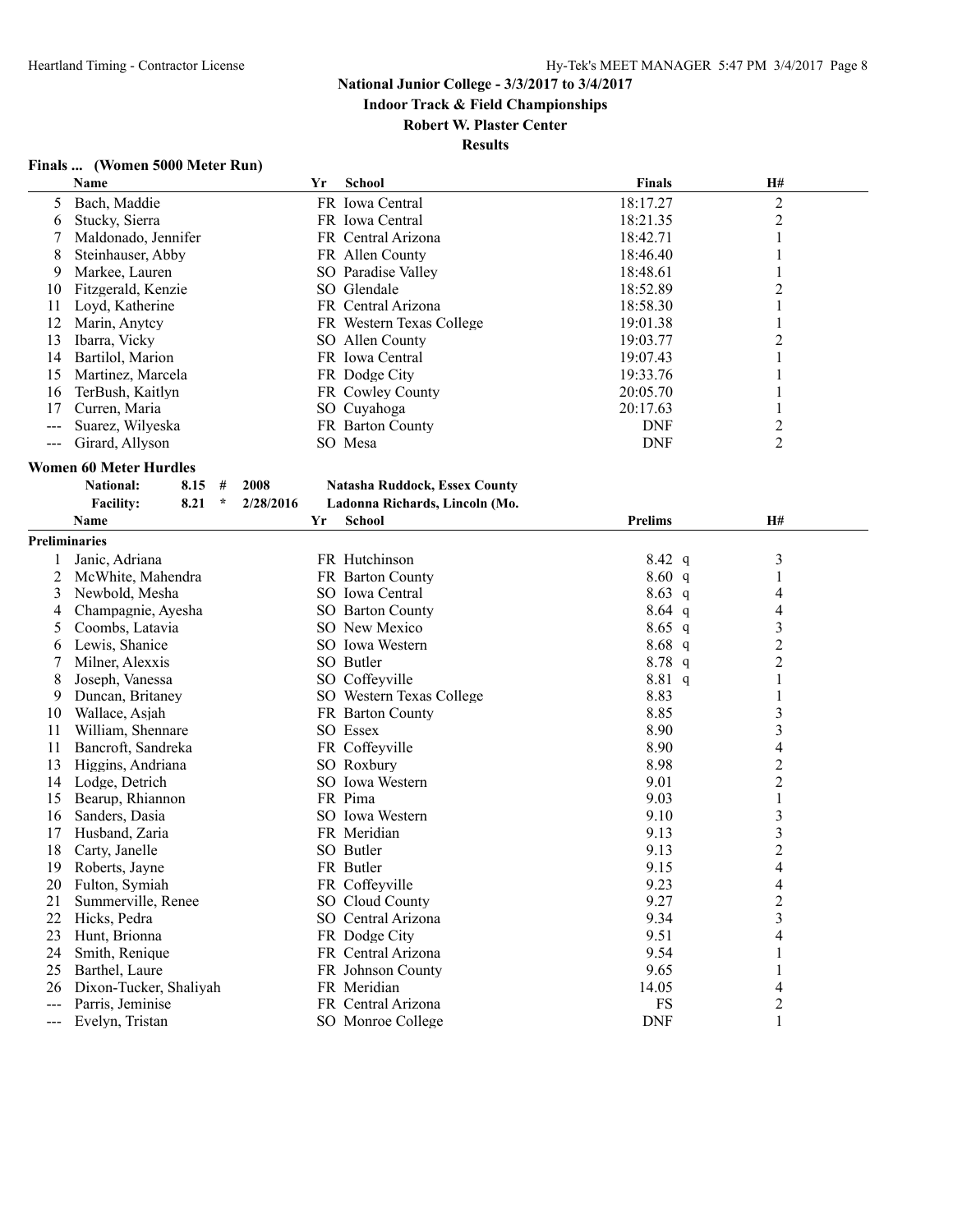**Indoor Track & Field Championships**

**Robert W. Plaster Center**

**Results**

**Women 60 Meter Hurdles**

|               | National:<br>8.15<br>#                 | 2008                      | <b>Natasha Ruddock, Essex County</b>          |                       |                         |
|---------------|----------------------------------------|---------------------------|-----------------------------------------------|-----------------------|-------------------------|
|               | <b>Facility:</b><br>8.21<br>$\star$    | 2/28/2016                 | Ladonna Richards, Lincoln (Mo.                |                       |                         |
|               | <b>Name</b>                            | <b>School</b><br>Yr       |                                               | <b>Finals</b>         |                         |
| <b>Finals</b> |                                        |                           |                                               |                       |                         |
| 1             | Janic, Adriana                         | FR Hutchinson             |                                               | 8.44                  |                         |
| 2             | Coombs, Latavia                        | SO New Mexico             |                                               | 8.58                  |                         |
| 3             | McWhite, Mahendra                      | FR Barton County          |                                               | 8.63                  |                         |
|               |                                        |                           |                                               |                       |                         |
| 4             | Newbold, Mesha                         | SO Iowa Central           |                                               | 8.66                  |                         |
| 5             | Champagnie, Ayesha                     | SO Barton County          |                                               | 8.71                  |                         |
| 6             | Lewis, Shanice                         | SO Iowa Western           |                                               | 8.78                  |                         |
| 7             | Milner, Alexxis                        | SO Butler                 |                                               | 8.94                  |                         |
| 8             | Joseph, Vanessa                        | SO Coffeyville            |                                               | 8.98                  |                         |
|               | <b>Women 4x400 Meter Relay</b>         |                           |                                               |                       |                         |
|               | <b>National:</b><br>3:39.68<br>#       | 2004<br>, Barton County   |                                               |                       |                         |
|               |                                        |                           | S. Jackson, J Broaddus, V. Patterson, P. Hall |                       |                         |
|               | 3:38.87<br><b>Facility:</b><br>$\ast$  | 3/12/2016                 | Lincoln (Mo.), Lincoln (Mo.)                  |                       |                         |
|               |                                        |                           | Williams, Hall, Brown, Baker                  |                       |                         |
|               |                                        |                           |                                               |                       |                         |
|               | Team                                   | Relay                     |                                               | <b>Finals</b>         | H#                      |
| <b>Finals</b> |                                        |                           |                                               |                       |                         |
| 1             | <b>Barton County</b>                   | А                         |                                               | 3:38.93 #             | 5                       |
|               | 1) Robinson, Rian SO                   | 2) Ricketts, Chanelle SO  | 3) Mason, Sabrina SO                          | 4) Stewart, Latoya FR |                         |
|               | South Plains                           | A                         |                                               | 3:40.33               |                         |
|               | 1) McDonald, Natassha FR               | 2) Bright, Safia FR       | 3) Prieto, Mauricia SO                        |                       | 4) Abrocquah, Agnes FR  |
| 3             | Coffeyville                            | A                         |                                               | 3:44.78               |                         |
|               | 1) Matthews, Kalei SO                  | 2) Henry, Divina SO       | 3) Evans, Kimani FR                           |                       | 4) Dudley, Mikayla SO   |
|               | 4 New Mexico                           | A                         |                                               | 3:45.65               | 5                       |
|               | 1) Hew, Britney FR                     | 2) Moss, Christine SO     | 3) Hyde, Shian FR                             | 4) Baker, D'Jai FR    |                         |
| 5             | Central Arizona                        | А                         |                                               | 3:45.85               | 3                       |
|               | 1) Parris, Jeminise FR                 | 2) Hicks, Pedra SO        | 3) Anokye, Josephine FR                       |                       | 4) Iddrisu, Shawkia FR  |
|               | 6 Iowa Western                         | А                         |                                               | 3:46.94               | 3                       |
|               | 1) Mainor, Sharon FR                   | 2) Blackwood, Lisa SO     | 3) Watson-Reid, Chyna SO                      |                       | 4) Cameron, Saqukine SO |
|               |                                        |                           |                                               |                       | 4                       |
|               | 7 Iowa Central<br>1) Newbold, Mesha SO | A<br>2) Huggins, Nelda FR | 3) Coby, Eboni SO                             | 3:47.50               | 4) Williams, Alexus FR  |
|               |                                        |                           |                                               |                       |                         |
|               | 8 Hinds                                | A                         |                                               | 3:49.13               | $\overline{4}$          |
|               | 1) Lyons, Gatashyka SO                 | 2) Hill, Lakeia SO        | 3) Johnson, A'Drema SO                        | 4) Hayes, Jade SO     |                         |
| 9.            | Monroe College                         | Α                         |                                               | 3:49.57               | 2                       |
|               | 1) Strunkey, Ariel SO                  | 2) Evelyn, Tristan SO     | 3) Denoon, Zakiya SO                          |                       | 4) Roberts, Tashay SO   |
|               | 10 Butler                              | A                         |                                               | 3:52.20               |                         |
|               | 1) Peagler, Javonda FR                 | 2) Smith, Davia FR        | 3) Thames, Helen SO                           |                       | 4) Willis, Courtney SO  |
|               | 11 Cowley County                       | $\mathbf{A}$              |                                               | 3:53.83               |                         |
|               | 1) Alcindor, Marie FR                  | 2) Brown, Zavannah FR     | 3) Griffiths, Courtney SO                     |                       | 4) Williams, Taylor FR  |
|               | 12 Essex                               | A                         |                                               | 3:54.28               | 3                       |
|               | 1) Hue, Eugenie SO                     | 2) Foster, Andrea FR      | 3) ragnatt, Shakera SO                        | 4) Charles, Zellie SO |                         |
|               | 13 Pima                                | A                         |                                               | 3:54.85               | 2                       |
|               | 1) Bearup, Rhiannon FR                 | 2) Cotsonas, Melissa SO   | 3) Yanez, Tyra FR                             |                       | 4) McCroskey, Amber SO  |
|               | 14 Neosho County                       | А                         |                                               | 3:59.30               |                         |
|               | 1) Alexander, Shania FR                | 2) Williams, Jade FR      | 3) Moon, Ashley FR                            | 4) Cook, Crystal SO   |                         |
| 15            | Cloud County                           | A                         |                                               | 3:59.98               |                         |
|               | 1) Thompson, Marjorie SO               | 2) St. John, Ariel FR     | 3) Posey, Precious FR                         |                       | 4) Anguish, Shania FR   |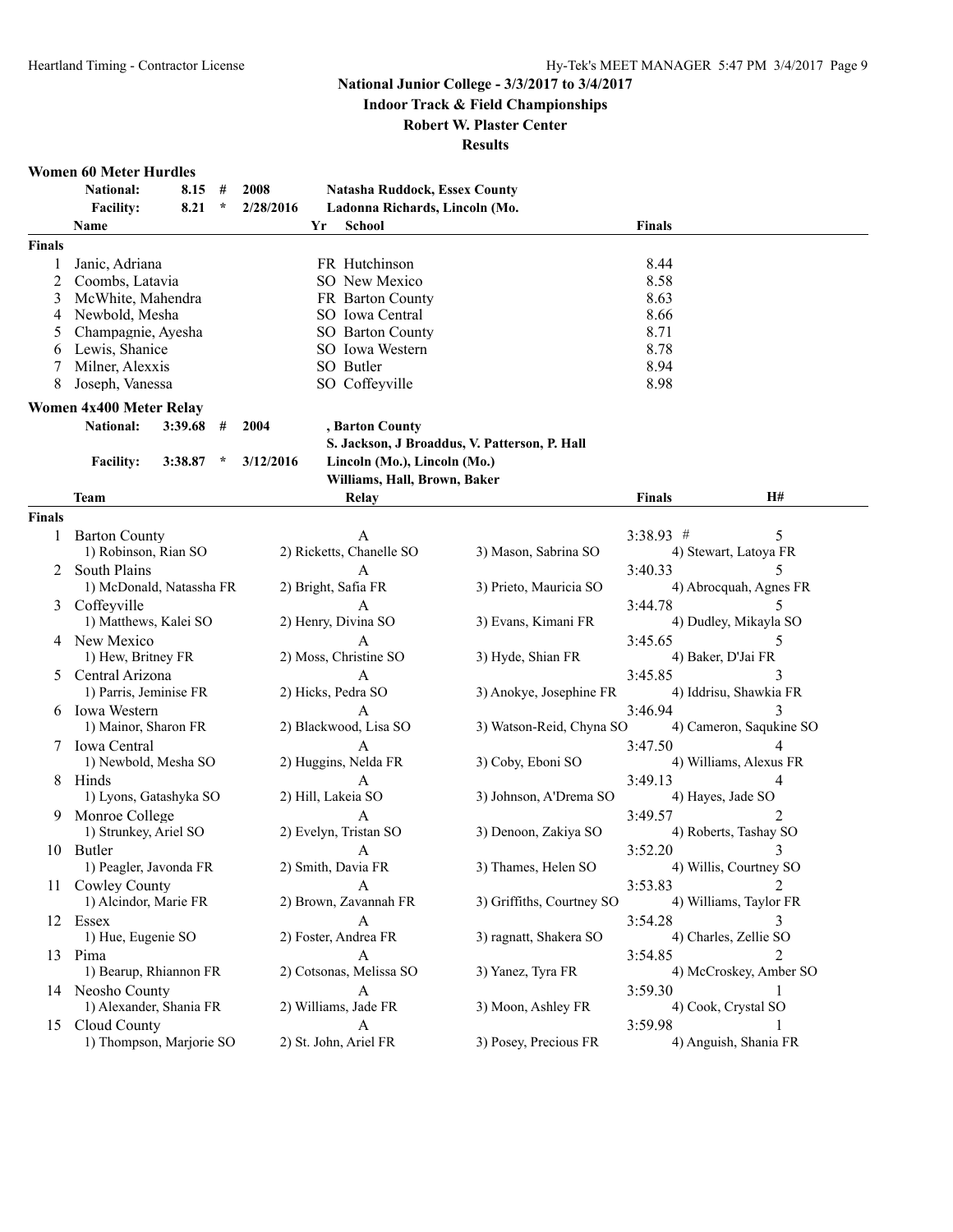**Indoor Track & Field Championships**

#### **Robert W. Plaster Center**

|                   | Finals  (Women 4x400 Meter Relay) |         |         |      |                                    |                                            |               |                       |
|-------------------|-----------------------------------|---------|---------|------|------------------------------------|--------------------------------------------|---------------|-----------------------|
|                   | Team                              |         |         |      | Relay                              |                                            | <b>Finals</b> | H#                    |
| 16                | Highland                          |         |         |      | A                                  |                                            | 4:00.01       | $\overline{2}$        |
|                   | 1) Hodges, Kyelah SO              |         |         |      | 2) Segrest, Jasmine FR             | 3) Pierre, Prolene FR                      |               | 4) Williams, Kira FR  |
| 17                | Cuyahoga                          |         |         |      | A                                  |                                            | 4:01.60       |                       |
|                   | 1) Bolton, Monique FR             |         |         |      | 2) Banks, Aarionna SO              | 3) Sporcich, Shelbie FR                    |               | 4) Andrews, Naleta FR |
| 18                | Garden City                       |         |         |      | A                                  |                                            | 4:03.43       |                       |
|                   | 1) Jones, Ann-marie FR            |         |         |      | 2) Fluker, Madelynn FR             | 3) Smith, Deidre SO                        |               | 4) Puente, Marisa FR  |
| $\qquad \qquad -$ | Dodge City                        |         |         |      | A                                  |                                            | DO            |                       |
|                   | 1) Hunt, Brionna FR               |         |         |      | 2) Campbell, Kaitlyn FR            | 3) Frick, Christina SO                     |               | 4) Jones, McKenah FR  |
|                   | Women 4x800 Meter Relay           |         |         |      |                                    |                                            |               |                       |
|                   | <b>National:</b>                  | 8:41.62 | #       | 1993 | , Barton County                    |                                            |               |                       |
|                   |                                   |         |         |      |                                    | J. Turner, M. Human, K. Bennett, I. Turner |               |                       |
|                   | <b>Facility:</b>                  | 9:38.45 | $\star$ | 2017 | , Cowley County CC                 |                                            |               |                       |
|                   |                                   |         |         |      | Williams, Blakley, Sosa, Griffiths |                                            |               |                       |
|                   | <b>Team</b>                       |         |         |      | Relay                              |                                            | <b>Finals</b> | H#                    |

|               | <b>Team</b>                       | Relay                           |                        | <b>Finals</b> | H#                        |
|---------------|-----------------------------------|---------------------------------|------------------------|---------------|---------------------------|
| <b>Finals</b> |                                   |                                 |                        |               |                           |
| 1             | South Plains                      | А                               |                        | $9:19.26$ *   | $\overline{2}$            |
|               | 1) Smith, Latriceia SO            | 2) Gahekave, Poro SO            | 3) Dala, Seselia FR    |               | 4) Maasotuo, Hellen FR    |
| 2             | Cowley County                     | A                               |                        | 9:28.09 *     |                           |
|               | 1) Williams, Taylor FR            | 2) Blakley, Skyler FR           | 3) Vargas, Maria FR    |               | 4) Griffiths, Courtney SO |
| 3             | Dodge City                        | A                               |                        | $9:29.42$ *   | 2                         |
|               | 1) Thornhill, Miranda FR          | 2) Frick, Christina SO          | 3) Walser, Bailey SO   |               | 4) Swisher, Mattie SO     |
|               | 4 Butler                          | A                               |                        | 9:40.38       |                           |
|               | 1) Searles, Jade FR               | 2) Burrell, Roshea FR           | 3) Baker, Jeanna FR    |               | 4) Senior, Conangela FR   |
| 5             | Allen County                      | A                               |                        | 9:44.11       |                           |
|               | 1) Johnson, Hannah FR             | 2) Shoemaker, Kaitlyn SO        | 3) Puente, Maria FR    |               | 4) Ibarra, Vicky SO       |
| 6             | New Mexico                        | A                               |                        | 9:45.81       | 2                         |
|               | 1) Jacobs, Teresha FR             | 2) Gitahi, Esther FR            | 3) Reddell, Cassidy SO |               | 4) Jordan, Taylyr SO      |
|               | Iowa Central                      | А                               |                        | 9:47.95       | 2                         |
|               | 1) Regg Wajid, Aaliyah FR         | 2) Pfile, Katy FR               | 3) Gawthorp, Abby FR   |               | 4) Hunt, Latoya SO        |
| 8             | Vincennes                         | А                               |                        | 9:53.40       | 2                         |
|               | 1) Lay, Maisie FR                 | 2) Da Silva, Anais SO           | 3) Catalan, Wendy FR   |               | 4) Davidson, Sydney FR    |
| 9             | Johnson County                    | A                               |                        | 9:58.82       |                           |
|               | 1) Dela Torre, Yulissa FR         | 2) Almloff, Alexis SO           | 3) Parra, Andrea SO    |               | 4) Thuston, Ciara FR      |
|               | 10 North Iowa Area                | A                               |                        | 10:00.26      |                           |
|               | 1) Gonzague, Keisha FR            | 2) Weaver, Cailey FR            | 3) Fullerton, Amy FR   |               | 4) Schmidt, Kendra SO     |
|               | 11 Colby                          | А                               |                        | 10:02.79      |                           |
|               | 1) Pratt, Breanna FR              | 2) Dill, Mackenzie FR           | 3) Ixta, Jess FR       |               | 4) Koumasse, Celestine FR |
|               | 12 Garden City                    | A                               |                        | 10:13.72      |                           |
|               | 1) Jones, Ann-marie FR            | 2) Roemer, Hannah FR            | 3) Libby, Kyaunna SO   |               | 4) Covarrubias, Lordes FR |
|               | 13 Highland                       | A                               |                        | 10:25.66      | $\mathfrak{D}$            |
|               | 1) Williams, Kira FR              | 2) Summerville, Stephanie SO    | 3) Slagle, Kaitlyn FR  |               | 4) Santiago, Gisel SO     |
|               | <b>Women Distance Medley</b>      |                                 |                        |               |                           |
|               | <b>National:</b><br>11:46.20<br># | 1992<br>, Barton County         |                        |               |                           |
|               | $\star$                           | Hillsdale, Hillsdale            |                        |               |                           |
|               | <b>Facility:</b><br>11:24.39      | 3/11/2016                       |                        |               |                           |
|               |                                   | M. Oren, Zehner, Watts, E. Oren |                        |               |                           |
|               | <b>Team</b>                       | Relay                           |                        | <b>Finals</b> | H#                        |
| <b>Finals</b> |                                   |                                 |                        |               |                           |
|               | New Mexico                        | A                               |                        | 12:06.93      | 2                         |
|               | 1) Jacobs, Teresha FR             | 2) Hew, Britney FR              | 3) Jordan, Taylyr SO   |               | 4) Gitahi, Esther FR      |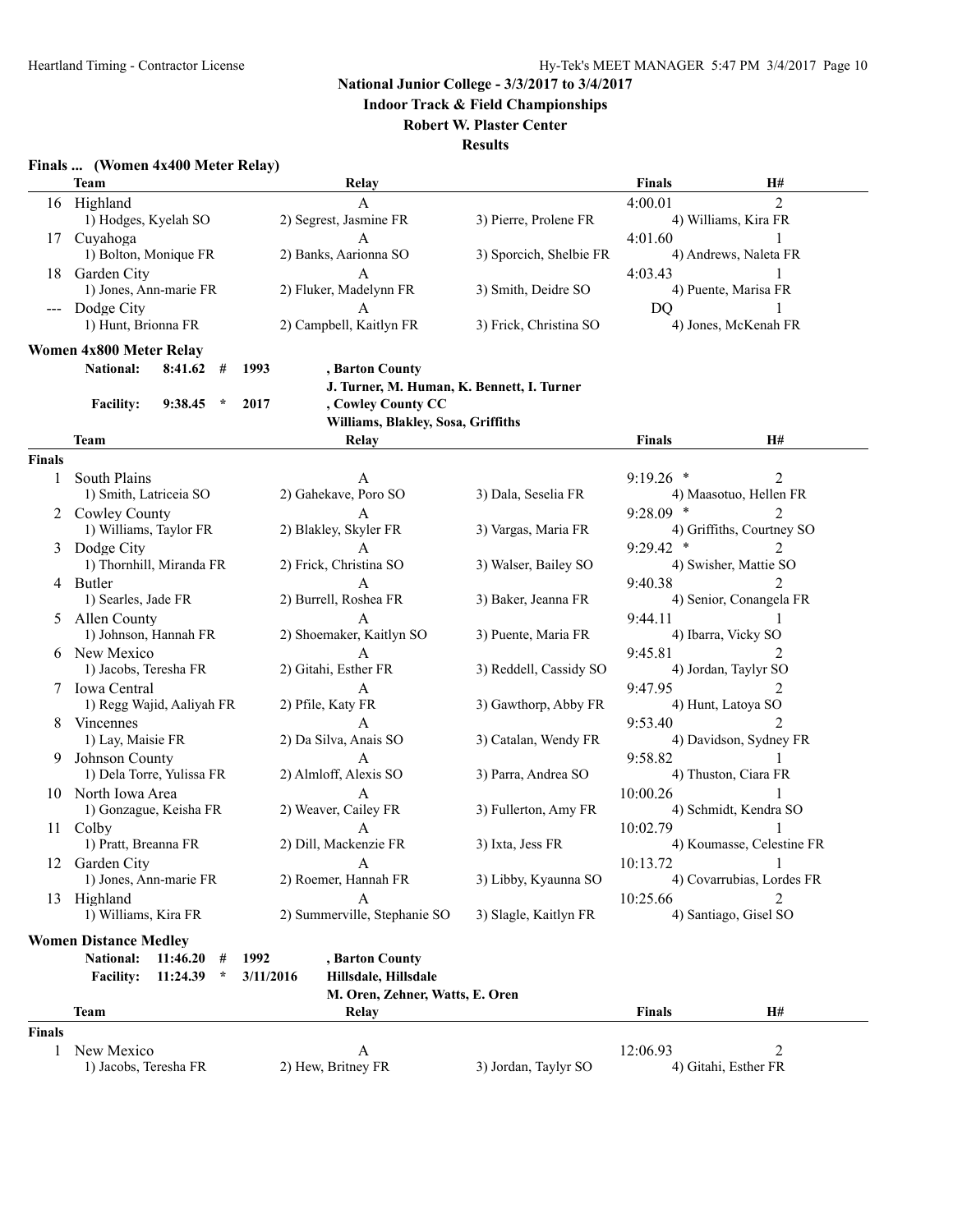**Indoor Track & Field Championships**

## **Robert W. Plaster Center**

#### **Results**

#### **Finals ... (Women Distance Medley)**

|        | <b>Team</b>                                      | Relay                                            |                         | <b>Finals</b> | H#                        |
|--------|--------------------------------------------------|--------------------------------------------------|-------------------------|---------------|---------------------------|
|        | 2 Cowley County                                  | A                                                |                         | 12:07.04      | 2                         |
|        | 1) Griffiths, Courtney SO                        | 2) Alcindor, Marie FR                            | 3) Williams, Taylor FR  |               | 4) Davidson, Danielle FR  |
| 3      | South Plains                                     | А                                                |                         | 12:08.72      | 2                         |
|        | 1) Gahekave, Poro SO                             | 2) McDonald, Natassha FR                         | 3) Smith, Latriceia SO  |               | 4) Dala, Seselia FR       |
|        | 4 Iowa Central                                   | A                                                |                         | 12:24.12      | $\overline{2}$            |
|        | 1) Pfile, Katy FR                                | 2) Williams, Alexus FR                           | 3) Hunt, Latoya SO      |               | 4) Regg Wajid, Aaliyah FR |
| 5      | Vincennes                                        | А                                                |                         | 12:32.58      | 2                         |
|        | 1) Davidson, Sydney FR                           | 2) Jones, Paige FR                               | 3) Lay, Maisie FR       |               | 4) Da Silva, Anais SO     |
|        | 6 Iowa Western                                   | Α                                                |                         | 12:38.75      |                           |
|        | 1) Olok, Ariat SO                                | 2) Hurley, Kelsey SO                             | 3) Cherek, Madison SO   |               | 4) Watson, Shanieke SO    |
|        | 7 Cuyahoga                                       | Α                                                |                         | 12:44.27      |                           |
|        | 1) Sauvinsky, Sonnie FR                          | 2) Andrews, Naleta FR                            | 3) Ruiz-Bueno, Amber SO |               | 4) Lapish, Caroline FR    |
| 8      | Butler                                           | A                                                |                         | 12:48.68      | 2                         |
|        | 1) Baker, Jeanna FR                              | 2) Smith, Davia FR                               | 3) Burrell, Roshea FR   |               | 4) Searles, Jade FR       |
| 9      | Allen County                                     | A                                                |                         | 12:58.46      | 2                         |
|        | 1) Johnson, Hannah FR                            | 2) Fleming, Keshema FR                           | 3) Puente, Maria FR     |               | 4) Silvers, Kristina SO   |
|        | 10 Highland                                      | А                                                |                         | 13:06.38      |                           |
|        | 1) Slagle, Kaitlyn FR                            | 2) Hodges, Kyelah SO                             | 3) Santiago, Gisel SO   |               | 4) Uribe, Ivanna FR       |
| 11.    | Central Arizona                                  | A                                                |                         | 13:14.09      |                           |
|        | 1) Huma, Jelani SO                               | 2) Smith, Renique FR                             | 3) Haller, Casey FR     |               | 4) Eagleman, Nikesha FR   |
|        | 12 Colby                                         | A                                                |                         | 13:15.80      |                           |
|        | 1) Ixta, Jess FR                                 | 2) Pratt, Breanna FR                             | 3) Dill, Mackenzie FR   |               | 4) Kimutai, Sharon FR     |
|        | 13 Dodge City                                    | А                                                |                         | 13:20.32      | $\overline{2}$            |
|        | 1) Siruta, Lacie FR                              | 2) Jones, McKenah FR                             | 3) Campbell, Kaitlyn FR |               | 4) White, Rachel SO       |
|        | 14 North Iowa Area                               | A                                                |                         | 13:28.94      |                           |
|        | 1) Fullerton, Amy FR                             | 2) Bonsall, Cassandra FR                         | 3) Gonzague, Keisha FR  |               | 4) Schmidt, Kendra SO     |
|        | Johnson County                                   | А                                                |                         | <b>DNF</b>    |                           |
|        | 1) Dela Torre, Yulissa FR                        | 2) Thuston, Ciara FR                             | 3) Almloff, Alexis SO   |               | 4) Russell, Colleen SO    |
|        | <b>Women High Jump</b>                           |                                                  |                         |               |                           |
|        | National:<br>$1.83m$ #                           | 2004<br><b>Shaunette Davidson, Barton County</b> |                         |               |                           |
|        | 1.80 <sub>m</sub><br>$\star$<br><b>Facility:</b> | 2016<br>Murusa Cernju, Slovania                  |                         |               |                           |
|        | Name                                             | Yr School                                        | <b>Finals</b>           |               |                           |
| Finals |                                                  |                                                  |                         |               |                           |
|        | kwarteng, Abigail                                |                                                  | 1.76m                   | 5-09.25       |                           |
| 1      |                                                  | FR Western Texas College<br>SO Vincennes         | J1.76m                  | 5-09.25       |                           |
| 2      | Klyuchnikova, Varvara<br>Janic, Adriana          | FR Hutchinson                                    |                         |               |                           |
| 3      |                                                  |                                                  | J1.76m<br>1.71m         | 5-09.25       |                           |
| 4      | Forrester, Annastacia                            | SO Iowa Central                                  |                         | 5-07.25       |                           |
| 5      | Kostiuk, Valeriya                                | SO Butler                                        | J1.71m                  | 5-07.25       |                           |
| 6      | Spaulding, Lara                                  | SO Johnson County                                | 1.66m                   | 5-05.25       |                           |
| 6      | Alvin, Ed'Quisha                                 | FR Barton County                                 | 1.66m                   | 5-05.25       |                           |
| 6      | Coombs, Latavia                                  | SO New Mexico                                    | 1.66m                   | 5-05.25       |                           |
| 9      | Joseph, Patrica                                  | FR Hutchinson                                    | J1.66m                  | 5-05.25       |                           |
| 10     | Dodson, Kaysha                                   | FR Indian Hills                                  | 1.61 <sub>m</sub>       | 5-03.25       |                           |
| 10     | Abdul-Qadir, Hanifah                             | SO New Mexico                                    | 1.61 <sub>m</sub>       | 5-03.25       |                           |
| 12     | Hurley, Kelsey                                   | SO Iowa Western                                  | J1.61m                  | 5-03.25       |                           |
| 12     | Paton, Justine                                   | SO Johnson County                                | J1.61m                  | 5-03.25       |                           |
| 12     | Champagnie, Ayesha                               | SO Barton County                                 | J1.61m                  | 5-03.25       |                           |
| 12     | Hunte, Chevelle                                  | SO Iowa Western                                  | J1.61m                  | 5-03.25       |                           |

16 Sands, Ashtoni SO Highland J1.61m 5-03.25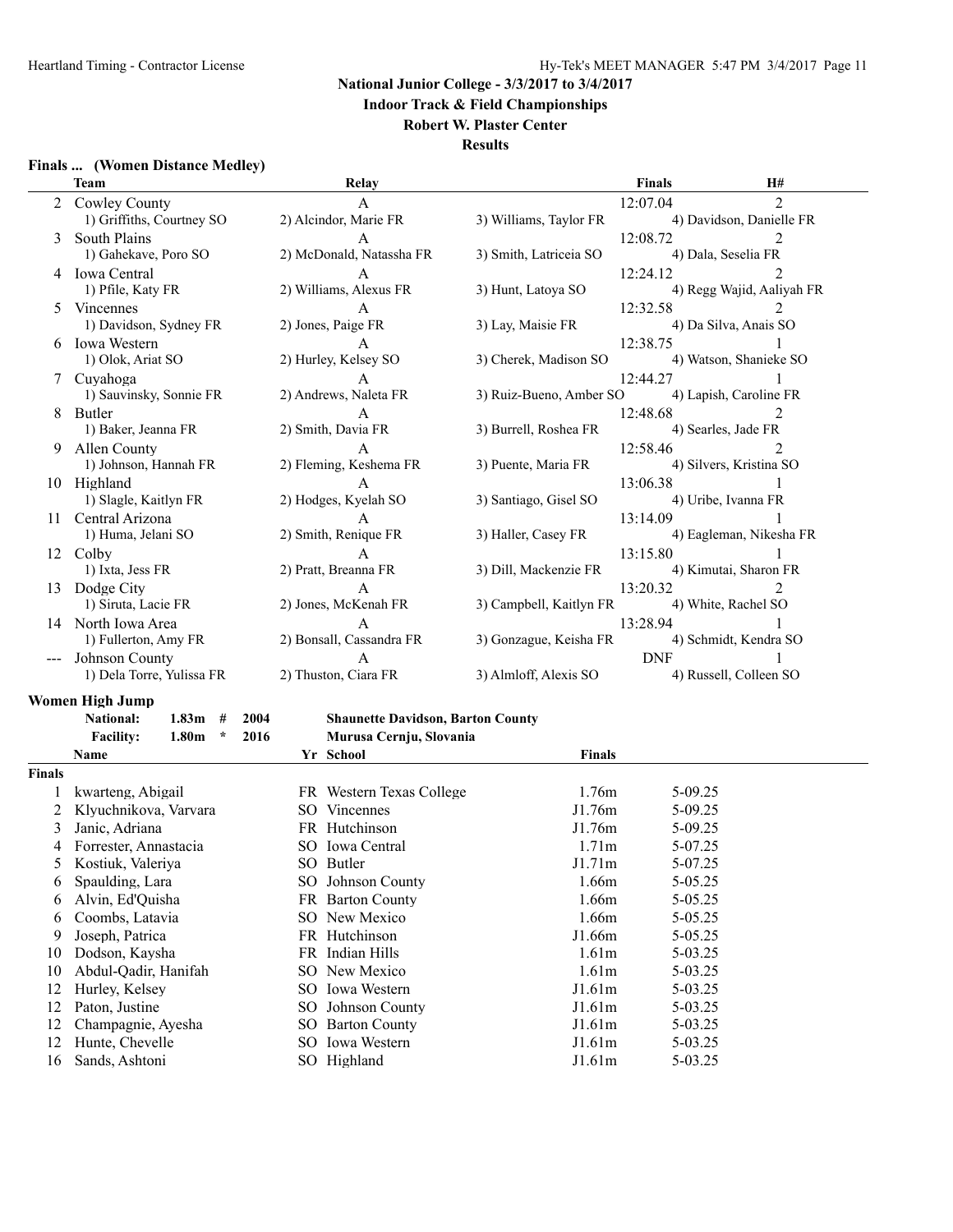**Indoor Track & Field Championships**

**Robert W. Plaster Center**

**Results**

# **Finals ... (Women High Jump)**

|        | <b>Name</b>                           |                      | Yr School                                  | <b>Finals</b>     |             |                |
|--------|---------------------------------------|----------------------|--------------------------------------------|-------------------|-------------|----------------|
| 17     | Mosongo, Bosiboro                     |                      | FR South Plains                            | 1.56m             | 5-01.25     |                |
| 17     | Barnes, Fiona                         |                      | FR Barton County                           | 1.56m             | 5-01.25     |                |
| 17     | Jones, Paige                          |                      | FR Vincennes                               | 1.56m             | 5-01.25     |                |
| 17     | Brannen, Taylor                       |                      | FR Dodge City                              | 1.56m             | 5-01.25     |                |
| 21     | Brown, Courtney                       |                      | SO Paradise Valley                         | J1.56m            | 5-01.25     |                |
| $---$  | Stancil, Naudia                       |                      | SO Allen County                            | <b>NH</b>         |             |                |
| $--$   | Roberts, Jayne                        |                      | FR Butler                                  | <b>NH</b>         |             |                |
|        |                                       |                      |                                            |                   |             |                |
|        | <b>Women Pole Vault</b>               |                      |                                            |                   |             |                |
|        | <b>National:</b><br>4.30 <sub>m</sub> | 2011<br>#            | Natalya Bartnovskaya, Vincennes University |                   |             |                |
|        | 4.27m<br><b>Facility:</b>             | $\star$<br>1/28/2017 | <b>Emily Presley, Missouri Southern</b>    |                   |             |                |
|        | Name                                  |                      | Yr School                                  | <b>Finals</b>     |             |                |
| Finals |                                       |                      |                                            |                   |             |                |
| 1      | Reed, Calla                           |                      | SO Mesa                                    | 3.75m             | 12-03.50    |                |
| 2      | Brugier, Salome'                      |                      | FR Iowa Western                            | 3.65m             | 11-11.75    |                |
| 3      | Castarlenas, Aintzane                 |                      | SO Vincennes                               | 3.55m             | 11-07.75    |                |
| 4      | Valdez, Merica                        |                      | FR Vincennes                               | 3.45m             | 11-03.75    |                |
| 5      | Angel, Justice                        |                      | FR Mesa                                    | J3.45m            | 11-03.75    |                |
| 6      | Keil, Ally                            |                      | FR Mesa                                    | J3.45m            | 11-03.75    |                |
|        | Apuakehau, Monique                    |                      | SO Iowa Western                            | J3.45m            | 11-03.75    |                |
| 8      | Roberts, Jayne                        |                      | FR Butler                                  | 3.35m             | 10-11.75    |                |
| 9      | Walter, Malibu                        |                      | SO Paradise Valley                         | J3.35m            | 10-11.75    |                |
| 10     | Holt, Bayley                          |                      | FR Cowley County                           | J3.35m            | 10-11.75    |                |
| 11     | Luansing, Chris                       |                      | SO Cowley County                           | 3.20m             | 10-06.00    |                |
| 12     | McLaughlin, Madison                   |                      | SO Butler                                  | J3.20m            | 10-06.00    |                |
| 13     | Garza, Faith                          |                      | FR Paradise Valley                         | J3.20m            | 10-06.00    |                |
| 14     | Hutson, Candace                       |                      | FR Paradise Valley                         | J3.20m            | 10-06.00    |                |
| 15     | Holt, Celeena                         |                      | FR Colby                                   | 3.05m             | 10-00.00    |                |
| 15     | Silvey, Mina                          |                      | SO Cowley County                           | 3.05m             | 10-00.00    |                |
| 15     | Robbins, Anna                         |                      | FR Butler                                  | 3.05m             | 10-00.00    |                |
| 18     | Paul, Ocean                           |                      | FR Hutchinson                              | 2.90 <sub>m</sub> | $9 - 06.25$ |                |
|        |                                       |                      |                                            |                   |             |                |
|        | <b>Women Long Jump</b>                |                      |                                            |                   |             |                |
|        | 6.49m<br><b>National:</b>             | 1994<br>#            | Lacena Golding, San Jacinto                |                   |             |                |
|        | <b>Facility:</b><br>6.21 <sub>m</sub> | 2016<br>$\star$      | <b>Stachia Reuwsaat, Chadron State</b>     |                   |             |                |
|        | Name                                  |                      | Yr School                                  | <b>Finals</b>     |             |                |
| Finals |                                       |                      |                                            |                   |             |                |
|        | Forrester, Annastacia                 |                      | SO Iowa Central                            | $6.22m$ *         | 20-05.00    | $\overline{c}$ |
| 2      | Bartz, Hannah                         |                      | SO Pima                                    | 5.82m             | 19-01.25    | $\sqrt{2}$     |
| 3      | Coombs, Latavia                       |                      | SO New Mexico                              | 5.79m             | 19-00.00    | $\overline{c}$ |
| 4      | Gilbert, Cha'Kaylin                   |                      | FR South Plains                            | 5.76m             | 18-10.75    | 1              |
| 5      | Moncrieffe, Tamara                    |                      | SO New Mexico                              | J5.76m            | 18-10.75    | $\overline{c}$ |
| 6      | Acquah, Deborah                       |                      | FR Western Texas College                   | J5.76m            | 18-10.75    | $\overline{c}$ |
| 7      | Charles, Zellie                       |                      | SO Essex                                   | 5.66m             | 18-07.00    | $\overline{c}$ |
| 8      | Frimpong, Felicia                     |                      | SO South Plains                            | 5.65m             | 18-06.50    | $\sqrt{2}$     |
| 9      | Odir, Julia                           |                      | SO Iowa Central                            | 5.54m             | 18-02.25    | $\sqrt{2}$     |
| 10     | Korie, Melody                         |                      | SO South Plains                            | 5.52m             | 18-01.50    | $\overline{c}$ |
| 11     | Williams, Jaslyn                      |                      | FR Coffeyville                             | 5.46m             | 17-11.00    | $\mathbf{1}$   |
| 12     | Champagnie, Ayesha                    |                      | SO Barton County                           | J5.46m            | 17-11.00    | $\overline{c}$ |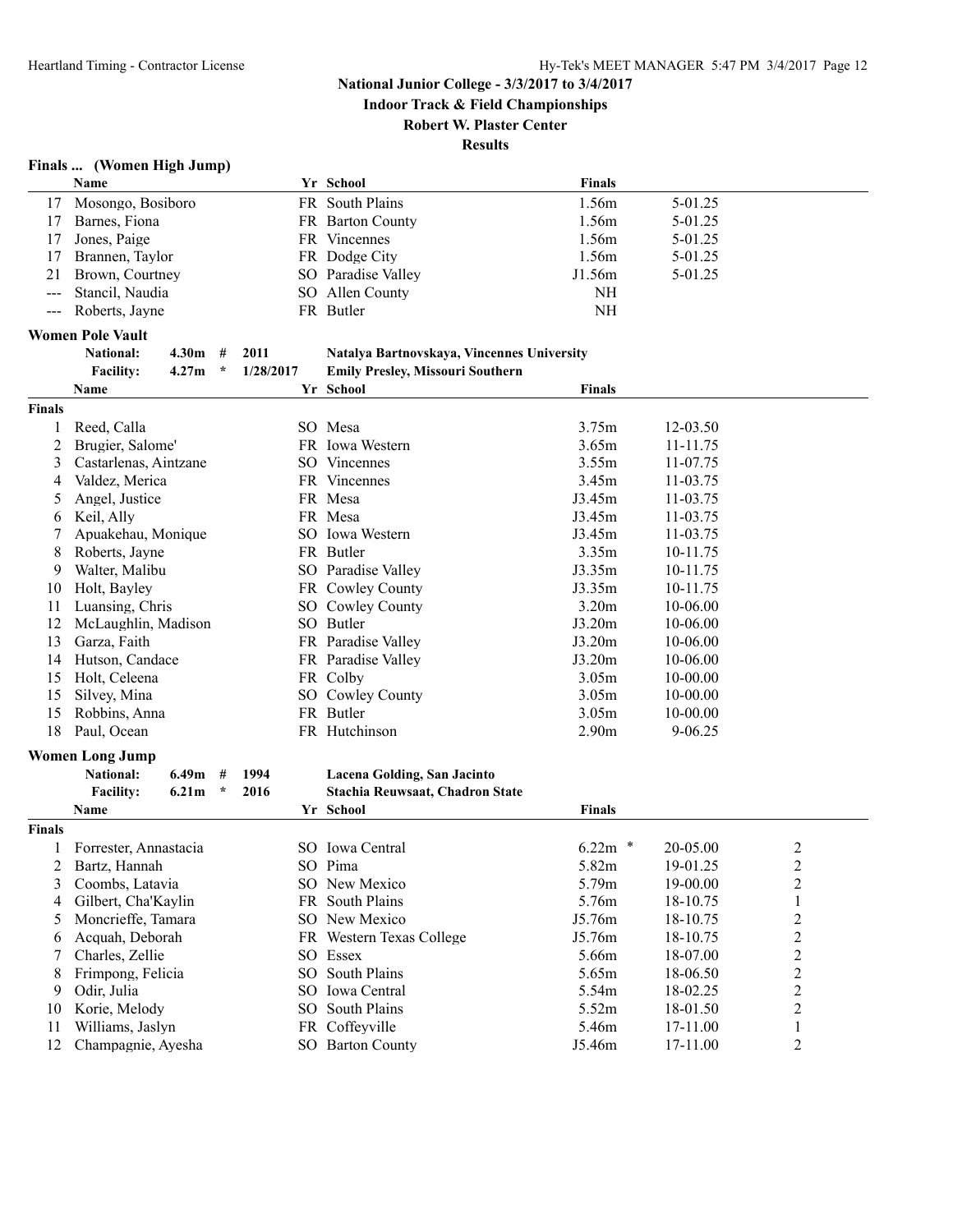**Indoor Track & Field Championships**

**Robert W. Plaster Center**

**Results**

# **Finals ... (Women Long Jump)**

|               | Name                                  |           | Yr School                           | <b>Finals</b>      |            |                  |
|---------------|---------------------------------------|-----------|-------------------------------------|--------------------|------------|------------------|
| 13            | Lodge, Detrich                        |           | SO Iowa Western                     | 5.43m              | 17-09.75   | 1                |
| 14            | Smith, Kylia                          |           | FR Butler                           | 5.42m              | 17-09.50   | 1                |
| 15            | Lewis, Shanice                        |           | SO Iowa Western                     | 5.41m              | 17-09.00   | $\overline{c}$   |
| 16            | Janic, Adriana                        |           | FR Hutchinson                       | 5.40m              | 17-08.75   | $\overline{c}$   |
| 17            | Barnes, Fiona                         |           | FR Barton County                    | 5.32m              | 17-05.50   | 1                |
| 18            | Matta, Saleen                         |           | SO Monroe College                   | 5.21m              | 17-01.25   | 1                |
| 19            | Vawter, Mallory                       |           | SO Iowa Central                     | J5.21m             | 17-01.25   | 1                |
| 20            | Mullings, Cathilee                    |           | FR New Mexico                       | 5.09m              | 16-08.50   | 1                |
| 21            | Small, Katrina                        |           | FR Coffeyville                      | 5.07m              | 16-07.75   | 1                |
| 22            | Carty, Amanda                         |           | FR Barton County                    | 5.02m              | 16-05.75   | 1                |
| 23            | Matthews, Shalei                      |           | SO Coffeyville                      | 4.73m              | 15-06.25   | 1                |
|               | <b>Women Triple Jump</b>              |           |                                     |                    |            |                  |
|               | <b>National:</b><br>13.66m<br>#       | 2002      | Yuliana Perez, Pima                 |                    |            |                  |
|               | <b>Facility:</b><br>12.88m<br>$\star$ | 3/12/2016 | Salcia Slack, New Mexico Highlands  |                    |            |                  |
|               | Name                                  |           | Yr School                           | <b>Finals</b>      |            |                  |
| <b>Finals</b> |                                       |           |                                     |                    |            |                  |
| 1             | Coombs, Latavia                       |           | SO New Mexico                       | 12.82m             | 42-00.75   | $\overline{c}$   |
| 2             | Moncrieffe, Tamara                    |           | SO New Mexico                       | 12.55m             | 41-02.25   | $\overline{c}$   |
| 3             | Abdul-Qadir, Hanifah                  |           | SO New Mexico                       | 12.51m             | 41-00.50   | $\boldsymbol{2}$ |
| 4             | Acquah, Deborah                       |           | FR Western Texas College            | 12.50m             | 41-00.25   | $\overline{c}$   |
| 5             | Frimpong, Felicia                     |           | SO South Plains                     | 12.47m             | 40-11.00   | $\overline{c}$   |
| 6             | Forrester, Annastacia                 |           | SO Iowa Central                     | 12.46m             | $40-10.50$ | $\overline{c}$   |
| 7             | Matthews, Shalei                      |           | SO Coffeyville                      | 11.99m             | 39-04.00   | $\overline{c}$   |
| 8             | Gilbert, Cha'Kaylin                   |           | FR South Plains                     | 11.95m             | 39-02.50   | $\overline{c}$   |
| 9             | Odir, Julia                           |           | SO Iowa Central                     | 11.90m             | 39-00.50   | $\overline{c}$   |
| 10            | Small, Katrina                        |           | FR Coffeyville                      | 11.54m             | 37-10.50   | $\overline{c}$   |
| 11            | Barnes, Fiona                         |           | FR Barton County                    | 11.28m             | 37-00.25   | 1                |
| 12            | Gatluak, Nyabuony                     |           | FR Garden City                      | 11.19m             | 36-08.50   | 1                |
| 13            | Korie, Melody                         |           | SO South Plains                     | 11.01m             | 36-01.50   | 1                |
| 13            | Klyuchnikova, Varvara                 |           | SO Vincennes                        | 11.01 <sub>m</sub> | 36-01.50   | 1                |
| 15            | Carty, Amanda                         |           | FR Barton County                    | 10.94m             | 35-10.75   | $\overline{c}$   |
| 15            | Alvarez, Asha                         |           | SO Allen County                     | 10.94m             | 35-10.75   | 1                |
| 15            | Larson, Phoebe                        |           | SO Mesa                             | 10.94m             | 35-10.75   | 1                |
| 18            | Matta, Saleen                         |           | SO Monroe College                   | 10.83m             | 35-06.50   | 1                |
| 19            | Stevens, Shaniqua                     |           | SO Coffeyville                      | 10.30m             | 33-09.50   | 1                |
| 20            | Desgraves, Karen                      |           | SO Iowa Western                     | 10.20 <sub>m</sub> | 33-05.75   | 1                |
| 21            | Nash, Mekeba                          |           | FR Cloud County                     | 10.02m             | 32-10.50   | 1                |
|               | <b>Women Shot Put</b>                 |           |                                     |                    |            |                  |
|               | National:<br>16.29m<br>#              | 2016      | Portious Warren, Central Arizona    |                    |            |                  |
|               | <b>Facility:</b><br>16.96m<br>$\star$ | 3/12/2016 | <b>Cassie Caswell, Pittsburg St</b> |                    |            |                  |
|               | Name                                  |           | Yr School                           | <b>Finals</b>      |            |                  |
| <b>Finals</b> |                                       |           |                                     |                    |            |                  |
| 1             | Warren, Portious                      |           | SO Central Arizona                  | 16.14m             | 52-11.50   | $\overline{c}$   |
| 2             | Western, Jamesha                      |           | FR Vincennes                        | 15.25m             | 50-00.50   | $\overline{c}$   |
| 3             | Harris, Rashida                       |           | SO Cuyahoga                         | 14.93m             | 48-11.75   | $\overline{c}$   |
| 4             | Stein, Alexia                         |           | SO Iowa Central                     | 14.86m             | 48-09.00   | 2                |
| 5             | Roberts, Payton                       |           | FR Iowa Central                     | 14.83m             | 48-08.00   | 2                |
|               |                                       |           |                                     |                    |            |                  |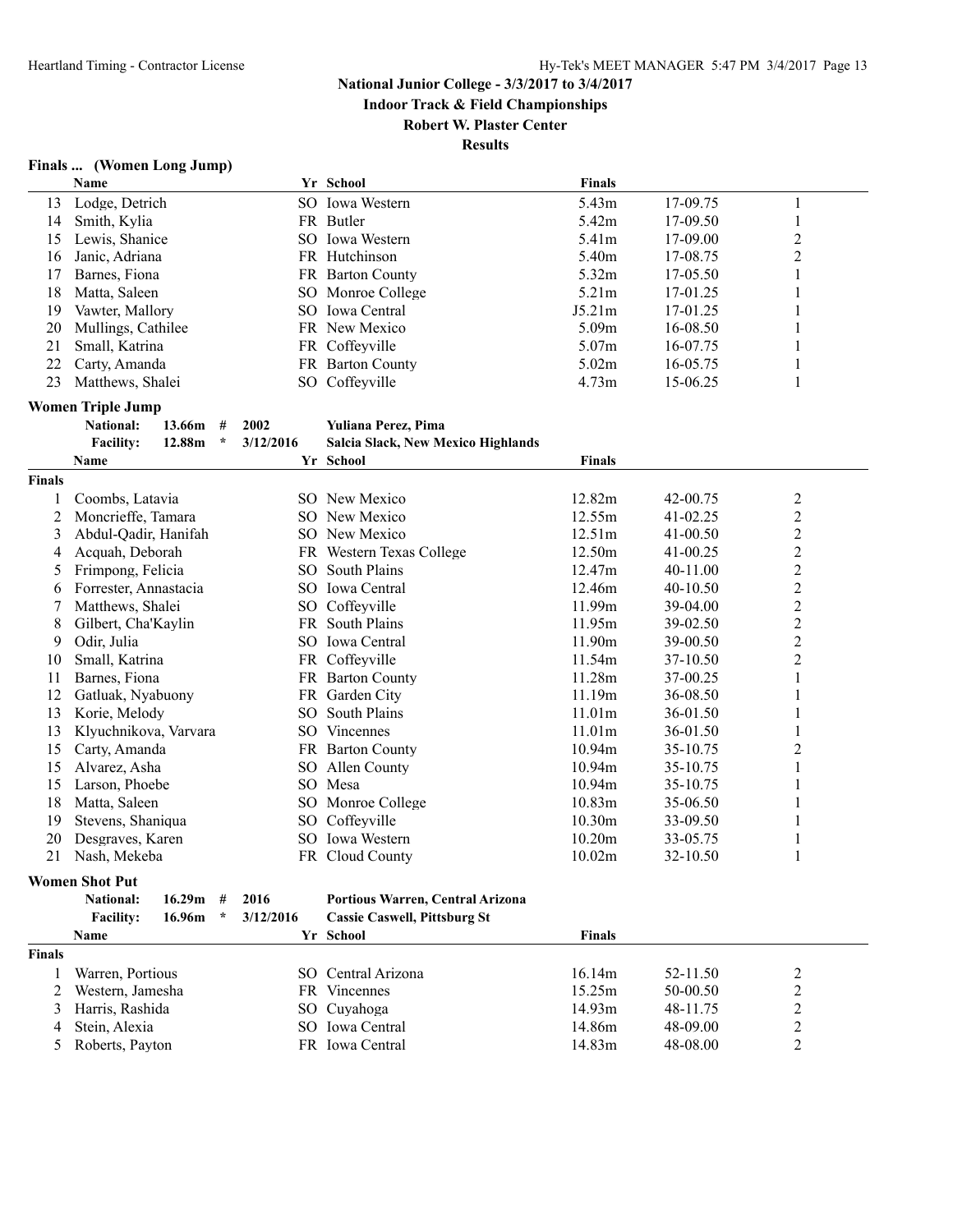**Indoor Track & Field Championships**

#### **Robert W. Plaster Center**

**Results**

#### **Finals ... (Women Shot Put)**

|                | <b>Name</b>                           |           | Yr School                      | <b>Finals</b> |          |                  |  |
|----------------|---------------------------------------|-----------|--------------------------------|---------------|----------|------------------|--|
| 6              | Clunis, Nayoka                        |           | SO Cloud County                | 14.69m        | 48-02.50 | $\boldsymbol{2}$ |  |
| 7              | Bradshaw, Kiona                       |           | SO South Plains                | 13.96m        | 45-09.75 | $\boldsymbol{2}$ |  |
| 8              | Champagnie, Ayesha                    |           | SO Barton County               | 13.77m        | 45-02.25 | $\overline{2}$   |  |
| 9              | Frazer, Rochelle                      |           | SO New Mexico                  | 13.29m        | 43-07.25 | $\overline{c}$   |  |
| 10             | Mathews, Nessa                        |           | SO Iowa Central                | 13.01m        | 42-08.25 | $\overline{c}$   |  |
| 11             | Tinsley, Carrissa                     |           | FR Lincoln College             | 12.70m        | 41-08.00 | 1                |  |
| 12             | Scott, Onnika                         |           | SO Mesa                        | 12.69m        | 41-07.75 | 1                |  |
| 13             | Mack, Bralon                          |           | FR Lincoln College             | 12.52m        | 41-01.00 | 1                |  |
| 14             | Erskine, Dejah                        |           | FR Butler                      | 12.47m        | 40-11.00 | 1                |  |
| 15             | O'Connor, Bristol                     |           | FR New Mexico                  | 12.46m        | 40-10.50 | 1                |  |
| 16             | Jones, Keziann                        |           | SO Kingsborough                | 12.43m        | 40-09.50 | $\mathbf{1}$     |  |
| 17             | Mazyck, Samaria                       |           | FR Highland                    | 12.27m        | 40-03.25 | $\overline{c}$   |  |
|                |                                       |           |                                | 12.12m        |          |                  |  |
| 18             | Harris, Gabbreil                      |           | FR Cloud County                |               | 39-09.25 | 1                |  |
| 19             | Vaimaona, Patria                      |           | SO Iowa Western                | 12.08m        | 39-07.75 | 1                |  |
| 20             | Horner, Julianna                      |           | FR Butler                      | 11.84m        | 38-10.25 | 1                |  |
| 21             | Crouch, Maliya                        |           | SO Coffeyville                 | 11.39m        | 37-04.50 | 1                |  |
| 22             | Whitney, Amanda                       |           | SO Johnson County              | 11.35m        | 37-03.00 | $\mathbf{1}$     |  |
|                | <b>Women Weight Throw</b>             |           |                                |               |          |                  |  |
|                | <b>National:</b><br>20.91m<br>#       | 2016      | Tynelle Gumbs, Central Arizona |               |          |                  |  |
|                | <b>Facility:</b><br>22.70m<br>$\star$ | 3/11/2016 | Kaitlyn Long, Winona State     |               |          |                  |  |
|                | Name                                  |           | Yr School                      | <b>Finals</b> |          |                  |  |
| Finals         |                                       |           |                                |               |          |                  |  |
| 1              | Mathews, Nessa                        |           | SO Iowa Central                | 19.38m        | 63-07.00 | $\overline{c}$   |  |
| $\overline{c}$ | Ciofani, Audrey                       |           | FR Central Arizona             | 18.79m        | 61-07.75 | $\overline{c}$   |  |
| 3              | Clunis, Nayoka                        |           | SO Cloud County                | 18.48m        | 60-07.75 | $\overline{c}$   |  |
| 4              | Vaimaona, Patria                      |           | SO Iowa Western                | 17.73m        | 58-02.00 | $\overline{2}$   |  |
| 5              | Warren, Portious                      |           | SO Central Arizona             | 17.22m        | 56-06.00 | $\overline{c}$   |  |
| 6              | Frazer, Rochelle                      |           | SO New Mexico                  | 16.93m        | 55-06.50 | $\mathbf{2}$     |  |
| 7              | Scott, Onnika                         |           | SO Mesa                        | 16.90m        | 55-05.50 | $\overline{c}$   |  |
|                |                                       |           | SO Coffeyville                 | 15.77m        |          |                  |  |
| 8              | Hollins, Sabrina                      |           |                                |               | 51-09.00 | 1                |  |
| 9              | Jones, Keziann                        |           | SO Kingsborough                | 15.52m        | 50-11.00 | $\overline{c}$   |  |
| 10             | Rodriguez, Alex                       |           | FR Hutchinson                  | 15.25m        | 50-00.50 | $\mathbf{1}$     |  |
| 11             | Harris, Gabbreil                      |           | FR Cloud County                | J15.25m       | 50-00.50 | $\mathbf{2}$     |  |
| 12             | Valencia, Yessie                      |           | FR Glendale                    | 14.97m        | 49-01.50 | $\boldsymbol{2}$ |  |
| 13             | Western, Jamesha                      |           | FR Vincennes                   | 14.78m        | 48-06.00 | $\overline{c}$   |  |
| 14             | Stein, Alexia                         |           | SO Iowa Central                | 14.66m        | 48-01.25 | $\,1$            |  |
| 15             | Johnson, Tiffaney                     |           | SO Coffeyville                 | 14.57m        | 47-09.75 | $\overline{c}$   |  |
|                | 16 Whitney, Amanda                    |           | SO Johnson County              | 14.56m        | 47-09.25 | 1                |  |
| 17             | Irish, Morgan                         |           | SO Glendale                    | 14.42m        | 47-03.75 | 1                |  |
| 18             | Harris, Rashida                       |           | SO Cuyahoga                    | 14.39m        | 47-02.50 | $\overline{c}$   |  |
| 19             | Crouch, Maliya                        |           | SO Coffeyville                 | 13.92m        | 45-08.00 |                  |  |
| 20             | Gilespie, Kionna                      |           | SO Glendale                    | 13.39m        | 43-11.25 |                  |  |
| 21             | Porter, Mariah                        |           | SO Cuyahoga                    | 13.26m        | 43-06.00 |                  |  |
| 22             | Reece, Shira                          |           | SO New Mexico                  | 12.87m        | 42-02.75 |                  |  |
| 23             |                                       |           |                                |               |          |                  |  |
|                | James, Alexis                         |           | FR Barton County               | 12.66m        | 41-06.50 |                  |  |
| 24             | Mahoney, Hannah                       |           | FR Iowa Western                | 12.02m        | 39-05.25 | 1                |  |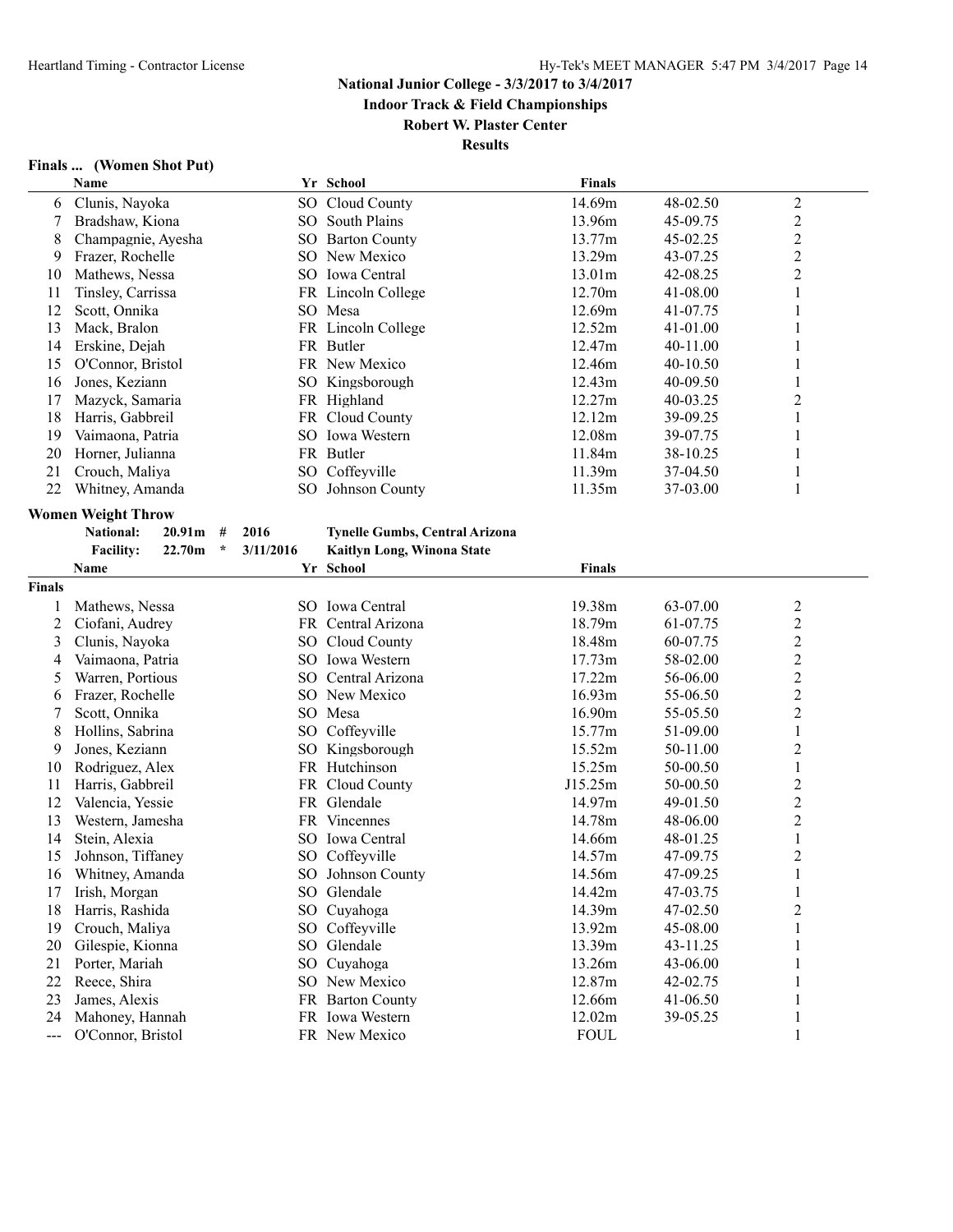**Indoor Track & Field Championships**

## **Robert W. Plaster Center**

**Results**

#### **Indoor Pentathlon: #5 Women 800 Meter Run Indoor Pentathlon**

|                | Name                                                           | Yr        | School             |               | <b>Finals</b> |                         |
|----------------|----------------------------------------------------------------|-----------|--------------------|---------------|---------------|-------------------------|
| <b>Finals</b>  |                                                                |           |                    |               |               |                         |
| 1              | Mullen, Kayla                                                  |           | SO Paradise Valley |               | 2:28.21       |                         |
| $\overline{2}$ | Williams, Kira                                                 |           | FR Highland        |               | 2:30.18       |                         |
| 3              | Champagnie, Ayesha                                             |           | SO Barton County   |               | 2:30.43       |                         |
| 4              | Alvin, Ed'Quisha                                               |           | FR Barton County   |               | 2:31.17       |                         |
| 5              | Bryant, Catherine                                              |           | SO Mesa            |               | 2:31.31       |                         |
| 6              | Milner, Alexxis                                                |           | SO Butler          |               | 2:34.01       |                         |
| 7              | Blackwood, Lisa                                                |           | SO Iowa Western    |               | 2:35.46       |                         |
| 8              | Coombs, Latavia                                                |           | SO New Mexico      |               | 2:35.67       |                         |
| 9              | Molina, Krista                                                 |           | FR Paradise Valley |               | 2:39.77       |                         |
| 10             | Brown, Courtney                                                |           | SO Paradise Valley |               | 2:40.96       |                         |
| 11             | Elliston, Taneika                                              |           | SO New Mexico      |               | 2:43.29       |                         |
| 12             | Ruiz, Kristian                                                 |           | FR Garden City     |               | 2:44.98       |                         |
| 13             | Barthel, Laure                                                 |           | FR Johnson County  |               | 2:45.42       |                         |
| 14             | Vawter, Mallory                                                |           | SO Iowa Central    |               | 2:45.81       |                         |
| 15             | James, Kellyann                                                |           | SO Iowa Western    |               | 2:48.24       |                         |
|                |                                                                |           |                    |               |               |                         |
|                | Indoor Pentathlon: #1 Women 60 Meter Hurdles Indoor Pentathlon |           |                    |               |               |                         |
|                | Name                                                           | Yr        | <b>School</b>      |               | <b>Finals</b> | <b>H#</b>               |
| <b>Finals</b>  |                                                                |           |                    |               |               |                         |
| 1              | Champagnie, Ayesha                                             |           | SO Barton County   |               | 8.47          | 1                       |
| 2              | Coombs, Latavia                                                |           | SO New Mexico      |               | 8.55          |                         |
| 3              | Milner, Alexxis                                                |           | SO Butler          |               | 8.99          | 4                       |
| 4              | James, Kellyann                                                |           | SO Iowa Western    |               | 9.02          | 3                       |
| 5              | Alvin, Ed'Quisha                                               |           | FR Barton County   |               | 9.05          | $\overline{c}$          |
| 6              | Blackwood, Lisa                                                |           | SO Iowa Western    |               | 9.21          | 2                       |
| 7              | Williams, Kira                                                 |           | FR Highland        |               | 9.25          | $\mathbf{1}$            |
| 8              | Mullen, Kayla                                                  |           | SO Paradise Valley |               | 9.25          | 3                       |
| 9              | Barthel, Laure                                                 |           | FR Johnson County  |               | 9.37          | 4                       |
| 10             | Vawter, Mallory                                                |           | SO Iowa Central    |               | 9.53          | $\overline{\mathbf{c}}$ |
| 11             | Bryant, Catherine                                              |           | SO Mesa            |               | 9.69          | 4                       |
| 12             | Ruiz, Kristian                                                 |           | FR Garden City     |               | 9.77          | $\overline{c}$          |
| 13             | Brown, Courtney                                                |           | SO Paradise Valley |               | 9.80          | $\mathfrak{Z}$          |
| 14             | Molina, Krista                                                 |           | FR Paradise Valley |               | 9.98          | 4                       |
| 15             | Elliston, Taneika                                              |           | SO New Mexico      |               | 9.98          | 3                       |
|                | Indoor Pentathlon: #2 Women High Jump Indoor Pentathlon        |           |                    |               |               |                         |
|                | Name                                                           | Yr School |                    | <b>Finals</b> |               |                         |
| <b>Finals</b>  |                                                                |           |                    |               |               |                         |
|                | Coombs, Latavia                                                |           | SO New Mexico      | 1.71m         | 5-07.25       |                         |
| $\mathbf{I}$   | Alvin, Ed'Quisha                                               |           | FR Barton County   | 1.71m         | 5-07.25       |                         |
| 3              | Champagnie, Ayesha                                             |           | SO Barton County   | 1.65m         | 5-05.00       |                         |
|                |                                                                |           |                    | 1.59m         | 5-02.50       |                         |
| 4              | Mullen, Kayla                                                  |           | SO Paradise Valley |               |               |                         |
| 5              | Brown, Courtney                                                |           | SO Paradise Valley | 1.56m         | 5-01.25       |                         |
| 5              | Barthel, Laure                                                 |           | FR Johnson County  | 1.56m         | 5-01.25       |                         |
| $\tau$         | Elliston, Taneika                                              |           | SO New Mexico      | 1.53m         | $5 - 00.25$   |                         |
| 7              | Bryant, Catherine                                              | SO Mesa   |                    | 1.53m         | $5 - 00.25$   |                         |
| 9              | Blackwood, Lisa                                                |           | SO Iowa Western    | 1.50m         | 4-11.00       |                         |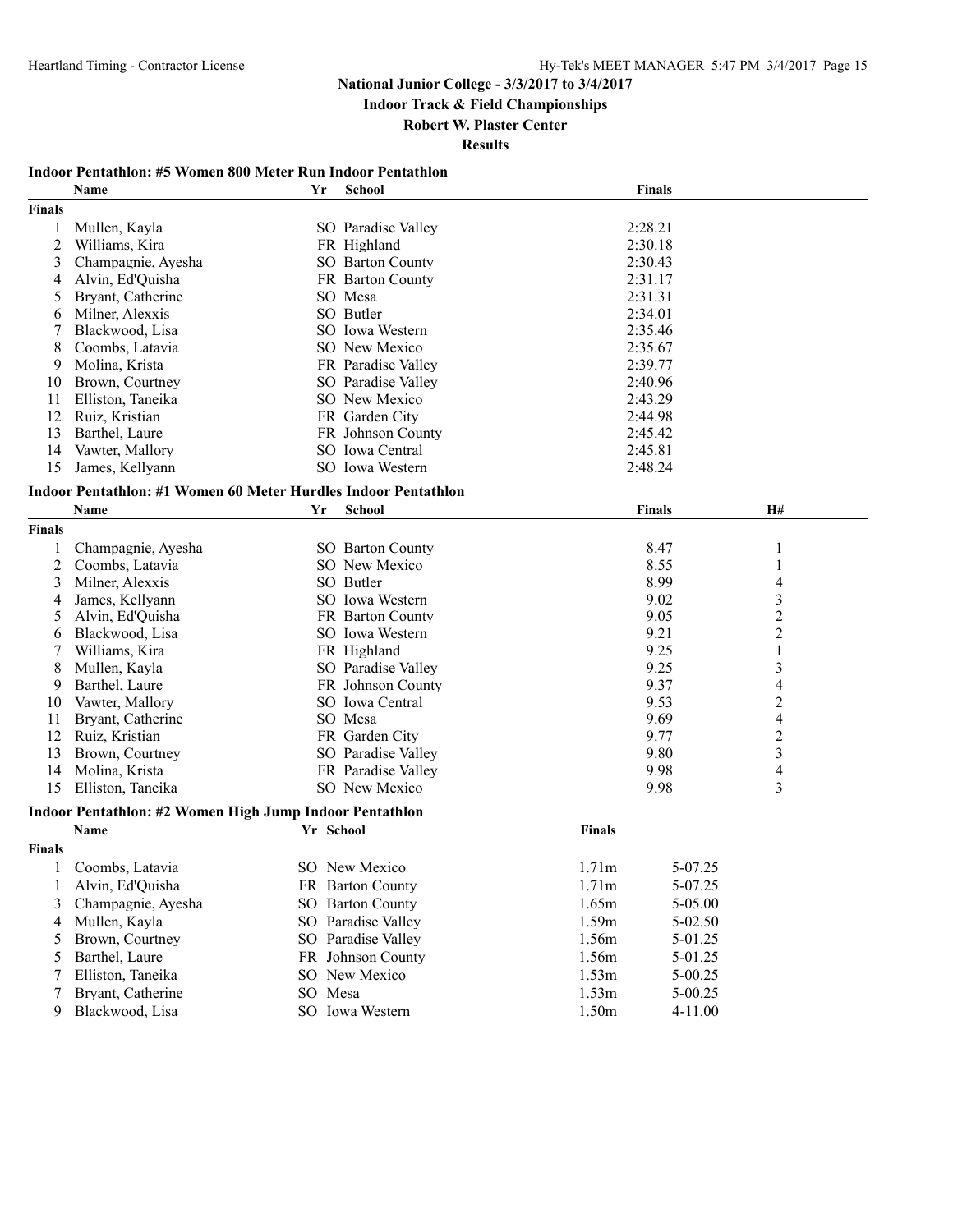**Indoor Track & Field Championships**

#### **Robert W. Plaster Center**

**Results**

#### **Finals ... (Indoor Pentathlon: #2 Women High Jump Indoor Pentathlon)**

|                | Name                                                    | Yr School               | <b>Finals</b>     |          |
|----------------|---------------------------------------------------------|-------------------------|-------------------|----------|
| 9              | Molina, Krista                                          | FR Paradise Valley      | 1.50m             | 4-11.00  |
| 9              | Milner, Alexxis                                         | SO Butler               | 1.50m             | 4-11.00  |
| 9              | Williams, Kira                                          | FR Highland             | 1.50m             | 4-11.00  |
| 13             | James, Kellyann                                         | SO Iowa Western         | 1.47m             | 4-09.75  |
| 13             | Vawter, Mallory                                         | SO Iowa Central         | 1.47m             | 4-09.75  |
| 15             | Ruiz, Kristian                                          | FR Garden City          | 1.44m             | 4-08.75  |
|                | Indoor Pentathlon: #4 Women Long Jump Indoor Pentathlon |                         |                   |          |
|                | Name                                                    | Yr School               | <b>Finals</b>     |          |
| <b>Finals</b>  |                                                         |                         |                   |          |
| 1              | Coombs, Latavia                                         | SO New Mexico           | 5.78m             | 18-11.75 |
| $\overline{2}$ | Blackwood, Lisa                                         | SO Iowa Western         | 5.40m             | 17-08.75 |
| 3              | James, Kellyann                                         | SO Iowa Western         | 5.30m             | 17-04.75 |
| 3              | Champagnie, Ayesha                                      | SO Barton County        | 5.30m             | 17-04.75 |
| 5              | Milner, Alexxis                                         | SO Butler               | 5.14m             | 16-10.50 |
| 5              | Mullen, Kayla                                           | SO Paradise Valley      | 5.14m             | 16-10.50 |
| 7              | Bryant, Catherine                                       | SO Mesa                 | 5.10m             | 16-08.75 |
| 8              | Vawter, Mallory                                         | SO Iowa Central         | 5.05m             | 16-07.00 |
| 9              | Elliston, Taneika                                       | SO New Mexico           | 5.04m             | 16-06.50 |
| 10             | Williams, Kira                                          | FR Highland             | 4.96m             | 16-03.25 |
| 11             | Molina, Krista                                          | FR Paradise Valley      | 4.92m             | 16-01.75 |
| 12             | Brown, Courtney                                         | SO Paradise Valley      | 4.86m             | 15-11.50 |
| 13             | Barthel, Laure                                          | FR Johnson County       | 4.83m             | 15-10.25 |
| 14             | Alvin, Ed'Quisha                                        | FR Barton County        | 4.75m             | 15-07.00 |
| 15             | Ruiz, Kristian                                          | FR Garden City          | 4.55m             | 14-11.25 |
|                | Indoor Pentathlon: #3 Women Shot Put Indoor Pentathlon  |                         |                   |          |
|                | <b>Name</b>                                             | Yr School               | <b>Finals</b>     |          |
| <b>Finals</b>  |                                                         |                         |                   |          |
| 1              | Champagnie, Ayesha                                      | <b>SO</b> Barton County | 14.00m            | 45-11.25 |
| $\overline{2}$ | Brown, Courtney                                         | SO Paradise Valley      | 12.14m            | 39-10.00 |
| 3              | Elliston, Taneika                                       | SO New Mexico           | 11.67m            | 38-03.50 |
| 4              | James, Kellyann                                         | SO Iowa Western         | 11.36m            | 37-03.25 |
| 5              | Mullen, Kayla                                           | SO Paradise Valley      | 11.15m            | 36-07.00 |
| 6              | Molina, Krista                                          | FR Paradise Valley      | 11.07m            | 36-04.00 |
| 7              | Bryant, Catherine                                       | SO Mesa                 | 10.85m            | 35-07.25 |
| 8              | Barthel, Laure                                          | FR Johnson County       | 10.15m            | 33-03.75 |
| 9              | Blackwood, Lisa                                         | SO Iowa Western         | 9.99m             | 32-09.50 |
| 10             | Coombs, Latavia                                         | SO New Mexico           | 9.63m             | 31-07.25 |
| 11             | Alvin, Ed'Quisha                                        | FR Barton County        | 9.61 <sub>m</sub> | 31-06.50 |
| 12             | Vawter, Mallory                                         | SO Iowa Central         | 9.24m             | 30-03.75 |
| 13             | Milner, Alexxis                                         | SO Butler               | 8.76m             | 28-09.00 |
| 14             | Ruiz, Kristian                                          | FR Garden City          | 8.72m             | 28-07.50 |
| 15             | Williams, Kira                                          | FR Highland             | 8.07m             | 26-05.75 |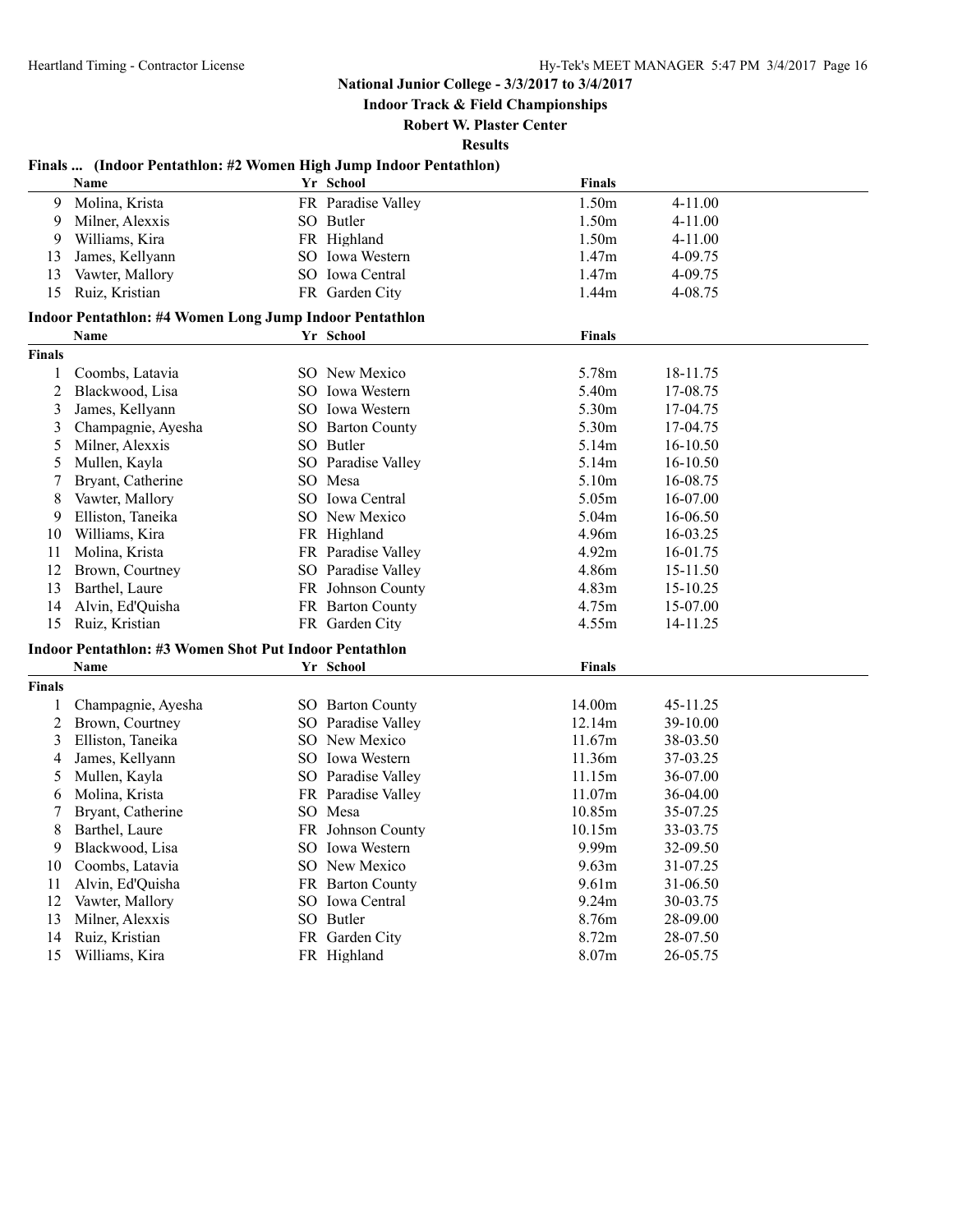**Indoor Track & Field Championships**

**Robert W. Plaster Center**

**Results**

#### **Women Indoor Pentathlon**

|               | <b>National:</b>         | 4003 | #       | 2016 |    | <b>Ayesha Champagnie, Barton County</b>   |                |                         |
|---------------|--------------------------|------|---------|------|----|-------------------------------------------|----------------|-------------------------|
|               | <b>Facility:</b>         | 4172 | $\star$ | 2016 |    | <b>Salcia Slack, New Mexico Highlands</b> |                |                         |
|               | Name                     |      |         |      | Yr | <b>School</b>                             | <b>Finals</b>  |                         |
| <b>Finals</b> |                          |      |         |      |    |                                           |                |                         |
|               | Champagnie, Ayesha       |      |         |      |    | SO Barton County                          | 3943           |                         |
| 2             | Coombs, Latavia          |      |         |      |    | SO New Mexico                             | 3785           |                         |
| 3             | Mullen, Kayla            |      |         |      |    | SO Paradise Valley                        | 3500           |                         |
| 4             | Alvin, Ed'Quisha         |      |         |      |    | FR Barton County                          | 3441           |                         |
| 5             | Blackwood, Lisa          |      |         |      |    | SO Iowa Western                           | 3314           |                         |
| 6             | Bryant, Catherine        |      |         |      |    | SO Mesa                                   | 3275           |                         |
|               | James, Kellyann          |      |         |      |    | SO Iowa Western                           | 3238           |                         |
| 8             | Milner, Alexxis          |      |         |      |    | SO Butler                                 | 3223           |                         |
| 9             | Brown, Courtney          |      |         |      |    | SO Paradise Valley                        | 3193           |                         |
| 10            | Williams, Kira           |      |         |      |    | FR Highland                               | 3122           |                         |
| 11            | Elliston, Taneika        |      |         |      |    | SO New Mexico                             | 3116           |                         |
| 12            | Barthel, Laure           |      |         |      |    | FR Johnson County                         | 3088           |                         |
| 13            | Molina, Krista           |      |         |      |    | FR Paradise Valley                        | 3050           |                         |
| 14            | Vawter, Mallory          |      |         |      |    | SO Iowa Central                           | 2951           |                         |
| 15            | Ruiz, Kristian           |      |         |      |    | FR Garden City                            | 2715           |                         |
|               |                          |      |         |      |    |                                           |                |                         |
|               | <b>Men 60 Meter Dash</b> |      |         |      |    |                                           |                |                         |
|               | <b>National:</b>         | 6.55 | #       | 2006 |    | <b>Trell Kimmons, Hinds</b>               |                |                         |
|               | <b>Facility:</b>         | 6.57 | $\star$ | 2016 |    | Mobolade Ajomale, Academy of Arts         |                |                         |
|               | Name                     |      |         |      | Yr | <b>School</b>                             | <b>Prelims</b> | <b>H#</b>               |
| Preliminaries |                          |      |         |      |    |                                           |                |                         |
|               | Walter, Keitavious       |      |         |      |    | SO Hinds                                  | 6.62 q         | $\overline{c}$          |
| 2             | West, McKinley           |      |         |      |    | SO Barton County                          | 6.65 q         | 3                       |
| 3             | Ewers, Andre             |      |         |      |    | SO Butler                                 | $6.65$ q       | 1                       |
| 4             | Smalling, Shivnarine     |      |         |      |    | FR Western Texas College                  | 6.65 q         | 4                       |
| 5             | Sageese, Chedlin         |      |         |      |    | SO Barton County                          | $6.68$ q       | 3                       |
| 6             | Collins, Travis          |      |         |      |    | FR Butler                                 | $6.71$ q       | 4                       |
|               | James, Kasaun            |      |         |      |    | FR Arkansas Baptist                       | 6.73 $q$       | 3                       |
| 8             | Ware, Terence            |      |         |      |    | FR Barton County                          | 6.76 $q$       | 1                       |
| 9             | Lyons, Kyandre           |      |         |      |    | FR Butler                                 | 6.76           | 1                       |
| 10            | Gray, Alexander          |      |         |      |    | FR Dodge City                             | 6.78           | 4                       |
| 11            | Williams, Kadrin         |      |         |      |    | FR Hutchinson                             | 6.78           | $\overline{\mathbf{c}}$ |
| 12            | Reaves, Marcus           |      |         |      |    | FR Meridian                               | 6.79           | $\overline{\mathbf{3}}$ |
| 13            | Magee, Gerald            |      |         |      |    | FR Hinds                                  | 6.81           | 1                       |
| 14            | Turner, Devarius         |      |         |      |    | SO Meridian                               | 6.81           | 1                       |
| 15            | Sutton, Keion            |      |         |      |    | FR Coffeyville                            | 6.82           | 1                       |
|               | 16 Johnson, Melvin       |      |         |      |    | FR Western Texas College                  | 6.82           | 3                       |
| 17            | Brown, Bryant            |      |         |      |    | FR Iowa Central                           | 6.82           | 4                       |
| 18            | Jones Jr., John          |      |         |      |    | SO Hinds                                  | 6.84           | 4                       |
| 19            | Bishop, Andrew           |      |         |      |    | SO Coffeyville                            | 6.84           | $\overline{c}$          |
| 20            | Davis, Louis             |      |         |      |    | FR Western Texas College                  | 6.87           | $\overline{c}$          |
| 21            | Wells Jr, Ray            |      |         |      |    | FR Central Arizona                        | 6.90           | $\overline{c}$          |
| 22            | Bourne, Naim             |      |         |      |    | SO Essex                                  | 6.94           | 4                       |
| 23            | Sanders, William         |      |         |      |    | FR Central Arizona                        | 7.03           | 3                       |
| 24            | John, Malik              |      |         |      |    | SO Kingsborough                           | 7.09           | $\overline{c}$          |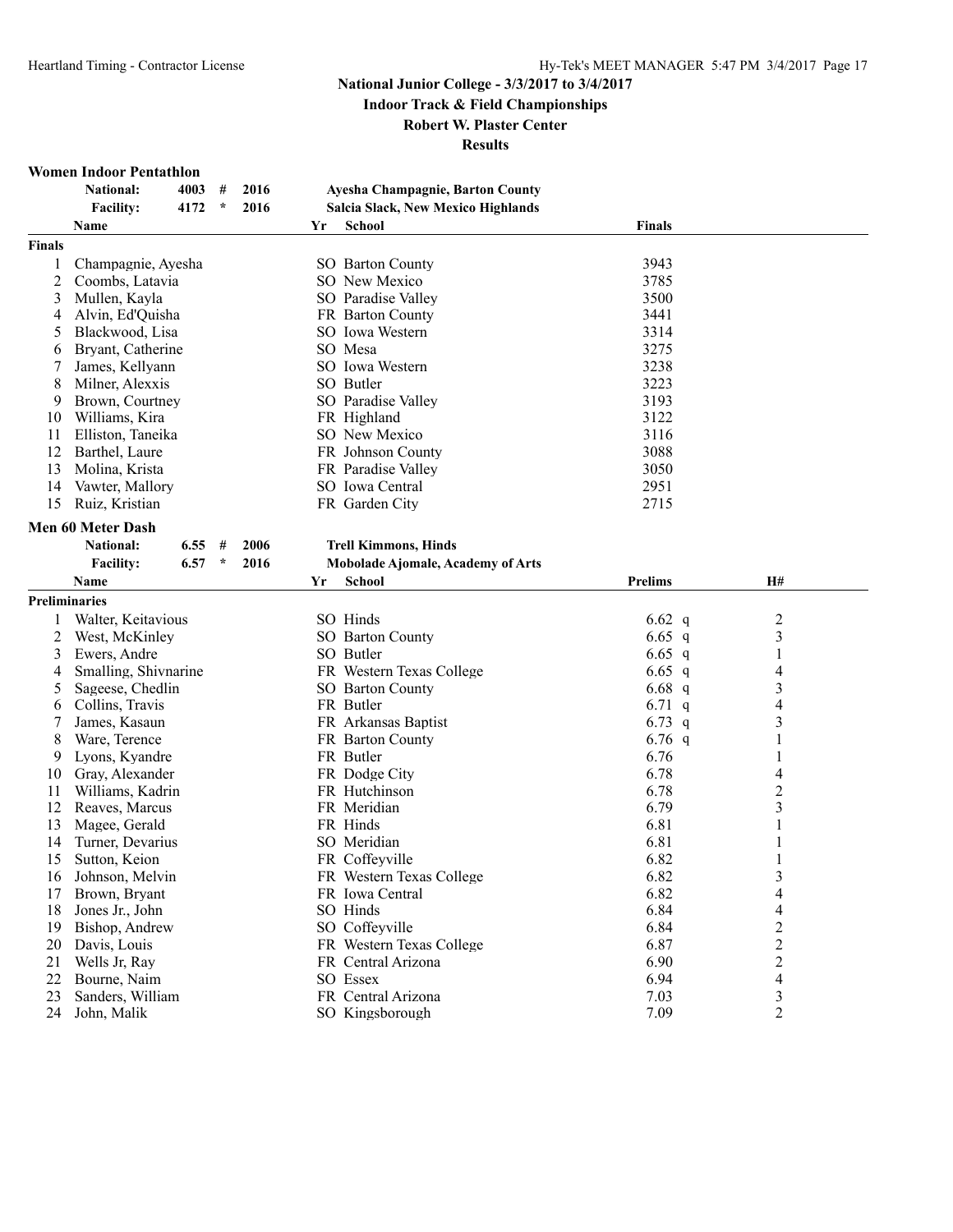**Indoor Track & Field Championships**

**Robert W. Plaster Center**

|               | Preliminaries  (Men 60 Meter Dash)     |       |              |           |    |                                     |                    |                  |
|---------------|----------------------------------------|-------|--------------|-----------|----|-------------------------------------|--------------------|------------------|
|               | Name                                   |       |              |           | Yr | School                              | <b>Prelims</b>     | H#               |
| 25            | Carty, Mauriel                         |       |              |           |    | FR Kingsborough                     | 7.18               | $\overline{2}$   |
|               | <b>Men 60 Meter Dash</b>               |       |              |           |    |                                     |                    |                  |
|               | <b>National:</b>                       | 6.55  | #            | 2006      |    | <b>Trell Kimmons, Hinds</b>         |                    |                  |
|               | <b>Facility:</b>                       | 6.57  | $\star$      | 2016      |    | Mobolade Ajomale, Academy of Arts   |                    |                  |
|               | Name                                   |       |              |           | Yr | School                              | <b>Finals</b>      |                  |
| <b>Finals</b> |                                        |       |              |           |    |                                     |                    |                  |
| 1             | Walter, Keitavious                     |       |              |           |    | SO Hinds                            | 6.64               |                  |
| 2             | Ewers, Andre                           |       |              |           |    | SO Butler                           | 6.65               |                  |
| 3             | Collins, Travis                        |       |              |           |    | FR Butler                           | 6.69               |                  |
| 4             | West, McKinley                         |       |              |           |    | SO Barton County                    | 6.69               |                  |
| 5             | Sageese, Chedlin                       |       |              |           |    | SO Barton County                    | 6.71               |                  |
| 6             | James, Kasaun                          |       |              |           |    | FR Arkansas Baptist                 | 6.73               |                  |
| 7             | Ware, Terence                          |       |              |           |    | FR Barton County                    | 6.81               |                  |
| 8             | Smalling, Shivnarine                   |       |              |           |    | FR Western Texas College            | 7.12               |                  |
|               |                                        |       |              |           |    |                                     |                    |                  |
|               | <b>Men 200 Meter Dash</b>              |       |              |           |    |                                     |                    |                  |
|               | <b>National:</b>                       | 20.69 | #<br>$\star$ | 2009      |    | <b>Alonso Edward, Barton County</b> |                    |                  |
|               | <b>Facility:</b>                       | 20.81 |              | 3/12/2016 |    | Lamar Hargrove, Tiffin University   |                    |                  |
|               | Name                                   |       |              |           | Yr | <b>School</b>                       | <b>Prelims</b>     | <b>H#</b>        |
|               | <b>Preliminaries</b>                   |       |              |           |    |                                     |                    |                  |
|               | Walter, Keitavious                     |       |              |           |    | SO Hinds                            | $20.91$ q          | 3                |
| 2             | Ewers, Andre                           |       |              |           |    | SO Butler                           | $20.93$ q          | 6                |
| 3             | Mosby, Correion                        |       |              |           |    | SO Hinds                            | $21.01$ q          | 4                |
| 4             | West, McKinley                         |       |              |           |    | <b>SO</b> Barton County             | $21.20$ q          | 1                |
| 5             | Sirleaf, Akeem                         |       |              |           |    | SO Butler                           | 21.30 q            | 7                |
| 6             | Beverly, Malik                         |       |              |           |    | FR Iowa Central                     | $21.33$ q          | 5                |
|               | Gray, Alexander                        |       |              |           |    | FR Dodge City                       | $21.33$ q          | 9                |
| 8             | Harris, Demicheal                      |       |              |           |    | FR Hinds                            | 21.40 q            | 5                |
| 9             | James, Kasaun                          |       |              |           |    | FR Arkansas Baptist                 | 21.43 q            | 8                |
| 10<br>11      | Gates, Kymari                          |       |              |           |    | SO Iowa Central<br>SO Butler        | $21.47$ q<br>21.58 | 1<br>2           |
| 12            | Poole, Quintaveon<br>Colbrooke, Samson |       |              |           |    | FR Barton County                    | 21.59              | 8                |
| 13            | Smalling, Shivnarine                   |       |              |           |    | FR Western Texas College            | 21.66              | 9                |
| 14            | Johnson, Melvin                        |       |              |           |    | FR Western Texas College            | 21.70              | 2                |
| 15            | Lyon, Christian                        |       |              |           |    | FR Barton County                    | 21.80              | 3                |
| 16            | Turner, Devarius                       |       |              |           |    | SO Meridian                         | 21.85              | 1                |
| 17            | Davis, Louis                           |       |              |           |    | FR Western Texas College            | 21.86              | 3                |
| 18            | Coleman, Antonio                       |       |              |           |    | SO Monroe College                   | 21.88              | 6                |
| 19            | Carty, Mauriel                         |       |              |           |    | FR Kingsborough                     | 21.90              | 8                |
| 19            | Reaves, Marcus                         |       |              |           |    | FR Meridian                         | 21.90              | 3                |
| 21            | Challenger, Jonathan                   |       |              |           |    | FR Garden City                      | 21.96              | 7                |
| 22            | Paul, Anthony                          |       |              |           |    | FR Pratt                            | 21.98              | $\boldsymbol{7}$ |
| 23            | Bishop, Andrew                         |       |              |           |    | SO Coffeyville                      | 22.10              | $\overline{c}$   |
| 24            | Holt, Jermaine                         |       |              |           |    | FR Coffeyville                      | 22.12              | 5                |
| 25            | Cupid, Kemroy                          |       |              |           |    | FR Colby                            | 22.19              | 8                |
| 26            | Wells Jr, Ray                          |       |              |           |    | FR Central Arizona                  | 22.19              | 9                |
| 27            | Gilchrist, Tajh                        |       |              |           |    | FR Monroe College                   | 22.21              | 4                |
| 28            | John, Malik                            |       |              |           |    | SO Kingsborough                     | 22.29              | 6                |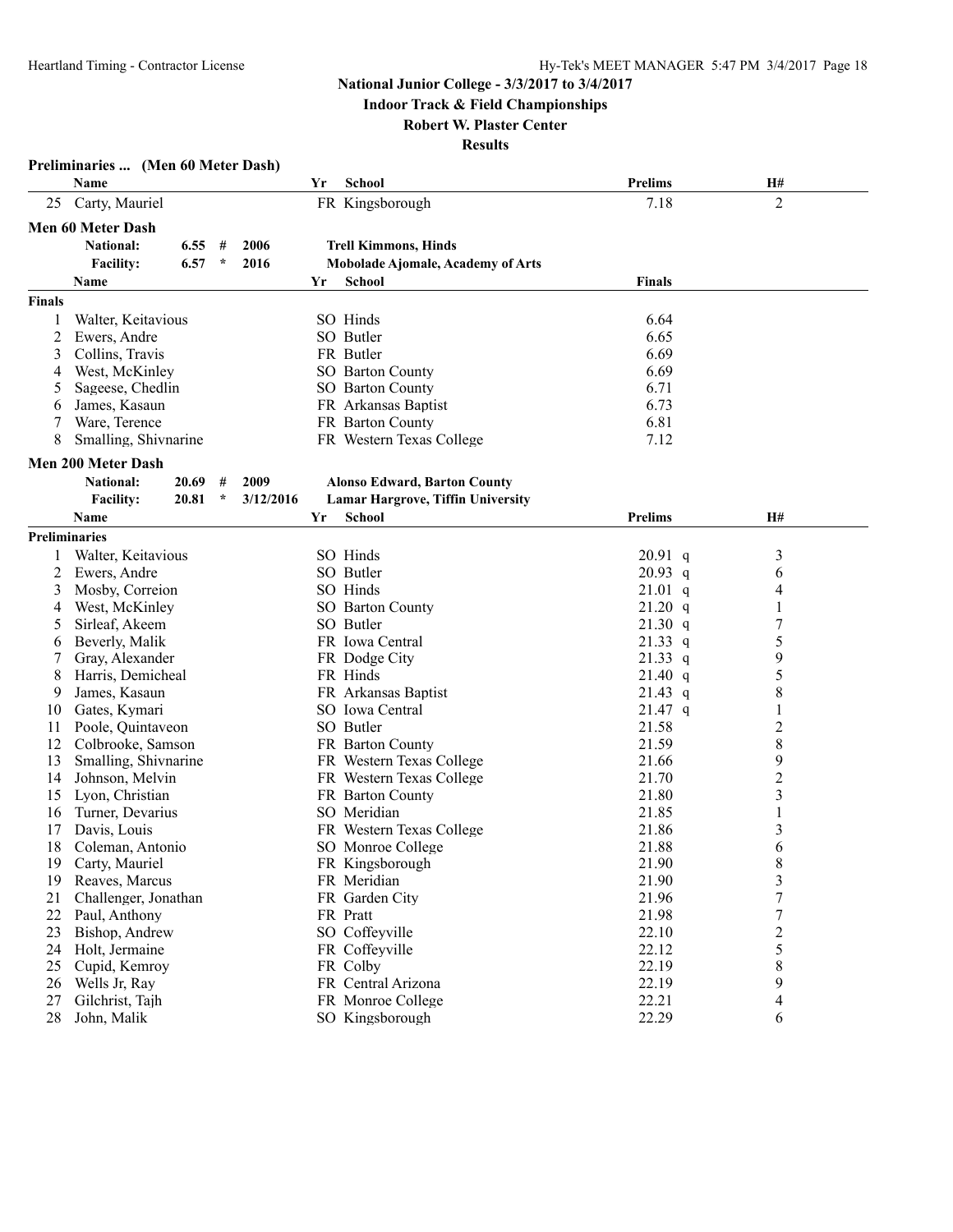**Indoor Track & Field Championships**

**Robert W. Plaster Center**

|  | Preliminaries  (Men 200 Meter Dash) |  |  |  |  |
|--|-------------------------------------|--|--|--|--|
|--|-------------------------------------|--|--|--|--|

|                      | Name                      |                      | Yr | School                              | Prelims           | H#               |  |
|----------------------|---------------------------|----------------------|----|-------------------------------------|-------------------|------------------|--|
| 29                   | Morris, Maurice           |                      |    | SO Monroe College                   | 22.32             | $\boldsymbol{7}$ |  |
| 30                   | Ogden, Caleb              |                      |    | FR Iowa Central                     | 22.40             | 4                |  |
| 31                   | Campbell, Fred            |                      |    | FR Highland                         | 22.82             | 6                |  |
| 32                   | Sanders, William          |                      |    | FR Central Arizona                  | 22.91             | 1                |  |
| 33                   | Davis, Grayling           |                      |    | FR Central Arizona                  | 23.12             | 4                |  |
| $---$                | Prowell, Stoney           |                      |    | SO Vincennes                        | <b>DNF</b>        | 2                |  |
| $---$                | Keys, Jimmy               |                      |    | SO Coffeyville                      | DQ                | 5                |  |
|                      |                           |                      |    |                                     |                   |                  |  |
|                      | <b>Men 200 Meter Dash</b> |                      |    |                                     |                   |                  |  |
|                      | <b>National:</b><br>20.69 | #<br>2009            |    | <b>Alonso Edward, Barton County</b> |                   |                  |  |
|                      | 20.81<br><b>Facility:</b> | $\star$<br>3/12/2016 |    | Lamar Hargrove, Tiffin University   |                   |                  |  |
|                      | <b>Name</b>               |                      | Yr | <b>School</b>                       | <b>Finals</b>     | H#               |  |
| Finals               |                           |                      |    |                                     |                   |                  |  |
| 1                    | Walter, Keitavious        |                      |    | SO Hinds                            | 20.94             | $\overline{c}$   |  |
| 2                    | Mosby, Correion           |                      |    | SO Hinds                            | 21.04             | $\mathbf{2}$     |  |
| 3                    | Ewers, Andre              |                      |    | SO Butler                           | 21.11             | 2                |  |
| 4                    | West, McKinley            |                      |    | <b>SO</b> Barton County             | 21.15             | 2                |  |
| 5                    | Gray, Alexander           |                      |    | FR Dodge City                       | 21.39             | 1                |  |
| 6                    | Beverly, Malik            |                      |    | FR Iowa Central                     | 21.41             |                  |  |
|                      | Sirleaf, Akeem            |                      |    | SO Butler                           | 21.42             | 1                |  |
| 8                    | Harris, Demicheal         |                      |    | FR Hinds                            | 21.63             | 1                |  |
| 9                    | James, Kasaun             |                      |    | FR Arkansas Baptist                 | 21.64             | 1                |  |
|                      |                           |                      |    |                                     |                   |                  |  |
|                      | <b>Men 400 Meter Dash</b> |                      |    |                                     |                   |                  |  |
|                      | <b>National:</b><br>46.10 | 1991<br>#            |    | Darnell Hall, Blinn                 |                   |                  |  |
|                      |                           |                      |    | <b>Quintaveon Poole, Butler CC</b>  |                   |                  |  |
|                      | <b>Facility:</b><br>46.44 | $\star$<br>2017      |    |                                     |                   |                  |  |
|                      | Name                      |                      | Yr | School                              | <b>Prelims</b>    | H#               |  |
| <b>Preliminaries</b> |                           |                      |    |                                     |                   |                  |  |
|                      | Terry, Tyler              |                      |    | FR Hinds                            | 46.49 $q$         | 4                |  |
| 2                    | Poole, Quintaveon         |                      |    | SO Butler                           | 46.52 q           | 9                |  |
| 3                    | Bailey, Sean              |                      |    | FR Western Texas College            | 47.23 $q$         | 8                |  |
| 4                    | Coleman, Antonio          |                      |    | SO Monroe College                   | $47.41 \text{ q}$ | 6                |  |
| 5                    | Ogden, Caleb              |                      |    | FR Iowa Central                     | 47.58 q           | 9                |  |
| 6                    | Holcombe, Stephan         |                      |    | FR Meridian                         | 47.60 $q$         | 4                |  |
| 7                    | Mosley, Marlowe           |                      |    | FR Vincennes                        | 47.65 $q$         | $\overline{c}$   |  |
| 8                    | Holt, Jermaine            |                      |    | FR Coffeyville                      | 47.66 q           | $\overline{c}$   |  |
| 9                    | Young, Elijah             |                      |    | FR Monroe College                   | 47.73 q           | 1                |  |
| 10                   | Sirleaf, Akeem            |                      |    | SO Butler                           | 47.76 $q$         | 6                |  |
| 10                   | Rogers, Kaderius          |                      |    | SO Hinds                            | 47.76 $q$         | 4                |  |
| 12                   | Atkinson, Jordan          |                      |    | FR South Plains                     | 47.92             | 2                |  |
| 13                   | Bartley, Karayme          |                      |    | SO Iowa Central                     | 47.95             |                  |  |
| 14                   | Anderson, Edward          |                      |    | SO Iowa Central                     | 48.00             |                  |  |
| 15                   | Thomas III, Alfred        |                      |    | SO Hinds                            | 48.13             | $\bf{l}$         |  |
| 16                   | Mighty, Kemarni           |                      |    | FR Barton County                    | 48.23             | 3                |  |
| 17                   | Liburd, James             |                      |    | SO Garden City                      | 48.24             | 5                |  |
| 18                   | Burnett, James            |                      |    | FR Meridian                         | 48.33             | 7                |  |
| 19                   | McEnery, Christopher      |                      |    | FR Pratt                            | 48.65             | 7                |  |
| 20                   | Keys, Jimmy               |                      |    | SO Coffeyville                      | 48.66             | 9                |  |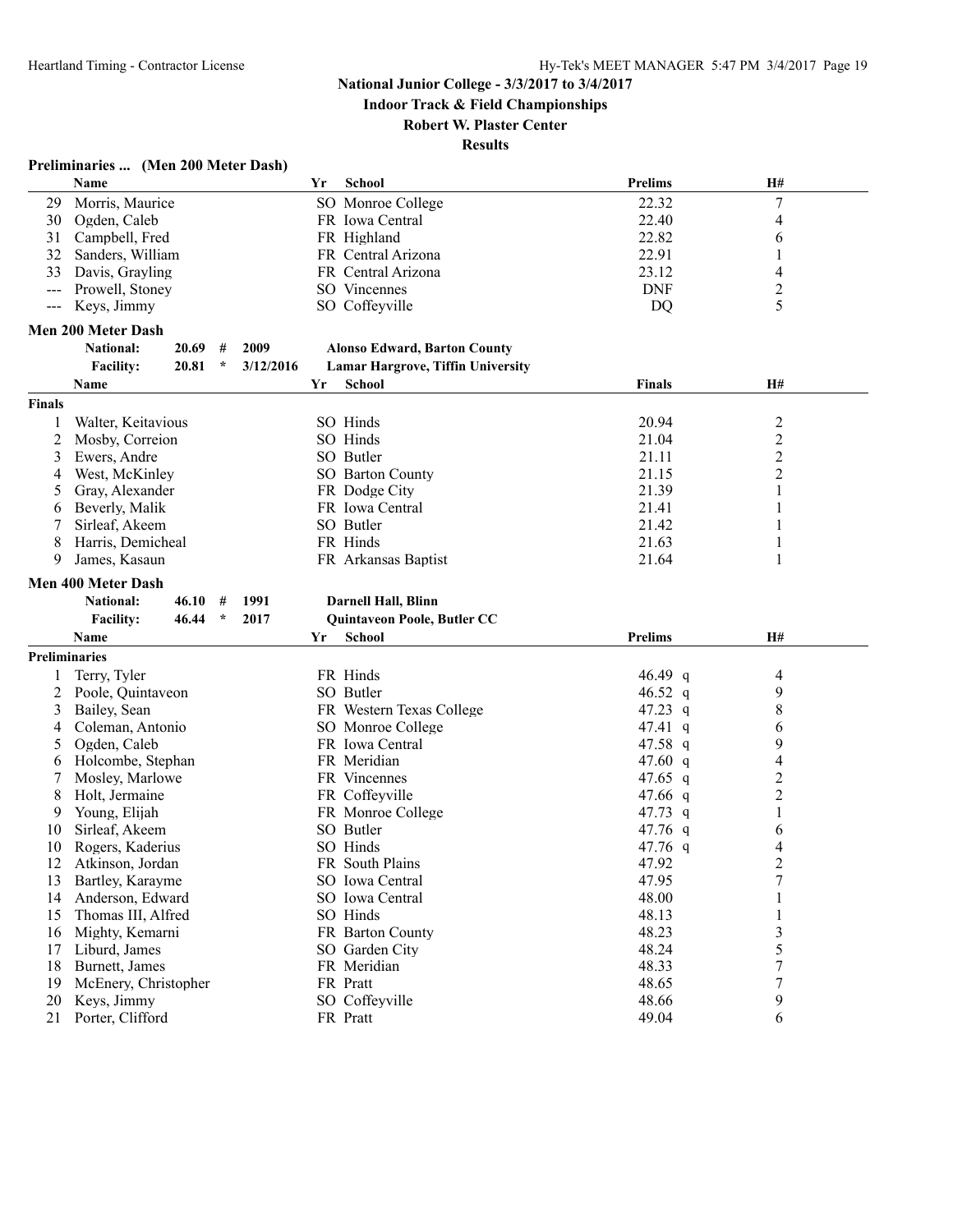**Indoor Track & Field Championships**

#### **Robert W. Plaster Center**

|                      | Name                                           | Yr | <b>School</b>                          | <b>Prelims</b> | H#             |  |
|----------------------|------------------------------------------------|----|----------------------------------------|----------------|----------------|--|
| 22                   | Davis, Grayling                                |    | FR Central Arizona                     | 49.04          | 3              |  |
| 23                   | Lipscomb, Darrien                              |    | FR Cloud County                        | 49.19          | 6              |  |
| 24                   | Stewart, Joseph                                |    | FR Indian Hills                        | 49.23          | 1              |  |
| 25                   | Rolle, Jerry                                   |    | FR Colby                               | 49.28          | 3              |  |
| 26                   | Storr, Donovan                                 |    | FR Colby                               | 49.40          | 8              |  |
| 27                   | Caldwell, Travean                              |    | FR Arkansas Baptist                    | 49.40          | 5              |  |
| 28                   | Lavarity, Adam                                 |    | FR Barton County                       | 49.41          | $8\,$          |  |
| 29                   | Liggins, Princeton                             |    | FR Neosho County                       | 49.68          | $\overline{c}$ |  |
| 30                   | Tarpley, Carlton                               |    | SO Allen County                        | 49.89          | 7              |  |
| 31                   | Logorava, Wesley                               |    | FR Cloud County                        | 50.22          | 4              |  |
| 32                   | Manning, Ke'Voughn                             |    | SO Allen County                        | 50.44          | 3              |  |
| 33                   | Davis, David                                   |    | FR Arkansas Baptist                    | 51.65          | 5              |  |
| $\overline{a}$       | Charles, Junior                                |    | FR South Plains                        | <b>DNF</b>     | 5              |  |
|                      |                                                |    |                                        |                |                |  |
|                      | <b>Men 400 Meter Dash</b>                      |    |                                        |                |                |  |
|                      | <b>National:</b><br>1991<br>46.10<br>#         |    | Darnell Hall, Blinn                    |                |                |  |
|                      | 46.44<br>$\star$<br>2017<br><b>Facility:</b>   |    | Quintaveon Poole, Butler CC            |                |                |  |
|                      | Name                                           | Yr | School                                 | <b>Finals</b>  | H#             |  |
| Finals               |                                                |    |                                        |                |                |  |
|                      | Bailey, Sean                                   |    | FR Western Texas College               | $45.59$ #      | $\overline{c}$ |  |
| $\overline{c}$       | Terry, Tyler                                   |    | FR Hinds                               | 45.87 #        | $\mathbf{2}$   |  |
| 3                    | Poole, Quintaveon                              |    | SO Butler                              | 46.54          | $\mathbf{2}$   |  |
| 4                    | Holcombe, Stephan                              |    | FR Meridian                            | 47.21          | 1              |  |
| 5                    | Mosley, Marlowe                                |    | FR Vincennes                           | 47.41          |                |  |
| 6                    | Holt, Jermaine                                 |    | FR Coffeyville                         | 47.67          |                |  |
|                      | Ogden, Caleb                                   |    | FR Iowa Central                        | 47.90          | 1              |  |
| 8                    | Coleman, Antonio                               |    | SO Monroe College                      | 49.90          | $\overline{c}$ |  |
| 9                    | Young, Elijah                                  |    | FR Monroe College                      | 50.75          | 1              |  |
|                      |                                                |    |                                        |                |                |  |
|                      | <b>Men 600 Meter Run</b>                       |    |                                        |                |                |  |
|                      | 1:17.04<br>2013<br><b>National:</b><br>#       |    | Vernon Norwood, South Plains           |                |                |  |
|                      | 1:19.29<br>2017<br><b>Facility:</b><br>$\star$ |    | <b>Stephen Marindich, Cloud County</b> |                |                |  |
|                      | Name                                           | Yr | <b>School</b>                          | <b>Prelims</b> | H#             |  |
| <b>Preliminaries</b> |                                                |    |                                        |                |                |  |
|                      | Emilien, Orwin                                 |    | SO Western Texas College               | $*1:18.28 q$   | 3              |  |
| 2                    | Williams, Okeen                                |    | SO South Plains                        | $*1:18.75$ q   | 5              |  |
| 3                    | Berry, Ka'ven                                  |    | FR Allen County                        | 1:19.64 q      | 1              |  |
| 4                    | Marindich, Stephen                             |    | FR Cloud County                        | 1:19.69 q      | 6              |  |
| 5                    | Jobe, DeAndre                                  |    | FR Barton County                       | 1:19.88 $q$    | 5              |  |
| 6                    | Hood, Montel                                   |    | FR South Plains                        | 1:19.92 $q$    | 2              |  |
| 7                    | Carmona, Jaelon                                |    | FR Coffeyville                         | 1:20.16 $q$    | 2              |  |
| 8                    | Fuel, Isaih                                    |    | SO Glendale                            | 1:20.17 $q$    | 4              |  |
| 8                    | Seck, Ndiaga                                   |    | FR Iowa Central                        | 1:20.17 $q$    | $\overline{c}$ |  |
| 10                   | Prowell, Stoney                                |    | SO Vincennes                           | 1:20.17 $q$    | 1              |  |
| 11                   | Oliver, Kasique                                |    | FR Monroe College                      | 1:20.34        | 7              |  |
| 12                   | Armstrong, Earl                                |    | SO Lincoln College                     | 1:20.69        |                |  |
| 13                   | Bailey, Ashley                                 |    | SO Iowa Central                        | 1:20.80        | 6              |  |
| 14                   | Black, Robin                                   |    | SO Western Texas College               | 1:20.88        | 6<br>5         |  |
|                      |                                                |    | FR Muskegon                            |                |                |  |
| 15                   | Hendricks, Noah                                |    |                                        | 1:20.91        | 3              |  |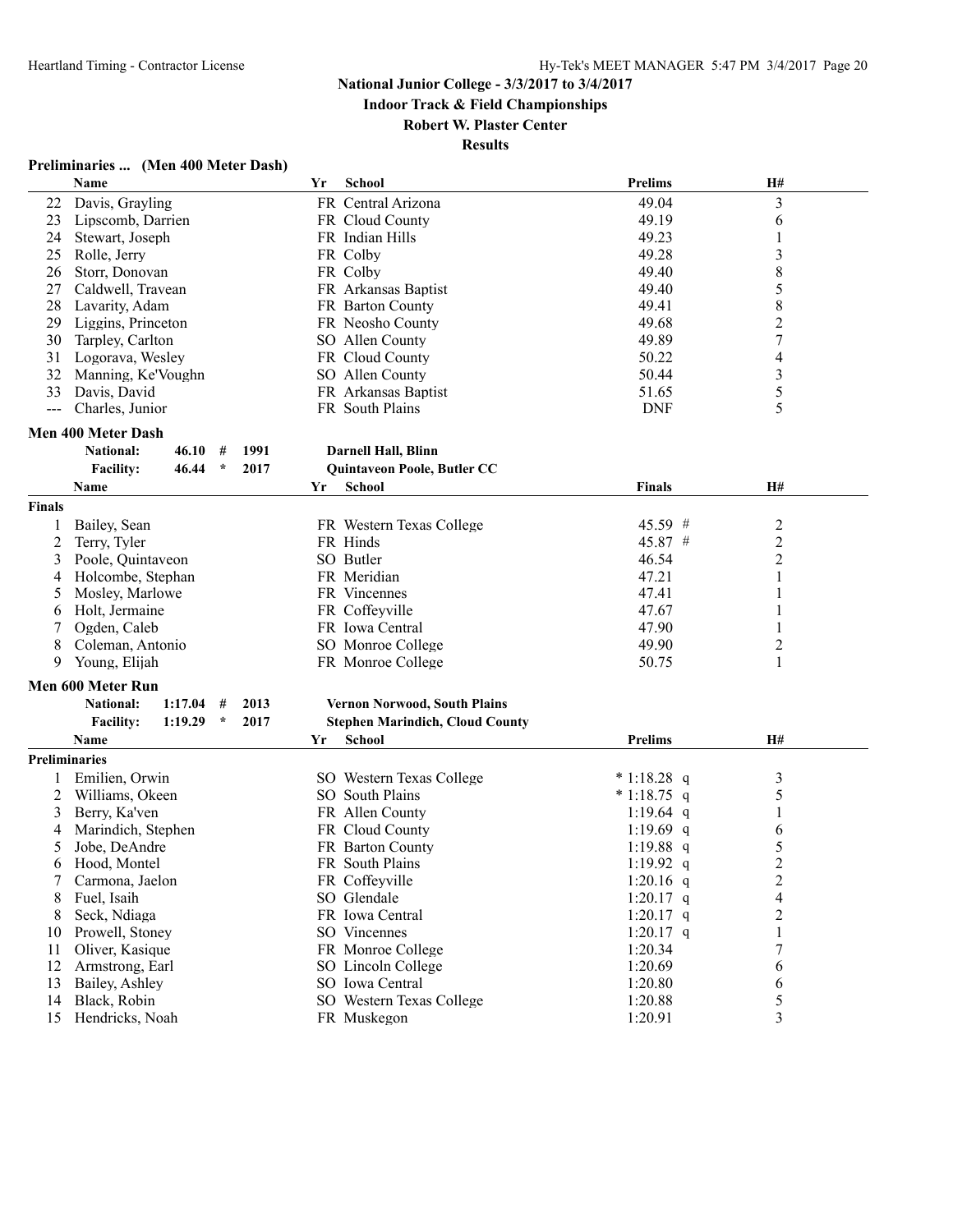**Indoor Track & Field Championships**

#### **Robert W. Plaster Center**

|               | Name                        |         |           | Yr | <b>School</b>                          | <b>Prelims</b>     | H#                      |  |
|---------------|-----------------------------|---------|-----------|----|----------------------------------------|--------------------|-------------------------|--|
| 16            | Granston, Rogay             |         |           |    | FR Meridian                            | 1:20.99            | 6                       |  |
| 17            | Reyes, Michale              |         |           |    | FR Barton County                       | 1:21.20            | $\mathbf{1}$            |  |
| 18            | Ross, Tavian                |         |           |    | FR Central Arizona                     | 1:21.47            | 3                       |  |
| 19            | Johnson, Keenen             |         |           |    | FR Vincennes                           | 1:21.78            | $\overline{c}$          |  |
| 20            | Nicholas, Isaiah            |         |           |    | FR Iowa Central                        | 1:21.82            | $\boldsymbol{7}$        |  |
| 21            | Cadogan, Stephen            |         |           |    | SO Kingsborough                        | 1:21.89            | 3                       |  |
| 22            | Holmes, Rayan               |         |           |    | FR South Plains                        | 1:21.94            | 4                       |  |
| 23            | Johnson, Kevin              |         |           |    | FR Vincennes                           | 1:22.84            | 1                       |  |
| 24            | Branch, Josh                |         |           |    | FR Coffeyville                         | 1:23.07            | 4                       |  |
|               |                             |         |           |    |                                        |                    | $\boldsymbol{7}$        |  |
| 25            | Nelson, Kyle                |         |           |    | SO Coffeyville                         | 1:23.32<br>1:23.81 |                         |  |
| 26            | Hill, Marquis               |         |           |    | FR Barton County                       |                    | 4                       |  |
| 27            | Van Zyl, Armand             |         |           |    | FR Cloud County                        | 1:29.28            | 7                       |  |
|               | Men 600 Meter Run           |         |           |    |                                        |                    |                         |  |
|               | <b>National:</b><br>1:17.04 | #       | 2013      |    | <b>Vernon Norwood, South Plains</b>    |                    |                         |  |
|               | <b>Facility:</b><br>1:19.29 | $\star$ | 2017      |    | <b>Stephen Marindich, Cloud County</b> |                    |                         |  |
|               | Name                        |         |           | Yr | <b>School</b>                          | <b>Finals</b>      | Н#                      |  |
| <b>Finals</b> |                             |         |           |    |                                        |                    |                         |  |
| 1             | Williams, Okeen             |         |           |    | SO South Plains                        | 1:17.98            | $\overline{c}$          |  |
| 2             | Emilien, Orwin              |         |           |    | SO Western Texas College               | 1:18.01            | $\overline{c}$          |  |
| 3             | Berry, Ka'ven               |         |           |    | FR Allen County                        | 1:18.75<br>$\ast$  | $\overline{c}$          |  |
| 4             | Hood, Montel                |         |           |    | FR South Plains                        | ×<br>1:19.25       | $\,1\,$                 |  |
|               | Marindich, Stephen          |         |           |    | FR Cloud County                        | 1:19.34            |                         |  |
| 5             |                             |         |           |    |                                        |                    | $\overline{c}$          |  |
| 6             | Seck, Ndiaga                |         |           |    | FR Iowa Central                        | 1:19.93            | 1                       |  |
| 7             | Carmona, Jaelon             |         |           |    | FR Coffeyville                         | 1:19.97            |                         |  |
| 8             | Jobe, DeAndre               |         |           |    | FR Barton County                       | 1:20.22            |                         |  |
| ---           | Fuel, Isaih                 |         |           |    | SO Glendale                            | <b>DNF</b>         | $\mathbf{1}$            |  |
|               | Men 800 Meter Run           |         |           |    |                                        |                    |                         |  |
|               | 1:49.40<br><b>National:</b> | #       | 1992      |    | Saveri Ngidhi, Blinn                   |                    |                         |  |
|               | 1:48.75<br><b>Facility:</b> | $\star$ | 3/12/2016 |    | Luis Romero, TAMU-Commerce             |                    |                         |  |
|               | Name                        |         |           | Yr | School                                 | <b>Prelims</b>     | H#                      |  |
| Preliminaries |                             |         |           |    |                                        |                    |                         |  |
| 1             | Haughton, Torrain           |         |           |    | FR DuPage                              | 1:53.22 $Q$        | 3                       |  |
| 2             | Oliver, Kasique             |         |           |    | FR Monroe College                      | $1:54.49$ Q        | $\overline{c}$          |  |
| 3             | Khat, Wal                   |         |           |    | SO North Iowa Area                     | 1:55.62 Q          | $\mathbf{1}$            |  |
| 4             | Dirane, Moses               |         |           |    | FR Cloud County                        | 1:53.82 $q$        | $\mathfrak{Z}$          |  |
| 5             | Smith, Noah                 |         |           |    | SO Meridian                            | 1:53.87 q          | 3                       |  |
| 6             | Glasgow, Anthony            |         |           |    | FR Allen County                        | 1:54.83 q          | $\overline{c}$          |  |
| 7             | Washington, Sean            |         |           |    | SO Western Texas College               | 1:54.85 q          | $\overline{3}$          |  |
| 8             | Butera, Vinny               |         |           |    | SO Allen County                        | $1:55.12$ q        | $\overline{\mathbf{c}}$ |  |
| 9             | Hill, Bailey                |         |           |    | FR Dodge City                          | $1:55.49$ q        | $\mathfrak{Z}$          |  |
|               | Freeman, Dekaryea           |         |           |    | FR South Plains                        | 1:55.76            | $\overline{c}$          |  |
| 10            |                             |         |           |    |                                        |                    | $\mathbf{1}$            |  |
| 11            | Patterson, Javon            |         |           |    | SO Barton County                       | 1:56.13            |                         |  |
| 12            | Henry, Rodney               |         |           |    | SO Garden City                         | 1:56.13            | 3                       |  |
| 13            | Dylla, Collin               |         |           |    | FR Pima                                | 1:56.54            | 1                       |  |
| 14            | Dixon, Orville              |         |           |    | FR Essex                               | 1:56.63            | 3                       |  |
| 15            | Torres, Rudy                |         |           |    | SO Essex                               | 1:56.70            | $\overline{c}$          |  |
| 16            | Heath, Laurel               |         |           |    | FR Johnson County                      | 1:56.94            | $\mathbf{1}$            |  |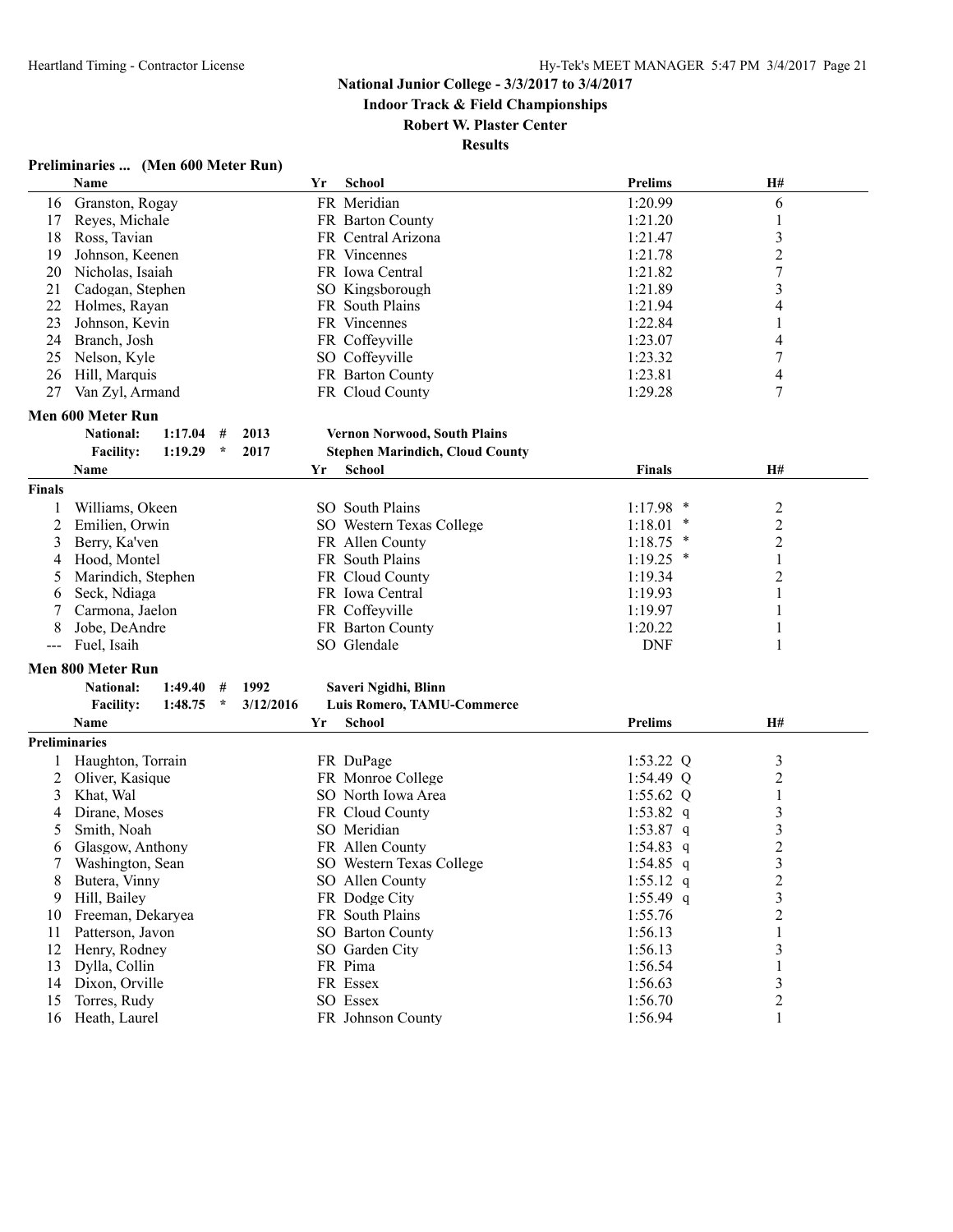**Indoor Track & Field Championships**

#### **Robert W. Plaster Center**

**Results**

#### **Preliminaries ... (Men 800 Meter Run)**

|               | <b>Name</b>                  |         |           | Yr | School                            | Prelims        | H#             |  |
|---------------|------------------------------|---------|-----------|----|-----------------------------------|----------------|----------------|--|
| 17            | Martin, Christopher          |         |           |    | SO Allen County                   | 1:57.04        | $\mathbf{1}$   |  |
| 18            | Anglin, Denzelle             |         |           |    | FR Iowa Central                   | 1:57.61        | $\overline{c}$ |  |
| 19            | Addison, Anija               |         |           |    | SO Kingsborough                   | 1:57.74        | 2              |  |
| 20            | Hoodlebrink, Tim             |         |           |    | SO Meridian                       | 1:59.55        | 1              |  |
| 21            | Arancibia, Mauro             |         |           |    | FR Colby                          | 1:59.58        | 1              |  |
| 22            | Avila, Daniel                |         |           |    | FR Glendale                       | 2:00.86        | $\mathfrak{Z}$ |  |
| 23            | Kipkoech, Collins            |         |           |    | FR Muskegon                       | 2:03.28        | 3              |  |
| 24            | Abdi, Abdinasir              |         |           |    | FR Iowa Central                   | 2:04.42        | 1              |  |
| 25            | Hill, Kobey                  |         |           |    | FR Meridian                       | 2:04.57        | 2              |  |
| 26            | Bearden, Frank               |         |           |    | SO Garden City                    | 2:11.23        | 1              |  |
| 27            | Gatrost, Wyatt               |         |           |    | FR Iowa Central                   | 2:12.73        | 2              |  |
|               |                              |         |           |    |                                   |                |                |  |
|               | <b>Men 800 Meter Run</b>     |         |           |    |                                   |                |                |  |
|               | 1:49.40<br><b>National:</b>  | #       | 1992      |    | Saveri Ngidhi, Blinn              |                |                |  |
|               | <b>Facility:</b><br>1:48.75  | $\star$ | 3/12/2016 |    | Luis Romero, TAMU-Commerce        |                |                |  |
|               | Name                         |         |           | Yr | <b>School</b>                     | <b>Finals</b>  |                |  |
| <b>Finals</b> |                              |         |           |    |                                   |                |                |  |
| 1             | Khat, Wal                    |         |           |    | SO North Iowa Area                | 1:51.78        |                |  |
| 2             | Oliver, Kasique              |         |           |    | FR Monroe College                 | 1:52.05        |                |  |
| 3             | Haughton, Torrain            |         |           |    | FR DuPage                         | 1:52.82        |                |  |
| 4             | Washington, Sean             |         |           |    | SO Western Texas College          | 1:53.74        |                |  |
| 5             | Hill, Bailey                 |         |           |    | FR Dodge City                     | 1:55.35        |                |  |
| 6             | Dirane, Moses                |         |           |    | FR Cloud County                   | 1:55.73        |                |  |
| 7             | Glasgow, Anthony             |         |           |    | FR Allen County                   | 1:55.94        |                |  |
|               |                              |         |           |    | SO Meridian                       |                |                |  |
| 8             | Smith, Noah<br>Butera, Vinny |         |           |    |                                   | 1:57.12        |                |  |
| 9             |                              |         |           |    | SO Allen County                   | 1:57.85        |                |  |
|               | Men 1000 Meter Run           |         |           |    |                                   |                |                |  |
|               | 2:23.44<br><b>National:</b>  | #       | 1999      |    | <b>Eliud Njubi, Dodge City</b>    |                |                |  |
|               | 2:31.55<br><b>Facility:</b>  | $\star$ | 2017      |    | <b>Moses Dirane, Cloud County</b> |                |                |  |
|               | Name                         |         |           | Yr | School                            | <b>Prelims</b> | H#             |  |
|               | <b>Preliminaries</b>         |         |           |    |                                   |                |                |  |
| 1             | Alemseged, Esu               |         |           |    | FR Iowa Central                   | $*2:30.63$ Q   | $\overline{c}$ |  |
| 2             | Gedyon, Elias                |         |           |    | SO Trinidad State                 | $2:33.54$ Q    | 1              |  |
| 3             | Dirane, Moses                |         |           |    | FR Cloud County                   | $*2:30.75$ q   | $\overline{c}$ |  |
| 4             | Cano Pallares, Jose          |         |           |    | SO Vincennes                      | $*2:31.10 q$   | $\overline{c}$ |  |
| 5             | Marindich, Stephen           |         |           |    | FR Cloud County                   | $*2:31.52$ q   | $\overline{c}$ |  |
| 6             | Fuel, Isaih                  |         |           |    | SO Glendale                       | $2:32.57$ q    | $\overline{c}$ |  |
| 7             | Harrach, Zach                |         |           |    | SO Mesa                           | $2:34.13$ q    | 1              |  |
| 8             | Hatte, Ashenafi              |         |           |    | SO Iowa Central                   | $2:34.43$ q    | 1              |  |
| 9             | Majenge, James               |         |           |    | FR Monroe College                 | $2:34.77$ q    | 2              |  |
| 10            | Bentham, Justin              |         |           |    | SO Iowa Central                   | 2:34.83        | 1              |  |
| 11            | Kiptoo, Boniface             |         |           |    | SO Butler                         | 2:36.24        | 1              |  |
| 12            | LeDesma, Michael             |         |           |    | FR Paradise Valley                | 2:36.74        | $\overline{c}$ |  |
| 13            | Jones, Jermaine              |         |           |    | SO Louisburg College              | 2:36.85        | $\overline{c}$ |  |
| 14            | Dixon, Orville               |         |           |    | FR Essex                          | 2:37.35        | $\overline{c}$ |  |
| 15            | Rotich, Nicholas             |         |           |    | SO South Plains                   | 2:38.36        |                |  |
| 16            | Husen, Husen                 |         |           |    | FR Paradise Valley                | 2:39.17        | 1              |  |
| 17            |                              |         |           |    | SO Highland                       |                | 1              |  |
|               | Guerrero, Jorge              |         |           |    |                                   | 2:39.72        |                |  |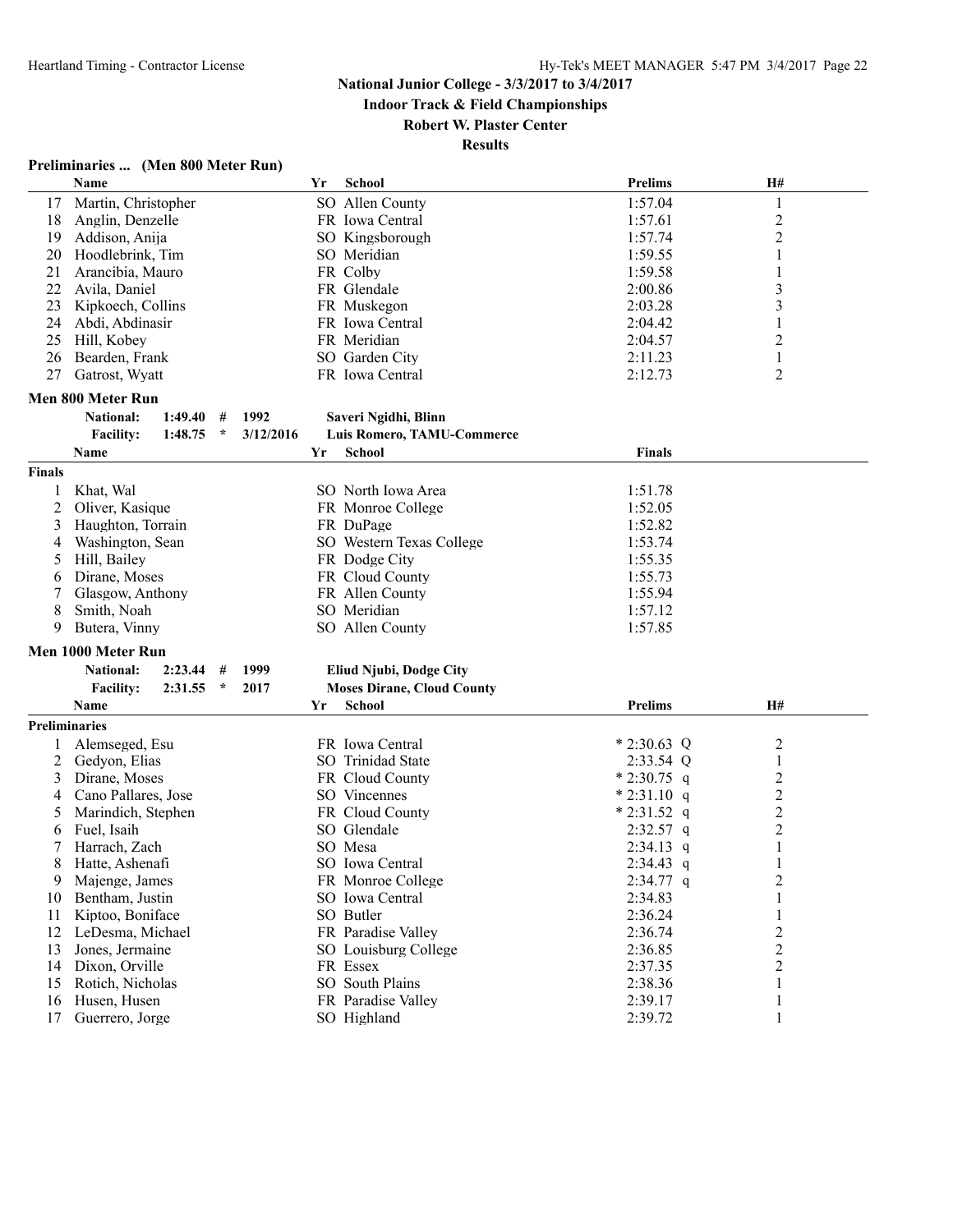**Indoor Track & Field Championships**

#### **Robert W. Plaster Center**

|               | Preliminaries  (Men 1000 Meter Run)    |           |    |                                    |                    |                  |  |
|---------------|----------------------------------------|-----------|----|------------------------------------|--------------------|------------------|--|
|               | Name                                   |           | Yr | School                             | <b>Prelims</b>     | Н#               |  |
| 18            | Torres, Rudy                           |           |    | SO Essex                           | 2:42.76            | $\mathbf{1}$     |  |
| 19            | Mosito, Thobile                        |           |    | FR Cloud County                    | 2:43.42            | 1                |  |
|               | Men 1000 Meter Run                     |           |    |                                    |                    |                  |  |
|               | <b>National:</b><br>2:23.44<br>#       | 1999      |    | <b>Eliud Njubi, Dodge City</b>     |                    |                  |  |
|               | $\star$<br><b>Facility:</b><br>2:31.55 | 2017      |    | <b>Moses Dirane, Cloud County</b>  |                    |                  |  |
|               | Name                                   |           | Yr | <b>School</b>                      | <b>Finals</b>      |                  |  |
|               |                                        |           |    |                                    |                    |                  |  |
| <b>Finals</b> |                                        |           |    |                                    |                    |                  |  |
|               | Gedyon, Elias                          |           |    | SO Trinidad State                  | $2:29.85$ *        |                  |  |
| 2             | Marindich, Stephen                     |           |    | FR Cloud County<br>FR Iowa Central | $2:30.27$ *        |                  |  |
| 3             | Alemseged, Esu                         |           |    | SO Iowa Central                    | $2:30.96$ *        |                  |  |
| 4             | Hatte, Ashenafi                        |           |    | SO Mesa                            | 2:32.10            |                  |  |
| 5             | Harrach, Zach<br>Dirane, Moses         |           |    | FR Cloud County                    | 2:33.32<br>2:33.65 |                  |  |
| 6<br>7        |                                        |           |    | SO Vincennes                       | 2:34.66            |                  |  |
| 8             | Cano Pallares, Jose<br>Majenge, James  |           |    | FR Monroe College                  | 2:35.59            |                  |  |
|               |                                        |           |    |                                    |                    |                  |  |
|               | Men 1 Mile Run                         |           |    |                                    |                    |                  |  |
|               | 4:04.86<br><b>National:</b><br>#       | 2000      |    | Eliud Njubi, Dodge City            |                    |                  |  |
|               | 4:04.36<br><b>Facility:</b><br>$\star$ | 1/28/2017 |    | <b>Jackson Thomas, Bacone</b>      |                    |                  |  |
|               | Name                                   |           | Yr | <b>School</b>                      | <b>Finals</b>      | H#               |  |
| <b>Finals</b> |                                        |           |    |                                    |                    |                  |  |
| 1             | Kigen, Gilbert                         |           |    | SO Central Arizona                 | 4:10.72            | $\overline{c}$   |  |
| 2             | Gedyon, Elias                          |           |    | SO Trinidad State                  | 4:17.14            | 3                |  |
| 3             | Alemseged, Esu                         |           |    | FR Iowa Central                    | 4:18.26            | 3                |  |
| 4             | Hatte, Ashenafi                        |           |    | SO Iowa Central                    | 4:18.36            | 3                |  |
| 5             | Mosito, Thobile                        |           |    | FR Cloud County                    | 4:18.61            | 3                |  |
| 6             | Lagemann, Phillip                      |           |    | SO Allen County                    | 4:18.90            | $\overline{c}$   |  |
|               | Haymes, Daniel                         |           |    | FR Trinidad State                  | 4:18.92            | 3                |  |
| 8             | Harrach, Zach                          |           |    | SO Mesa                            | 4:19.01            | $\boldsymbol{2}$ |  |
| 9             | Dirane, Moses                          |           |    | FR Cloud County                    | 4:19.35            | 3                |  |
| 10            | Ortega, Jason                          |           |    | FR Paradise Valley                 | 4:20.47            | 3                |  |
| 11            | Willis, Jacob                          |           |    | FR Louisburg College               | 4:21.16            | 3                |  |
| 12            | Rodriguez, Omero                       |           |    | SO South Plains                    | 4:21.60            | $\mathfrak{Z}$   |  |
| 13            | Rotich, Nicholas                       |           |    | SO South Plains                    | 4:21.88            | $\mathbf{2}$     |  |
| 14            | Amaya, Oscar                           |           |    | SO Central Arizona                 | 4:22.46            | $\overline{2}$   |  |
| 15            | Kosgei, Felix                          |           |    | FR South Plains                    | 4:22.66            | 3                |  |
| 16            | Ketema, Abel                           |           |    | FR Colby                           | 4:22.80            | $\overline{c}$   |  |
| 17            | Mastandrea, Jack                       |           |    | FR Louisburg College               | 4:23.27            | 3                |  |
| 18            | Perez, Jorge                           |           |    | SO Central Arizona                 | 4:24.38            | $\mathbf{I}$     |  |
| 19            | Majenge, James                         |           |    | FR Monroe College                  | 4:26.40            | 2                |  |
| 20            | Kiptoo, Boniface                       |           |    | SO Butler                          | 4:27.47            | 1                |  |
| 21            | Wright, Connor                         |           |    | FR Cowley County                   | 4:27.92            | 1                |  |
| 22            | Gutierrez, Jesus                       |           |    | FR Allen County                    | 4:28.53            | 1                |  |
| 23            | Yemane, Robel                          |           |    | FR Iowa Central                    | 4:30.15            | 2                |  |
| 24            | Mejia, Angel                           |           |    | SO Glendale                        | 4:30.77            |                  |  |
| 25            | Cano Pallares, Jose                    |           |    | SO Vincennes                       | 4:32.42            | 3                |  |
| 26            | Sigler, Luke                           |           |    | FR Indian Hills                    | 4:32.78            | 1                |  |
| 27            | Marquez-Barajas, Aldo                  |           |    | FR Paradise Valley                 | 4:33.10            | 2                |  |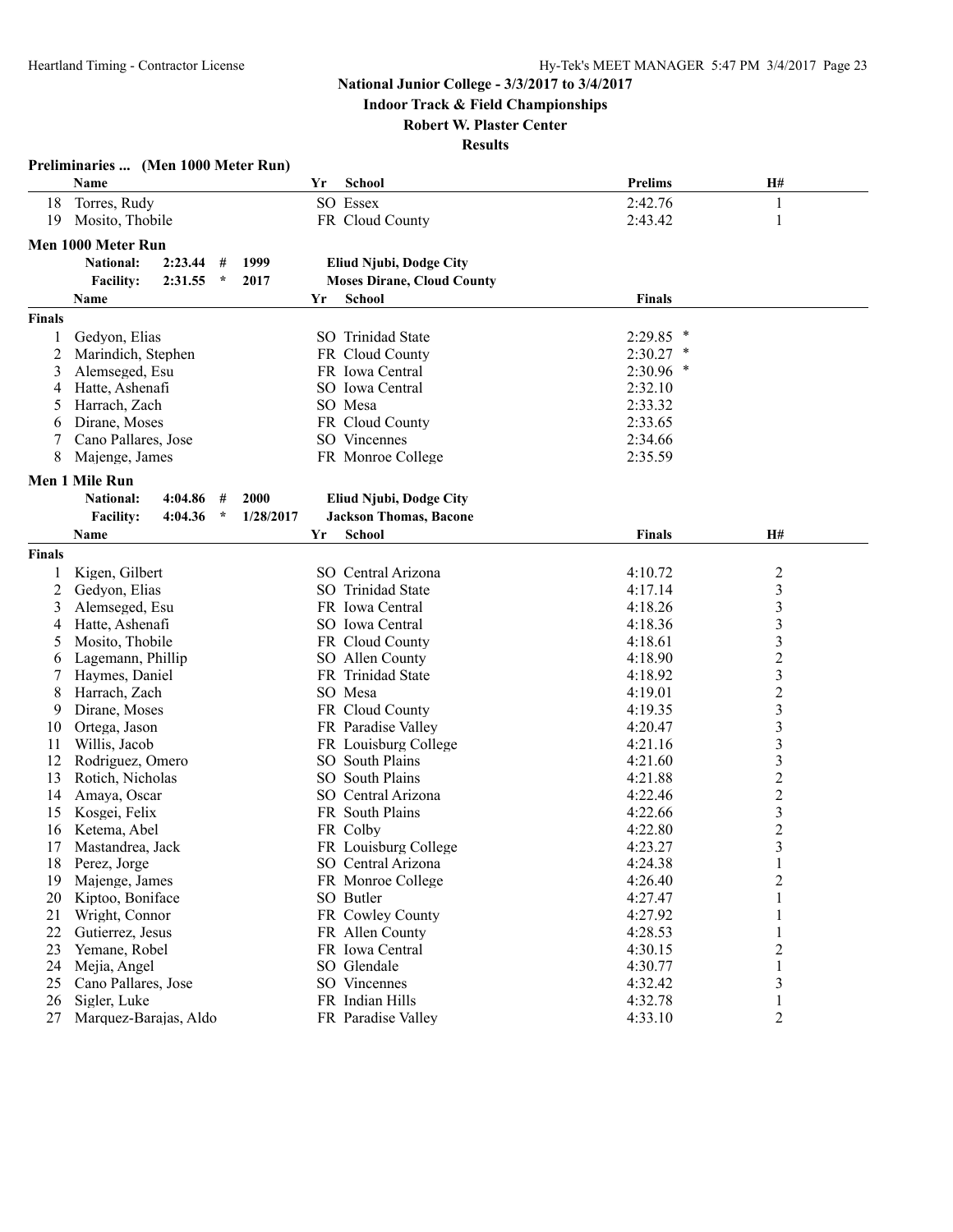**Indoor Track & Field Championships**

#### **Robert W. Plaster Center**

| Finals |  |  | (Men 1 Mile Run) |
|--------|--|--|------------------|
|--------|--|--|------------------|

|                      | Name                                      | <b>School</b><br>Yr                        | <b>Finals</b> | H#                      |  |
|----------------------|-------------------------------------------|--------------------------------------------|---------------|-------------------------|--|
| 28                   | Ibarra, Miguel                            | FR Cowley County                           | 4:36.96       | 1                       |  |
| $---$                | Marindich, Stephen                        | FR Cloud County                            | <b>DNF</b>    | 1                       |  |
|                      | Men 3000 Meter Run                        |                                            |               |                         |  |
|                      | <b>National:</b><br>8:06.00<br>1998<br>#  | <b>Noah Laget, Butler County</b>           |               |                         |  |
|                      | $\star$<br><b>Facility:</b><br>8:03.50    | 2/11/2017<br><b>Jackson Thomas, Bacone</b> |               |                         |  |
|                      | Name                                      | <b>School</b><br>Yr                        | <b>Finals</b> | <b>H#</b>               |  |
| <b>Finals</b>        |                                           |                                            |               |                         |  |
|                      |                                           |                                            |               |                         |  |
|                      | Kigen, Gilbert                            | SO Central Arizona                         | 8:20.32       | 2                       |  |
| 2                    | Achengli, Karim                           | SO Iowa Central                            | 8:25.25       | $\boldsymbol{2}$        |  |
| 3                    | Kosgei, Felix                             | FR South Plains                            | 8:29.89       | $\overline{c}$          |  |
| 4                    | Haymes, Daniel                            | FR Trinidad State                          | 8:30.22       | $\overline{\mathbf{c}}$ |  |
| 5                    | Perez, Jorge                              | SO Central Arizona                         | 8:32.23       | $\overline{c}$          |  |
| 6                    | Ortega, Jason                             | FR Paradise Valley                         | 8:33.14       | $\overline{c}$          |  |
|                      | Rodriguez, Omero                          | SO South Plains                            | 8:38.13       | $\overline{c}$          |  |
| 8                    | Ccope Tapara, Jhordan                     | FR Iowa Central                            | 8:46.90       | $\overline{c}$          |  |
| 9                    | Jacques, Josh                             | FR Iowa Central                            | 8:55.20       | $\overline{c}$          |  |
| 10                   | Marquez-Barajas, Aldo                     | FR Paradise Valley                         | 8:56.41       | 1                       |  |
| 11                   | Fernandez, David                          | SO Pima                                    | 9:00.53       |                         |  |
| 12                   | Leyva, Oscar                              | FR Colby                                   | 9:01.11       |                         |  |
| 13                   | Silva, Jose                               | SO South Plains                            | 9:01.42       | 1                       |  |
| 14                   | Koech, Eliud                              | FR Butler                                  | 9:04.63       | 1                       |  |
| 15                   | Fuller, Albert                            | FR Central Arizona                         | 9:06.33       |                         |  |
| 16                   | Alejandro, Javier                         | FR Louisburg College                       | 9:09.39       | 1                       |  |
| 17                   | Muema, Cyrus                              | SO Johnson County                          | 9:10.78       |                         |  |
| 18                   | Martinez, Marco                           | FR DuPage                                  | 9:10.79       | $\overline{\mathbf{c}}$ |  |
| 19                   | Keller, Blake                             | FR North Iowa Area                         | 9:13.52       | 1                       |  |
| 20                   | Philipo, Zekarias                         | FR Highland                                | 9:25.54       | $\mathbf{1}$            |  |
| 21                   | Beauchamp, Tyler                          | FR Paradise Valley                         | 9:26.84       | $\overline{\mathbf{c}}$ |  |
| $---$                | Dirane, Moses                             | FR Cloud County                            | <b>DNF</b>    | 2                       |  |
| $\sim$ $\sim$ $\sim$ | Banuelos, Ricardo                         | SO Allen County                            | <b>DNF</b>    | $\overline{c}$          |  |
| $\qquad \qquad - -$  | Mosito, Thobile                           | FR Cloud County                            | <b>DNF</b>    | 2                       |  |
|                      | Men 5000 Meter Run                        |                                            |               |                         |  |
|                      | 14:09.33<br>1994<br><b>National:</b><br># | <b>Richard Kosgei, Barton County</b>       |               |                         |  |
|                      | <b>Facility:</b><br>14:06.09<br>$\star$   | Sydney Gidabuday, Adams State<br>3/11/2016 |               |                         |  |
|                      | Name                                      | Yr<br>School                               | Finals        |                         |  |
| <b>Finals</b>        |                                           |                                            |               |                         |  |
|                      |                                           | SO Central Arizona                         | 14:13.54      |                         |  |
|                      | Kigen, Gilbert                            |                                            |               |                         |  |
| 2                    | Achengli, Karim                           | SO Iowa Central                            | 14:17.89      |                         |  |
| 3                    | Perez, Jorge                              | SO Central Arizona                         | 14:38.24      |                         |  |
| 4                    | Mosito, Thobile                           | FR Cloud County                            | 14:42.25      |                         |  |
| 5                    | Banuelos, Ricardo                         | SO Allen County                            | 14:42.60      |                         |  |
| 6                    | Jacques, Josh                             | FR Iowa Central                            | 15:09.22      |                         |  |
| 7                    | Martinez, Deric                           | SO South Plains                            | 15:13.44      |                         |  |
| 8                    | Ccope Tapara, Jhordan                     | FR Iowa Central                            | 15:16.88      |                         |  |
| 9                    | Koech, Eliud                              | FR Butler                                  | 15:22.85      |                         |  |
| 10                   | Becker, Paul                              | FR Allen County                            | 15:23.51      |                         |  |
| 11                   | Hicks, Hunter                             | FR Paradise Valley                         | 15:25.93      |                         |  |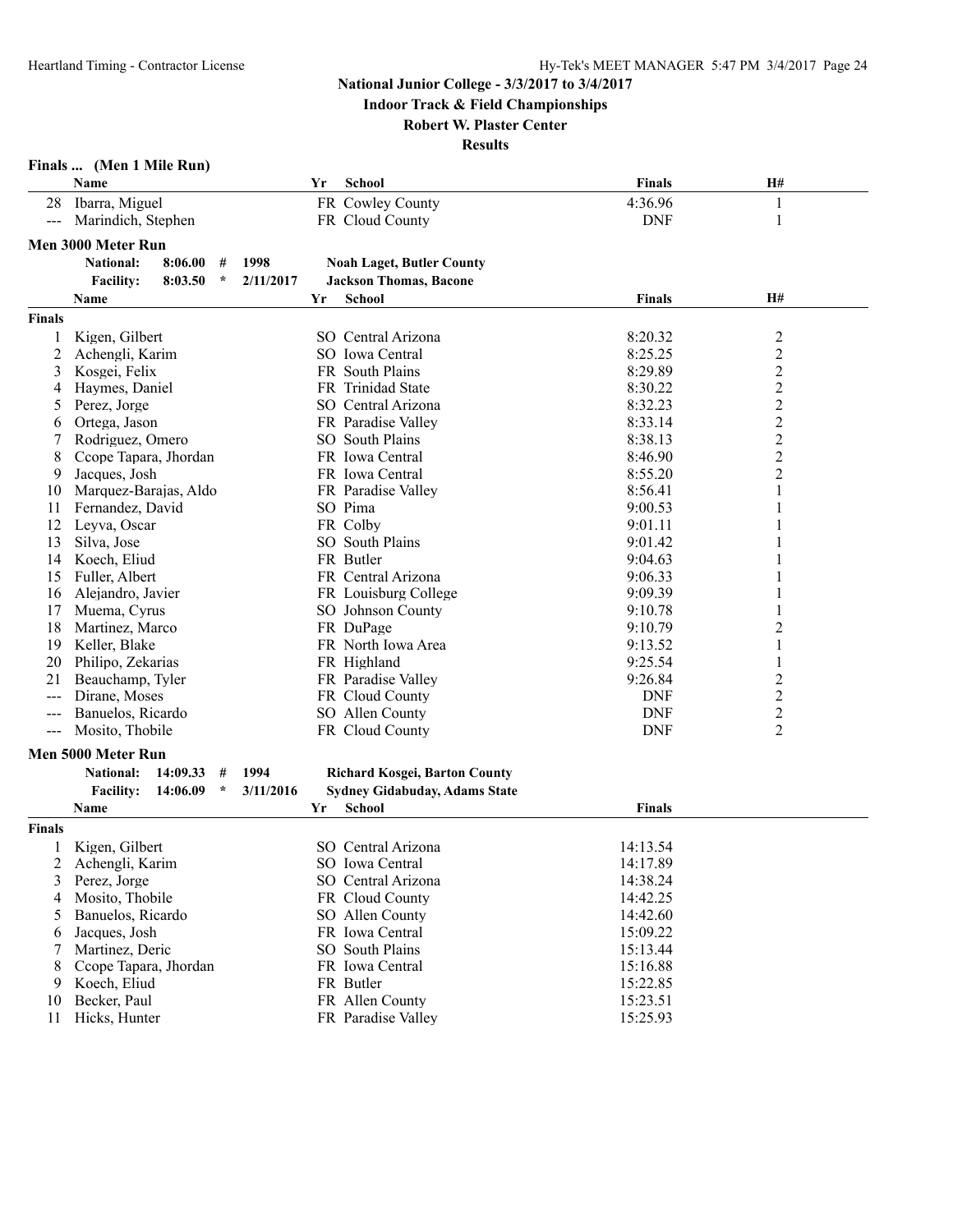**Indoor Track & Field Championships**

**Robert W. Plaster Center**

**Results**

#### **Finals ... (Men 5000 Meter Run)**

|                      | Name                                |           | Yr | <b>School</b>                        | <b>Finals</b>  |                |  |
|----------------------|-------------------------------------|-----------|----|--------------------------------------|----------------|----------------|--|
| 12                   | Silva, Jose                         |           |    | SO South Plains                      | 15:27.47       |                |  |
| 13                   | Hughes, Connor                      |           |    | SO South Plains                      | 15:33.56       |                |  |
| 14                   | Biwott, Emmanuel                    |           |    | SO Butler                            | 15:36.09       |                |  |
| 15                   | Keller, Blake                       |           |    | FR North Iowa Area                   | 15:40.47       |                |  |
| 16                   | Elliott, Brandon                    |           |    | SO Louisburg College                 | 16:00.62       |                |  |
|                      |                                     |           |    |                                      |                |                |  |
|                      | <b>Men 60 Meter Hurdles</b>         |           |    |                                      |                |                |  |
|                      | 7.60<br><b>National:</b><br>#       | 2006      |    | <b>Kedrieck Gibbons, Hinds</b>       |                |                |  |
|                      | 7.53<br>$\star$<br><b>Facility:</b> | 3/12/2016 |    | <b>Myles Hunter, Minnesota State</b> |                |                |  |
|                      | Name                                |           | Yr | <b>School</b>                        | <b>Prelims</b> | H#             |  |
| <b>Preliminaries</b> |                                     |           |    |                                      |                |                |  |
| 1                    | Dunning, Robert                     |           |    | SO South Plains                      | 7.88 q         | 1              |  |
| 2                    | Jones, Jermaine                     |           |    | <b>SO</b> Barton County              | 7.88 q         | 2              |  |
| 3                    | Watson, William                     |           |    | FR South Plains                      | 7.96 $q$       | $\overline{c}$ |  |
| 4                    | Turner, Kevin                       |           |    | SO Barton County                     | $8.09$ q       | 1              |  |
| 5                    | Weh, Mason                          |           |    | FR South Plains                      | $8.09$ q       | 3              |  |
| 6                    | Carrasco, Dominique                 |           |    | SO Cowley County                     | $8.11\ q$      | 1              |  |
| 7                    | Augustine-Mayers, Juwan             |           |    | FR Essex                             | $8.12$ q       | 3              |  |
| 8                    | Almonte, Kelvin                     |           |    | SO Coffeyville                       | $8.13$ q       | 1              |  |
| 9                    | Rose, Damique                       |           |    | FR Iowa Central                      | 8.14           | 3              |  |
| 10                   | Greer, Jhibri                       |           |    | SO Butler                            | 8.16           | $\overline{c}$ |  |
| 11                   | Boyd, Christian                     |           |    | SO Hinds                             | 8.17           | $\overline{c}$ |  |
| 12                   | Anderson, Edward                    |           |    | SO Iowa Central                      | 8.21           | $\overline{c}$ |  |
| 13                   | Greenwood, Jacoby                   |           |    | FR Johnson County                    | 8.22           | 1              |  |
| 14                   | Rivers, Louis                       |           |    | SO Barton County                     | 8.26           | 3              |  |
| 15                   | Lewis, Tyrin                        |           |    | FR Dodge City                        | 8.28           | 1              |  |
| 16                   | Lopez, Jose                         |           |    | SO Neosho County                     | 8.29           | 3              |  |
| 17                   | Watts, Quincy                       |           |    | SO Garden City                       | 8.33           | 1              |  |
| 18                   | Muiruri, Jeffrey                    |           |    | FR Hutchinson                        | 8.34           | $\overline{c}$ |  |
| 19                   | Lakeit, Zack                        |           |    | SO Coffeyville                       | 8.37           | 3              |  |
| 20                   | Way, Reise                          |           |    | FR Paradise Valley                   | 8.41           | 1              |  |
| 21                   | Mitchell, Demitrius                 |           |    | FR Indian Hills                      | 8.41           | $\overline{2}$ |  |
| 22                   | Aidoo, Benjamin                     |           |    | FR Coffeyville                       | 8.48           | 3              |  |
| $---$                | Beverly, Malik                      |           |    | FR Iowa Central                      | <b>DNF</b>     | 3              |  |
|                      | <b>Men 60 Meter Hurdles</b>         |           |    |                                      |                |                |  |
|                      | <b>National:</b><br>7.60<br>#       | 2006      |    | <b>Kedrieck Gibbons, Hinds</b>       |                |                |  |
|                      | <b>Facility:</b><br>$\star$<br>7.53 | 3/12/2016 |    | <b>Myles Hunter, Minnesota State</b> |                |                |  |
|                      | Name                                |           | Yr | School                               | <b>Finals</b>  |                |  |
|                      |                                     |           |    |                                      |                |                |  |
| <b>Finals</b>        |                                     |           |    |                                      |                |                |  |
|                      | Dunning, Robert                     |           |    | SO South Plains                      | 7.93           |                |  |
| 2                    | Weh, Mason                          |           |    | FR South Plains                      | 8.00           |                |  |
| 3                    | Watson, William                     |           |    | FR South Plains                      | 8.02           |                |  |
| 4                    | Jones, Jermaine                     |           |    | SO Barton County                     | 8.03           |                |  |
| 5                    | Augustine-Mayers, Juwan             |           |    | FR Essex                             | 8.20           |                |  |
| 6                    | Turner, Kevin                       |           |    | SO Barton County                     | 8.26           |                |  |
| 7                    | Almonte, Kelvin                     |           |    | SO Coffeyville                       | 8.49           |                |  |
| $\qquad \qquad -$    | Carrasco, Dominique                 |           |    | SO Cowley County                     | <b>DNF</b>     |                |  |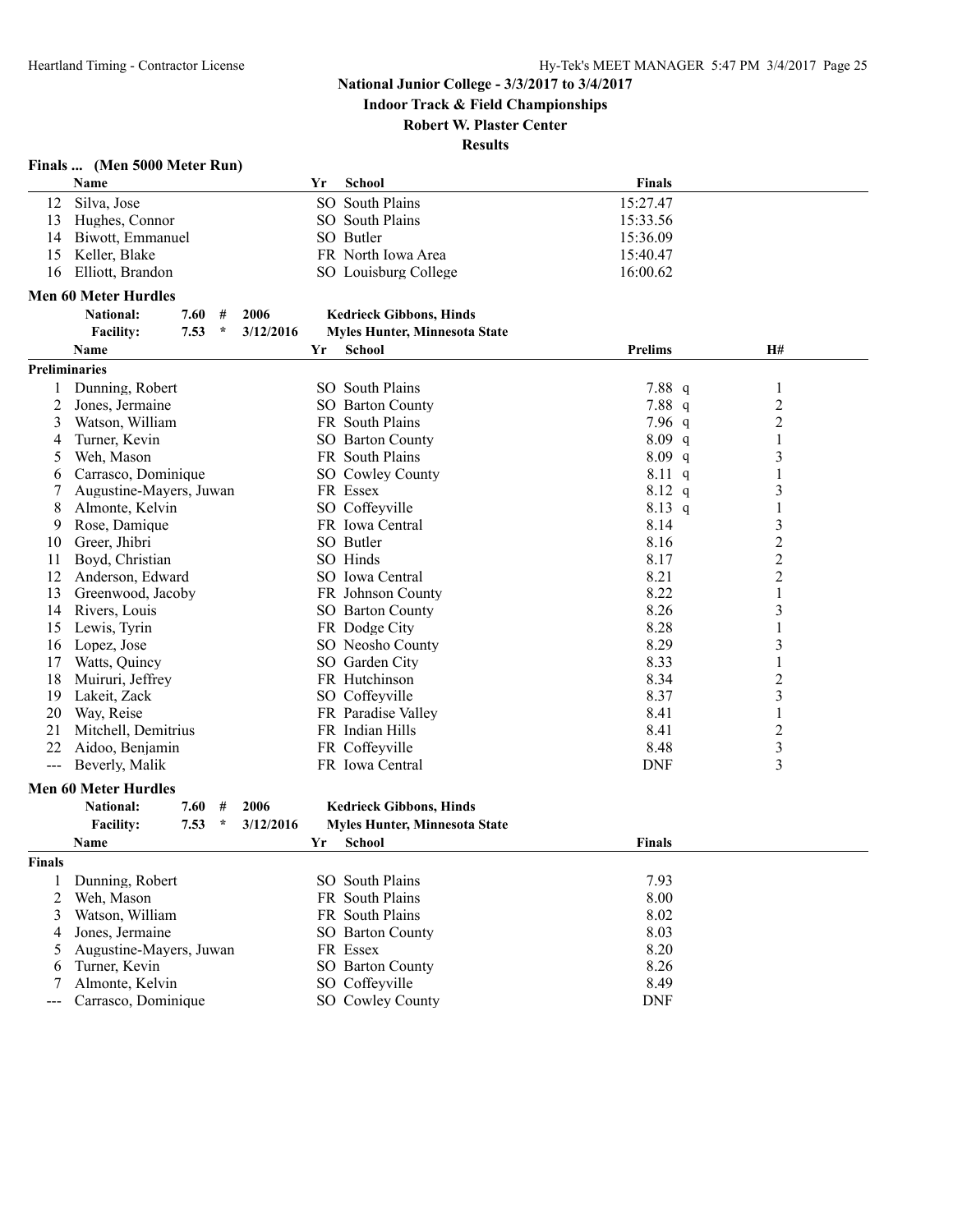**Indoor Track & Field Championships**

#### **Robert W. Plaster Center**

#### **Results**

#### **Men 4x400 Meter Relay**

| National: 3:06.68 # 2013 |  |               |  |
|--------------------------|--|---------------|--|
| <b>Facility:</b> 3:10.44 |  | $*$ 3/12/2016 |  |

**National: 3:06.68 # 2013 , South Plains S. Gayle, T. Harper, D. McKinnie, V. Norwood Facility: 3:10.44 \* 3/12/2016 Lincoln (Mo.), Lincoln (Mo.)**

**Blake, Royes, Robinson, Barton**

**Team Relay Finals H#**

#### **Finals**

| іаіз |                                 |                            |                         |                                        |
|------|---------------------------------|----------------------------|-------------------------|----------------------------------------|
| 1    | Hinds<br>1) Rogers, Kaderius SO | А<br>2) Mosby, Correion SO | 3) Boyd, Christian SO   | 5<br>$3:08.71$ *<br>4) Terry, Tyler FR |
|      | 2 Barton County                 | А                          |                         | 3:10.45<br>5                           |
|      |                                 |                            |                         |                                        |
|      | 1) West, McKinley SO            | 2) Mighty, Kemarni FR      | 3) Colbrooke, Samson FR | 4) Jobe, DeAndre FR                    |
|      | 3 Butler                        | А                          |                         | 3:11.54<br>5                           |
|      | 1) Sirleaf, Akeem SO            | 2) Hambrick, James SO      | 3) Ewers, Andre SO      | 4) Poole, Quintaveon SO                |
| 4    | Meridian                        | А                          |                         | 3:12.63<br>4                           |
|      | 1) Burnett, James FR            | 2) Burrell, Andre FR       | 3) Holcombe, Stephan FR | 4) Hill, Kobey FR                      |
| 5.   | South Plains                    | A                          |                         | 3:14.18<br>5                           |
|      | 1) Atkinson, Jordan FR          | 2) Holmes, Rayan FR        | 3) Williams, Okeen SO   | 4) Hood, Montel FR                     |
|      | 6 Coffeyville                   | А                          |                         | 3:14.91<br>3                           |
|      | 1) Keys, Jimmy SO               | 2) Holt, Jermaine FR       | 3) Carmona, Jaelon FR   | 4) Nelson, Kyle SO                     |
|      |                                 |                            |                         |                                        |
| 7    | Allen County                    | A                          |                         | 3:15.90<br>3                           |
|      | 1) Berry, Ka'ven FR             | 2) Martin, Christopher SO  | 3) Tarpley, Carlton SO  | 4) Manning, Ke'Voughn SO               |
| 8.   | Vincennes                       | A                          |                         | 3:16.98                                |
|      | 1) Mosley, Marlowe FR           | 2) Trice, Michael SO       | 3) Johnson, Kevin FR    | 4) Johnson, Keenen FR                  |
| 9    | Central Arizona                 | A                          |                         | 3:17.05<br>4                           |
|      | 1) Green, Cornell FR            | 2) Wells Jr, Ray FR        | 3) Moses, Tarique FR    | 4) Ross, Tavian FR                     |
|      | 10 Paradise Valley              | A                          |                         | 3:17.68<br>4                           |
|      | 1) Wagner, Will SO              | 2) Llanez, Jesse SO        | 3) Bankston, Quinten SO | 4) Larkins, Tre FR                     |
|      | 11 Lincoln College              | А                          |                         | 3:19.39                                |
|      | 1) Armstrong, Earl SO           | 2) hampton, roman SO       | 3) Adams, Dontae SO     | 4) Johnson, Dwight FR                  |
|      | 12 Cloud County                 | A                          |                         | 3:19.93<br>2                           |
|      | 1) Lipscomb, Darrien FR         | 2) Van Zyl, Armand FR      | 3) Logorava, Wesley FR  | 4) Marindich, Stephen FR               |
|      | 13 Johnson County               | A                          |                         | 3:19.97                                |
|      | 1) Greenwood, Jacoby FR         | 2) Buchanan, Jacob JR      | 3) Kieborz, Kyle SO     | 4) Heath, Laurel FR                    |
|      | 14 Essex                        | А                          |                         | 3:19.99                                |
|      | 1) Baker, Davian FR             | 2) Torres, Rudy SO         | 3) Cuevas, Onasi SO     | 4) Coleman, Derald FR                  |
|      |                                 |                            |                         |                                        |
|      | 15 Pima                         | A                          |                         | 3:20.06<br>$\overline{2}$              |
|      | 1) Leyva, Alan SO               | 2) Palacios, Alex SO       | 3) Martin, Isaiah FR    | 4) Doe, Emmanuel FR                    |
|      | 16 Colby                        | А                          |                         | 3:20.67<br>2                           |
|      | 1) Cupid, Kemroy FR             | 2) Rolle, Jerry FR         | 3) Bowleg, Anthony FR   | 4) Richardson, Ricardo FR              |
| 17   | Pratt                           | A                          |                         | 3:21.40                                |
|      | 1) Paul, Anthony FR             | 2) Pierre, Juvens FR       | 3) Porter, Clifford FR  | 4) McEnery, Christopher FR             |
| 18   | Garden City                     | A                          |                         | 3:21.76                                |
|      | 1) Bowes-Savage, Ahkeil FR      | 2) Challenger, Jonathan FR | 3) Liburd, James SO     | 4) Dawson, Anthony FR                  |
|      | 19 Mesa                         | А                          |                         | 3:23.28<br>3                           |
|      | 1) Marcus, Mannie FR            | 2) King, Adrian SO         | 3) Dumas, Carver FR     | 4) Talbot, Ryan FR                     |
| 20   | Kingsborough                    | А                          |                         | 3:25.69<br>2                           |
|      | 1) John, Malik SO               | 2) Cadogan, Stephen SO     | 3) Carty, Mauriel FR    | 4) Addison, Anija SO                   |
|      | 21 Monroe College               | A                          |                         | 3:39.68<br>3                           |
|      | 1) Gilchrist, Tajh FR           | 2) Young, Elijah FR        | 3) Oliver, Kasique FR   | 4) Coleman, Antonio SO                 |
|      |                                 |                            |                         |                                        |
|      | Iowa Central                    | А                          |                         | FS<br>4                                |
|      | 1) Bartley, Karayme SO          | 2) Anderson, Edward SO     | 3) Gates, Kymari SO     | 4) Ogden, Caleb FR                     |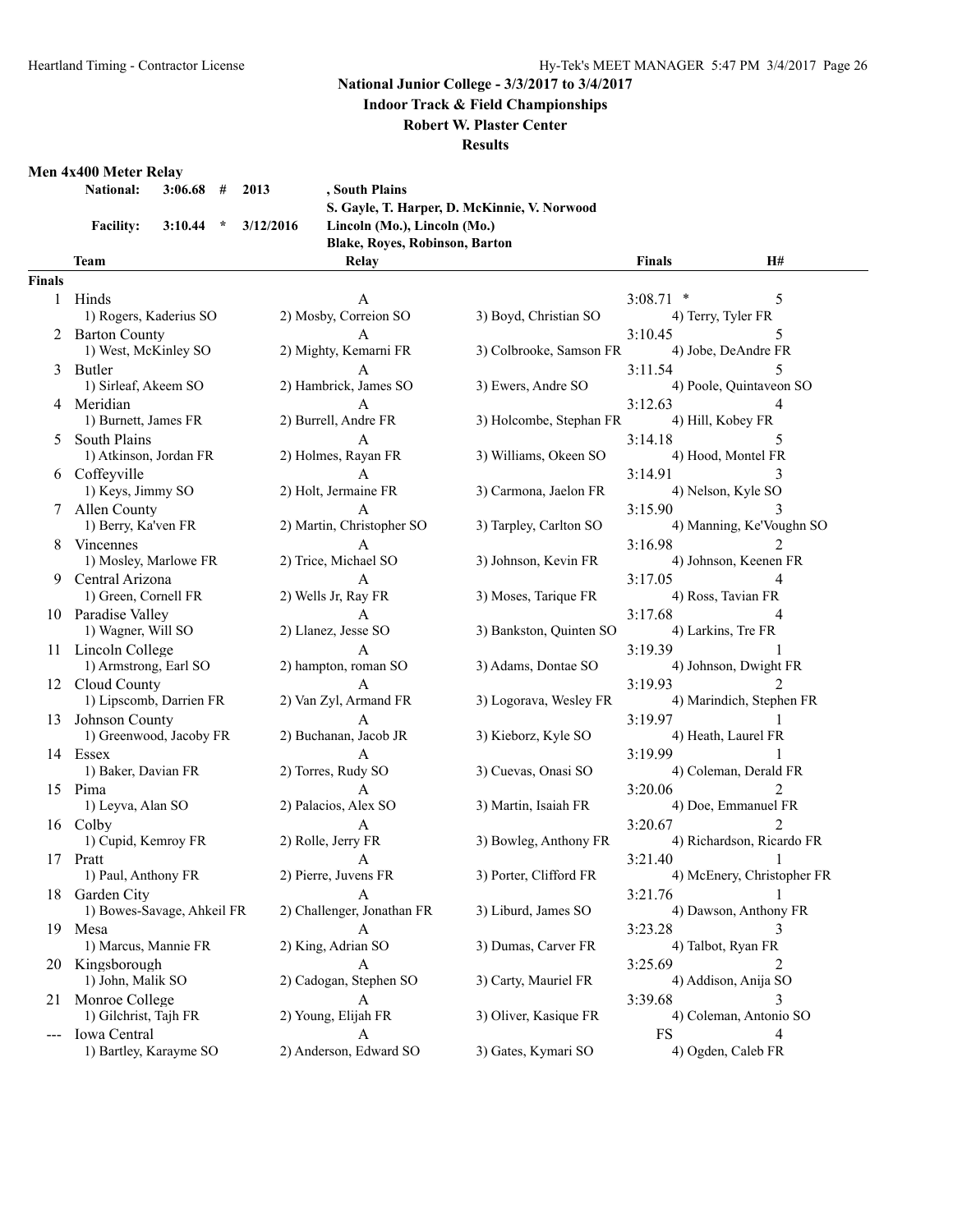**Indoor Track & Field Championships**

#### **Robert W. Plaster Center**

#### **Results**

#### **Men 4x800 Meter Relay**

|                | <b>National:</b>           | $7:30.15$ # |         | 1986 | , Blinn                      |                           |               |                        |                             |
|----------------|----------------------------|-------------|---------|------|------------------------------|---------------------------|---------------|------------------------|-----------------------------|
|                |                            |             |         |      | Neal, Patton, Omih, Gomez    |                           |               |                        |                             |
|                | <b>Facility:</b>           | 7:47.84     | $\star$ | 2016 | <b>Friends University</b>    |                           |               |                        |                             |
|                | <b>Team</b>                |             |         |      | Relay                        |                           | <b>Finals</b> |                        | <b>H#</b>                   |
| <b>Finals</b>  |                            |             |         |      |                              |                           |               |                        |                             |
|                | Meridian                   |             |         |      | A                            |                           | $7:40.13$ *   |                        | $\mathfrak{D}$              |
|                | 1) Smith, Noah SO          |             |         |      | 2) Britton, Micah FR         | 3) Hill, Kobey FR         |               |                        | 4) Hoodlebrink, Tim SO      |
| $\overline{2}$ | Butler                     |             |         |      | $\mathsf{A}$                 |                           | 7:47.01       |                        | $\mathcal{D}_{\mathcal{L}}$ |
|                | 1) Reid, Derrick FR        |             |         |      | 2) Santiago, Joel FR         | 3) Taylor, Jake FR        |               | 4) Kiptoo, Boniface SO |                             |
| 3              | South Plains               |             |         |      | $\mathsf{A}$                 |                           | 7:47.31       |                        | $\mathfrak{D}$              |
|                | 1) Rodriguez, Omero SO     |             |         |      | 2) Rotich, Nicholas SO       | 3) Freeman, Dekaryea FR   |               | 4) Kosgei, Felix FR    |                             |
| 4              | Iowa Central               |             |         |      | $\mathsf{A}$                 |                           | 7:48.03       |                        | $\mathfrak{D}$              |
|                | 1) Guiliani, Dan FR        |             |         |      | 2) Main, Justin SO           | 3) Bentham, Justin SO     |               | 4) Sanford, Alex FR    |                             |
| 5.             | Allen County               |             |         |      | $\mathsf{A}$                 |                           | 7:52.47       |                        | $\mathcal{L}$               |
|                | 1) Glasgow, Anthony FR     |             |         |      | 2) Yarde, Ryan FR            | 3) Martin, Christopher SO |               | 4) Butera, Vinny SO    |                             |
| 6              | Coffevville                |             |         |      | $\mathbf{A}$                 |                           | 7:56.24       |                        | $\mathfrak{D}$              |
|                | 1) Branch, Josh FR         |             |         |      | 2) Carmona, Jaelon FR        | 3) Pressley, Stefan FR    |               | 4) Ravenel, Olin FR    |                             |
|                | Cowley County              |             |         |      | $\mathsf{A}$                 |                           | 8:01.52       |                        |                             |
|                | 1) Moxey, Adrian FR        |             |         |      | 2) Ruiz, Andres FR           | 3) Sanchez, Richardo FR   |               | 4) Rhodes, Jakalub FR  |                             |
| 8              | Hutchinson                 |             |         |      | $\mathbf{A}$                 |                           | 8:02.83       |                        |                             |
|                | 1) Goyco, Ishmael SO       |             |         |      | 2) Gonzalez, Manuel FR       | 3) Gilliam, Chris FR      |               | 4) Kerr, Brandon FR    |                             |
|                | Garden City                |             |         |      |                              |                           | 8:05.41       |                        |                             |
|                | 1) Ortiz, Eduardo SO       |             |         |      | 2) Henry, Rodney SO          | 3) Bearden, Frank SO      |               | 4) Guzman, Oscar FR    |                             |
| 10             | North Iowa Area            |             |         |      | A                            |                           | 8:21.71       |                        |                             |
|                | 1) Keller, Blake FR        |             |         |      | 2) Dean, Samuel FR           | 3) Kuhlmann, Canyon FR    |               | 4) Carter, David FR    |                             |
| 11             | Glendale                   |             |         |      | $\mathsf{A}$                 |                           | 8:25.26       |                        |                             |
|                | 1) Avila, Daniel FR        |             |         |      | 2) Vargas Valle, Jonathan FR | 3) Orrhood, Ben FR        |               |                        | 4) Madrid-Luna, Andres FR   |
|                | Cloud County               |             |         |      | $\mathbf{A}$                 |                           | <b>DNF</b>    |                        | $\mathfrak{D}$              |
|                | 1) Nunez, Anthony FR       |             |         |      | 2) Van Zyl, Armand FR        | 3) Lipscomb, Darrien FR   |               |                        | 4) Logorava, Wesley FR      |
|                | <b>Men Distance Medley</b> |             |         |      |                              |                           |               |                        |                             |

| National:        | 9:47.17 | # | 1993      | , Barton County        |
|------------------|---------|---|-----------|------------------------|
| <b>Facility:</b> | 9:48.02 |   | 3/11/2016 | <b>American Interi</b> |

|                             | Hume, Cotton, Miller, Kipkosgei |                         |               |                         |
|-----------------------------|---------------------------------|-------------------------|---------------|-------------------------|
| Team                        | Relay                           |                         | <b>Finals</b> | H#                      |
| <b>Finals</b>               |                                 |                         |               |                         |
| Iowa Central                | A                               |                         | 10:07.70      |                         |
| 1) Alemseged, Esu FR        | 2) Allen, Maurice SO            | 3) Sanford, Alex FR     |               | 4) Hatte, Ashenafi SO   |
| South Plains<br>$2^{\circ}$ | A                               |                         | 10:10.37      |                         |
| 1) Kosgei, Felix FR         | 2) Hood, Montel FR              | 3) Rodriguez, Omero SO  |               | 4) Rotich, Nicholas SO  |
| Louisburg College           | A                               |                         | 10:16.95      |                         |
| 1) Willis, Jacob FR         | 2) Jones, Jermaine SO           | 3) Alejandro, Javier FR |               | 4) Mastandrea, Jack FR  |
| Allen County<br>4           | A                               |                         | 10:18.04      |                         |
| 1) Glasgow, Anthony FR      | 2) Tarpley, Carlton SO          | 3) Yarde, Ryan FR       |               | 4) Lagemann, Phillip SO |
| Meridian<br>.5              | A                               |                         | 10:24.40      |                         |
| 1) Britton, Micah FR        | 2) Burrell, Andre FR            | 3) Hill, Kobey FR       |               | 4) Araiza, Rogelio SO   |
| <b>Butler</b><br>6          | A                               |                         | 10:27.48      |                         |
| 1) Santiago, Joel FR        | 2) Hambrick, James SO           | 3) Reid, Derrick FR     |               | 4) Kiptoo, Boniface SO  |
| Pima                        | A                               |                         | 10:30.96      |                         |
| 1) Bustamante, Victor FR    | 2) Palacios, Alex SO            | 3) Dylla, Collin FR     |               | 4) Fernandez, David SO  |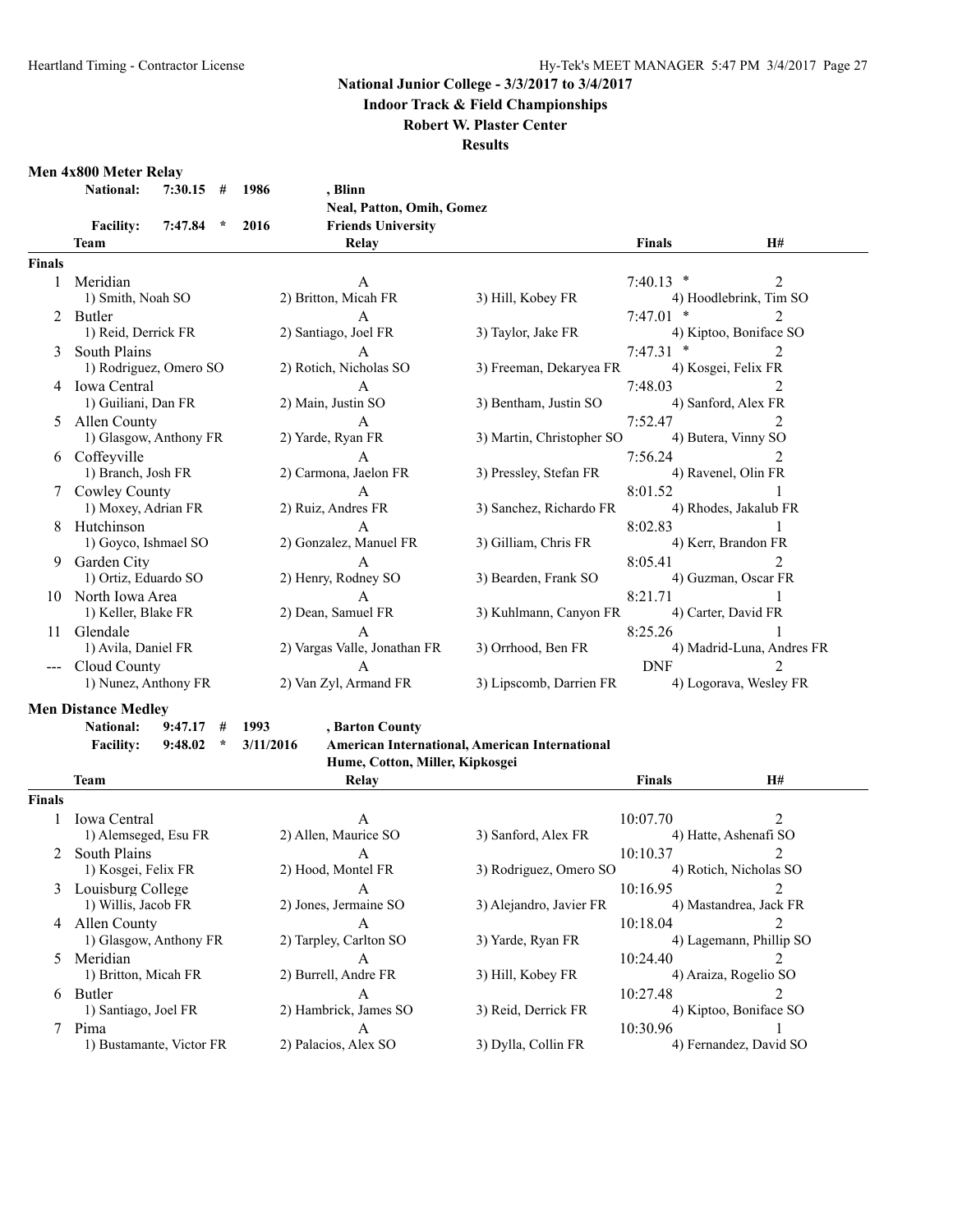**Indoor Track & Field Championships**

# **Robert W. Plaster Center**

#### **Results**

|      | Finals  (Men Distance Medley) |  |
|------|-------------------------------|--|
| Team |                               |  |

|    | Team                     | Relay                     |                         | Finals            | <b>H#</b>              |
|----|--------------------------|---------------------------|-------------------------|-------------------|------------------------|
| 8  | DuPage                   | A                         |                         | 10:31.97          |                        |
|    | 1) Haughton, Torrain FR  | 2) Vazquez, Brandon FR    | 3) Chapman, Peyton FR   |                   | 4) Martinez, Marco FR  |
| 9  | Colby                    | $\mathsf{A}$              |                         | 10:33.83          |                        |
|    | 1) Ketema, Abel FR       | 2) Richardson, Ricardo FR | 3) Arancibia, Mauro FR  | 4) Bruce, Iley FR |                        |
| 10 | Essex                    | A                         |                         | 10:42.00          |                        |
|    | 1) Torres, Rudy SO       | 2) Coleman, Derald FR     | 3) Baker, Davian FR     |                   | 4) Dixon, Orville FR   |
| 11 | Johnson County           | A                         |                         | 10:42.03          |                        |
|    | 1) McRoberts, Brendan FR | 2) Buchanan, Jacob JR     | 3) Heath, Laurel FR     |                   | 4) McRoberts, Kyle FR  |
| 12 | Hutchinson               | A                         |                         | 10:44.06          |                        |
|    | 1) Kerr, Brandon FR      | 2) Shannon, Aaron FR      | 3) Gilliam, Chris FR    |                   | 4) Gonzalez, Manuel FR |
| 13 | Central Arizona          | A                         |                         | 10:51.08          | $\mathfrak{D}$         |
|    | 1) Fuller, Albert FR     | 2) Green, Cornell FR      | 3) Moses, Tarique FR    |                   | 4) Amaya, Oscar SO     |
| 14 | Highland                 |                           |                         | 10:58.15          |                        |
|    | 1) Guerrero, Jorge SO    | 2) Sturrup, Adolphous FR  | 3) Beaver, Jackson FR   |                   | 4) Hinton, Cole FR     |
| 15 | Garden City              | A                         |                         | 10:59.43          |                        |
|    | 1) Avalos, Edgar FR      | 2) Colas, Ricardo SO      | 3) Paul, Chris FR       |                   | 4) Guzman, Oscar FR    |
| 16 | North Iowa Area          | A                         |                         | 10:59.45          |                        |
|    | 1) Dean, Samuel FR       | 2) Klasi, Ethan FR        | 3) Carter, David FR     | 4) Kraft, John FR |                        |
| 17 | Cowley County            | A                         |                         | 11:20.48          |                        |
|    | 1) Aguilar, Livan FR     | 2) Moxey, Adrian FR       | 3) Rhodes, Jakalub FR   |                   | 4) Wright, Connor FR   |
|    | Cloud County             | A                         |                         | <b>DNF</b>        |                        |
|    | 1) Nunez, Anthony FR     | 2) Van Zyl, Armand FR     | 3) Lipscomb, Darrien FR |                   | 4) Logorava, Wesley FR |

#### **Men High Jump**

**National: 2.17m # 2015 Damar Richardson, Cloud County**

|                        | <b>Facility:</b><br>2.21 <sub>m</sub><br>$\star$<br>2016 |    | Jeron Robison, Texas A&M Kingsville |                    |             |
|------------------------|----------------------------------------------------------|----|-------------------------------------|--------------------|-------------|
|                        | Name                                                     |    | Yr School                           | <b>Finals</b>      |             |
| <b>Finals</b>          |                                                          |    |                                     |                    |             |
|                        | Shoultz, Samuel                                          |    | SO Pima                             | 2.15m              | $7 - 00.50$ |
| 2                      | Perinchief, Jah-Nhai                                     |    | SO Iowa Central                     | J2.15m             | $7 - 00.50$ |
| 3                      | McGee, Kwaume                                            |    | SO South Plains                     | J2.15m             | $7 - 00.50$ |
| 4                      | Richards, Eric                                           |    | FR Hinds                            | 2.10 <sub>m</sub>  | $6 - 10.75$ |
| $\mathcal{D}$          | Cuskelly, Landon                                         |    | SO Butler                           | J2.10m             | $6 - 10.75$ |
| 6                      | Seay, Jared                                              |    | SO Iowa Central                     | 2.05 <sub>m</sub>  | 6-08.75     |
|                        | Dunning, Robert                                          |    | SO South Plains                     | J2.05m             | 6-08.75     |
|                        | McCray, Alvin                                            |    | FR Barton County                    | J2.05m             | 6-08.75     |
| 9                      | Henderson, Ronald                                        |    | FR Southwestern                     | 2.00 <sub>m</sub>  | 6-06.75     |
| 9                      | Williams, DeShuan                                        |    | SO Cowley County                    | 2.00 <sub>m</sub>  | 6-06.75     |
| 11                     | Washington, Josh                                         | SO | Johnson County                      | J2.00 <sub>m</sub> | 6-06.75     |
| 11                     | Buckmaster, Mason                                        |    | SO Butler                           | J2.00 <sub>m</sub> | 6-06.75     |
| 13                     | Nairn, Laquan                                            |    | FR South Plains                     | J2.00 <sub>m</sub> | 6-06.75     |
| 13                     | Wells, Andrew                                            |    | SO Cowley County                    | J2.00 <sub>m</sub> | 6-06.75     |
| 13                     | Penn, Tyson                                              |    | FR Butler                           | J2.00m             | 6-06.75     |
| 13                     | Toney, Jymil                                             |    | FR Pima                             | J2.00 <sub>m</sub> | 6-06.75     |
| 13                     | Rogers, Willie                                           |    | FR Barton County                    | J2.00m             | 6-06.75     |
| 13                     | Hansen, Evan                                             |    | SO Vincennes                        | J2.00 <sub>m</sub> | 6-06.75     |
| $---$                  | Hopes, Tiyoshi                                           |    | FR Western Texas College            | NH                 |             |
| $\qquad \qquad \cdots$ | Fesen, Zach                                              |    | FR Hutchinson                       | NH                 |             |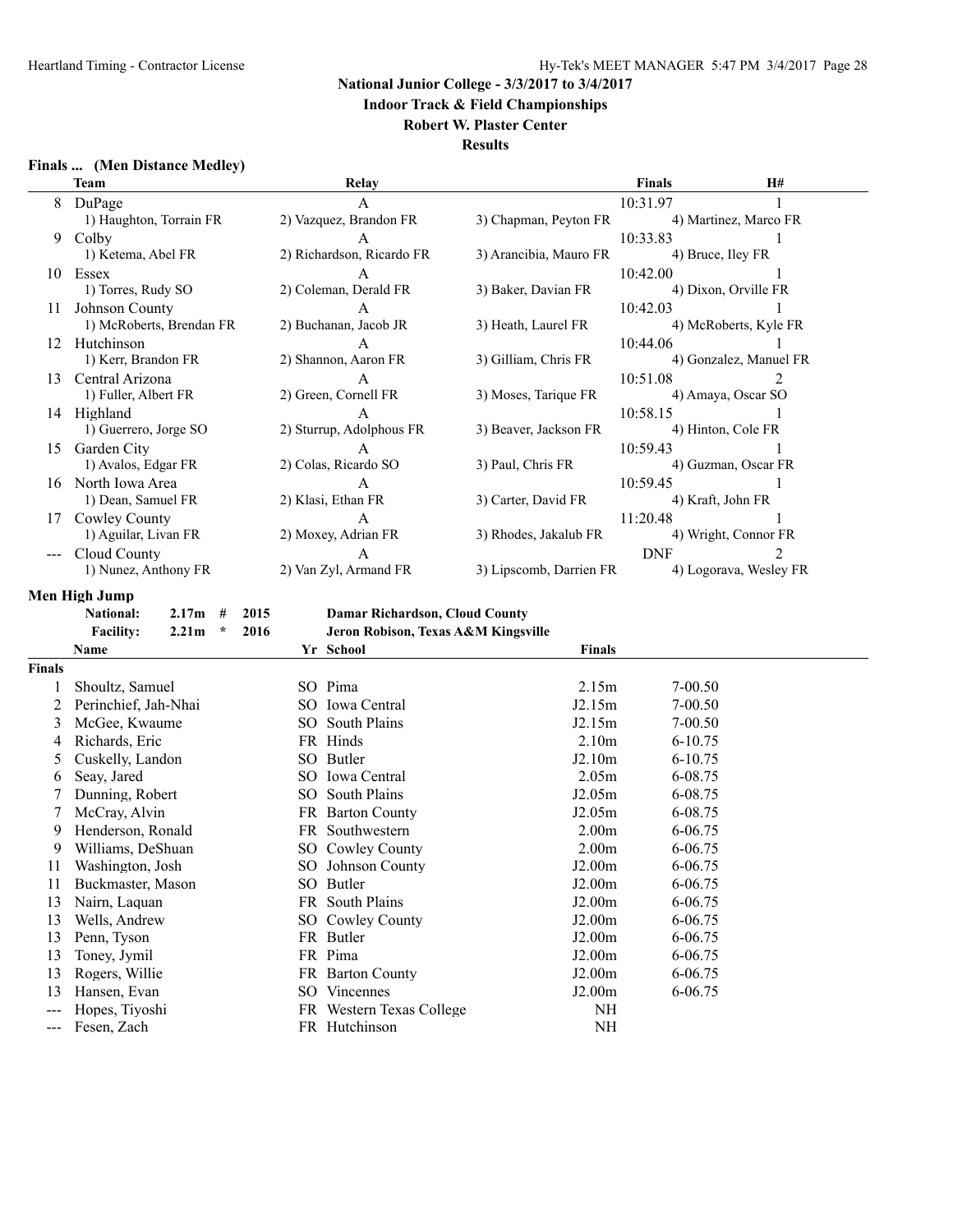**Indoor Track & Field Championships**

# **Robert W. Plaster Center**

**Results**

# **Men Pole Vault**<br>National: 5.28m # 2006

|        | <b>National:</b><br><b>Facility:</b> | 5.28m<br>5.41m    | #<br>$\star$ | 2006<br>3/12/2016 | <b>Kyle Dennis, Johnson County</b><br>Jordan Yamoah, TAMU-Kingsvi |                   |          |                                           |
|--------|--------------------------------------|-------------------|--------------|-------------------|-------------------------------------------------------------------|-------------------|----------|-------------------------------------------|
|        | Name                                 |                   |              |                   | Yr School                                                         | <b>Finals</b>     |          |                                           |
| Finals |                                      |                   |              |                   |                                                                   |                   |          |                                           |
|        | Burlingham, Kasey                    |                   |              |                   | FR Mesa                                                           | 5.21m             | 17-01.00 |                                           |
| 2      | Chrisman, Chance                     |                   |              |                   | SO Cloud County                                                   | 4.75m             | 15-07.00 |                                           |
| 3      | Downs, Jordan                        |                   |              |                   | SO Vincennes                                                      | J4.75m            | 15-07.00 |                                           |
| 4      | Pryor, Jacob                         |                   |              |                   | FR Hagerstown                                                     | 4.65m             | 15-03.00 |                                           |
| 5      | Wesolek, Nate                        |                   |              |                   | FR DuPage                                                         | J4.65m            | 15-03.00 |                                           |
| 6      | Devore, Nate                         |                   |              |                   | FR Paradise Valley                                                | J4.65m            | 15-03.00 |                                           |
| 7      | Riep, Dalton                         |                   |              |                   | FR Paradise Valley                                                | 4.50m             | 14-09.00 |                                           |
| 7      | Korcuska, Riley                      |                   |              |                   | SO Mesa                                                           | 4.50m             | 14-09.00 |                                           |
| 9      | Gray, Joe                            |                   |              |                   | FR Iowa Central                                                   | J4.50m            | 14-09.00 |                                           |
| 10     | Cochran, Eric                        |                   |              |                   | FR Mesa                                                           | J4.50m            | 14-09.00 |                                           |
| 11     | Williamson, Connor                   |                   |              |                   | FR Paradise Valley                                                | J4.50m            | 14-09.00 |                                           |
| 12     | Chavez, Tony                         |                   |              |                   | FR Pima                                                           | 4.35m             | 14-03.25 |                                           |
| 13     | Metcalf, Mace                        |                   |              |                   | SO Cowley County                                                  | J4.35m            | 14-03.25 |                                           |
| 14     | Lawrence, Trent                      |                   |              |                   | FR Cowley County                                                  | J4.35m            | 14-03.25 |                                           |
| 15     | Gierhan, Kyle                        |                   |              |                   | SO Cloud County                                                   | 4.20m             | 13-09.25 |                                           |
| 16     | Ray, Parker                          |                   |              |                   | SO Cowley County                                                  | J4.20m            | 13-09.25 |                                           |
| $---$  | Witt, Jonathan                       |                   |              |                   | FR South Plains                                                   | $\rm NH$          |          |                                           |
|        | <b>Men Long Jump</b>                 |                   |              |                   |                                                                   |                   |          |                                           |
|        | <b>National:</b>                     | 8.15m             | #            | 1995              | <b>James Beckford, Blinn</b>                                      |                   |          |                                           |
|        | <b>Facility:</b>                     | 7.97 <sub>m</sub> | $\star$      | 3/11/2016         | Sedeekie Edie, Lincoln (Mo.)                                      |                   |          |                                           |
|        | Name                                 |                   |              |                   | Yr School                                                         | <b>Finals</b>     |          |                                           |
| Finals |                                      |                   |              |                   |                                                                   |                   |          |                                           |
|        |                                      |                   |              |                   | FR South Plains                                                   | 7.61m             | 24-11.75 |                                           |
|        | Nairn, Laquan                        |                   |              |                   |                                                                   | 7.57m             |          | $\overline{\mathbf{c}}$<br>$\overline{c}$ |
| 2      | Riley, Travis                        |                   |              |                   | SO Western Texas College<br>SO South Plains                       | 7.46m             | 24-10.00 | $\overline{c}$                            |
| 3      | Monroe, Derrick                      |                   |              |                   |                                                                   |                   | 24-05.75 | $\overline{c}$                            |
| 4      | Lewis, Odaine                        |                   |              |                   | SO Iowa Central                                                   | 7.38m             | 24-02.50 |                                           |
| 5      | Dixon, Denroc                        |                   |              |                   | SO Barton County                                                  | 7.37 <sub>m</sub> | 24-02.25 | $\overline{c}$                            |
| 6      | Bethea, Saahir                       |                   |              |                   | SO South Plains                                                   | 7.35m             | 24-01.50 | $\overline{c}$                            |
|        | Malone, Treyshon                     |                   |              |                   | SO Pima                                                           | 7.33m             | 24-00.75 | $\mathbf{1}$                              |
| 8      | Duffey, Cameron                      |                   |              |                   | FR Pima                                                           | 7.19 <sub>m</sub> | 23-07.25 | $\overline{c}$                            |
| 9      | Baltrip, Jeremiah                    |                   |              |                   | SO Coffeyville                                                    | 7.07 <sub>m</sub> | 23-02.50 | $\overline{c}$                            |
| 10     | Smith, Alfredo                       |                   |              |                   | SO Barton County                                                  | 6.99m             | 22-11.25 | 1                                         |
| 11     | Rolle, Jerry                         |                   |              |                   | FR Colby                                                          | 6.98m             | 22-11.00 | 1                                         |
| 12     | Fleurinord, Bradley                  |                   |              |                   | FR Barton County                                                  | 6.97m             | 22-10.50 | $\mathbf{1}$                              |
| 13     | Parker, Marrel                       |                   |              |                   | FR Meridian                                                       | 6.87m             | 22-06.50 |                                           |
| 14     | Mastin, Ryean                        |                   |              |                   | FR Hutchinson                                                     | 6.82m             | 22-04.50 | $\mathbf{1}$                              |
| 15     | King, Adrian                         |                   |              |                   | SO Mesa                                                           | 6.79m             | 22-03.50 | $\overline{c}$                            |
| 16     | Watts, Quincy                        |                   |              |                   | SO Garden City                                                    | 6.73m             | 22-01.00 | $\mathbf{1}$                              |
| 17     | layson, shon                         |                   |              |                   | SO Harcum                                                         | 6.72m             | 22-00.75 | $\mathbf{1}$                              |
| 18     | Moore, Kalin                         |                   |              |                   | FR Harcum                                                         | 6.70m             | 21-11.75 | $\mathbf{1}$                              |
| 19     | Waring, Kenny                        |                   |              |                   | SO Coffeyville                                                    | 6.62m             | 21-08.75 | 1                                         |
| 20     | Singleton, Freddie                   |                   |              |                   | FR Hinds                                                          | 6.48m             | 21-03.25 | $\overline{c}$                            |
| 21     | Hambrick, James                      |                   |              |                   | SO Butler                                                         | 5.99m             | 19-08.00 | $\mathbf{1}$                              |
| 22     | Flowers, Deshaven                    |                   |              |                   | FR Hinds                                                          | 3.45m             | 11-04.00 | $\overline{c}$                            |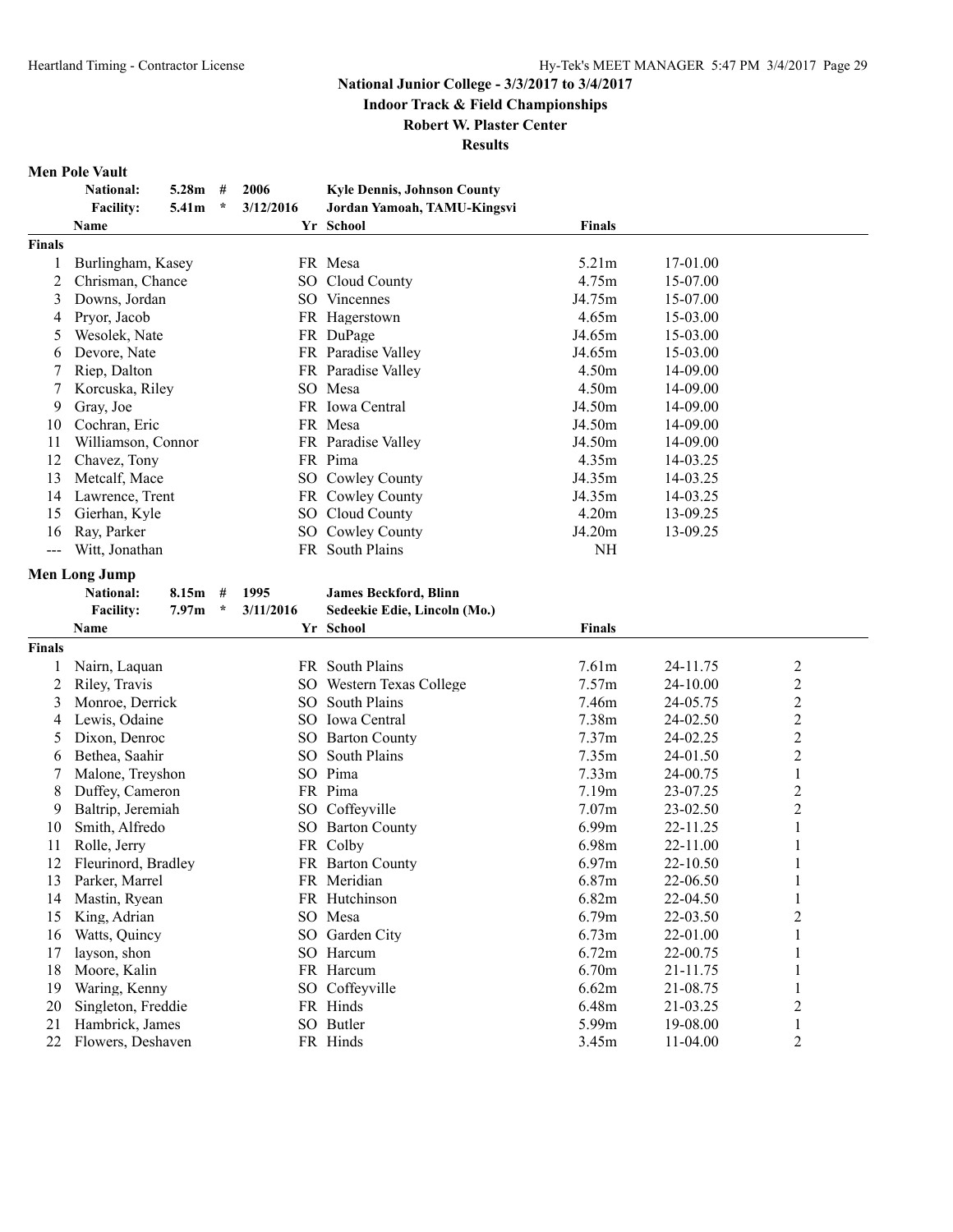**Indoor Track & Field Championships**

#### **Robert W. Plaster Center**

**Results**

# **Men Triple Jump**

|                      | Men Triple Jump<br><b>National:</b><br>17.06m<br># | 1995            | <b>James Beckford, Blinn</b>          |               |              |                |
|----------------------|----------------------------------------------------|-----------------|---------------------------------------|---------------|--------------|----------------|
|                      | <b>Facility:</b><br>16.09m<br>$\star$              | 3/12/2016       | <b>DeVontae Steele, TAMU-Commerce</b> |               |              |                |
|                      | <b>Name</b>                                        |                 | Yr School                             | <b>Finals</b> |              |                |
| <b>Finals</b>        |                                                    |                 |                                       |               |              |                |
|                      | Lewis, Odaine                                      |                 | SO Iowa Central                       | 15.70m        | 51-06.25     | $\overline{c}$ |
|                      |                                                    |                 | South Plains                          |               |              |                |
| 2                    | Nairn, Laquan                                      | FR.             |                                       | 15.65m        | 51-04.25     | $\overline{c}$ |
| 3                    | Perinchief, Jah-Nhai                               |                 | SO Iowa Central                       | 15.55m        | 51-00.25     | $\overline{c}$ |
| 4                    | Mastin, Ryean                                      |                 | FR Hutchinson                         | 14.82m        | 48-07.50     | 1              |
| 5                    | Penn, Tyson                                        |                 | FR Butler                             | 14.77m        | 48-05.50     | $\overline{c}$ |
| 6                    | Mason, Ramel                                       |                 | SO Cloud County                       | J14.77m       | 48-05.50     | $\overline{c}$ |
|                      | Edwards, R'Darius                                  | FR              | Meridian                              | 14.64m        | 48-00.50     | $\overline{c}$ |
| 8                    | Bethea, Saahir                                     | SO.             | South Plains                          | J14.64m       | 48-00.50     | $\overline{c}$ |
| 9                    | Dixon, Denroc                                      |                 | <b>SO</b> Barton County               | 14.42m        | 47-03.75     | 1              |
| 10                   | Perez, Brendon                                     |                 | SO Monroe College                     | 14.39m        | 47-02.50     | $\overline{c}$ |
| 11                   | Walker, Chris                                      | FR              | Western Texas College                 | 14.38m        | 47-02.25     |                |
| 12                   | Duffey, Cameron                                    |                 | FR Pima                               | 13.98m        | $45 - 10.50$ |                |
| 13                   | Jones, Joshua                                      |                 | SO DuPage                             | 13.97m        | $45 - 10.00$ |                |
| 14                   | Ross, Geremy                                       |                 | FR Coffeyville                        | J13.97m       | $45 - 10.00$ |                |
| 15                   | King, Adrian                                       |                 | SO Mesa                               | 13.93m        | 45-08.50     |                |
| 16                   | Monroe, Derrick                                    | SO.             | South Plains                          | 13.47m        | 44-02.50     | 1              |
| 17                   | Downs, Jordan                                      | SO <sub>2</sub> | <b>Vincennes</b>                      | 13.32m        | 43-08.50     |                |
| 18                   | Abdul-Karim, Gabriel                               |                 | FR Monroe College                     | 13.27m        | 43-06.50     | $\overline{c}$ |
| 19                   | Hill, Jack                                         | SO.             | Johnson County                        | 12.83m        | 42-01.25     | $\mathbf{1}$   |
| $\sim$ $\sim$ $\sim$ | Smith, Elijah                                      |                 | SO Butler                             | <b>FOUL</b>   |              | $\overline{2}$ |
|                      | <b>Men Shot Put</b>                                |                 |                                       |               |              |                |
|                      | 18.82m<br><b>National:</b><br>#                    | 1974            | <b>Ron Semkiw, Mesa</b>               |               |              |                |
|                      | 19.55m<br><b>Facility:</b><br>$\star$              | 12/5/2015       | <b>Garrett Appier, Pittsburg St.</b>  |               |              |                |

|               | <b>Name</b>        |     | Yr School            | <b>Finals</b>     |             |   |
|---------------|--------------------|-----|----------------------|-------------------|-------------|---|
| <b>Finals</b> |                    |     |                      |                   |             |   |
|               | Lawrence, Sanjae   | FR. | <b>Barton County</b> | 17.65m            | 57-11.00    | 2 |
|               | Crooks, Stevon     | SO. | <b>Barton County</b> | 17.22m            | 56-06.00    | 2 |
| 3.            | Peters, Jeremiah   | SO. | Coffeyville          | 16.93m            | 55-06.50    | 2 |
| 4             | Lovell, Dequan     | SO. | Coffevville          | 16.60m            | 54-05.50    | 2 |
| $\mathcal{D}$ | Winters, Nathan    |     | FR Indian Hills      | 16.58m            | 54-04.75    |   |
| 6             | Nelson, Ricky      |     | SO Barton County     | 16.53m            | 54-02.75    | 2 |
|               | Boateng, Josh      |     | FR Central Arizona   | 16.33m            | 53-07.00    |   |
| 8             | Davies, Josephus   |     | SO Coffevville       | 15.79m            | 51-09.75    |   |
| 9             | Campbell, Rajindra |     | SO Cloud County      | J15.79m           | 51-09.75    | 2 |
| 10            | Jones, Hunter      |     | FR Glendale          | 15.15m            | 49-08.50    |   |
| 11            | Garmendia, Gari    |     | FR Cowley County     | 14.91m            | 48-11.00    |   |
| 12            | Satchell, David    |     | SO Monroe College    | 14.48m            | 47-06.25    |   |
| 13            | Partridge, William |     | SO Central Arizona   | 6.62m             | 21-08.75    | 2 |
| 14            | Nesbitt, Kenneth   |     | FR Cowley County     | 1.37 <sub>m</sub> | $4 - 06.00$ |   |
| ---           | McCarthy, Vashon   | FR  | Cloud County         | <b>FOUL</b>       |             |   |
|               | Tapalua, Nick      | FR. | Iowa Central         | <b>FOUL</b>       |             |   |
|               | Mungro, Sterling   | SO. | Iowa Central         | <b>FOUL</b>       |             |   |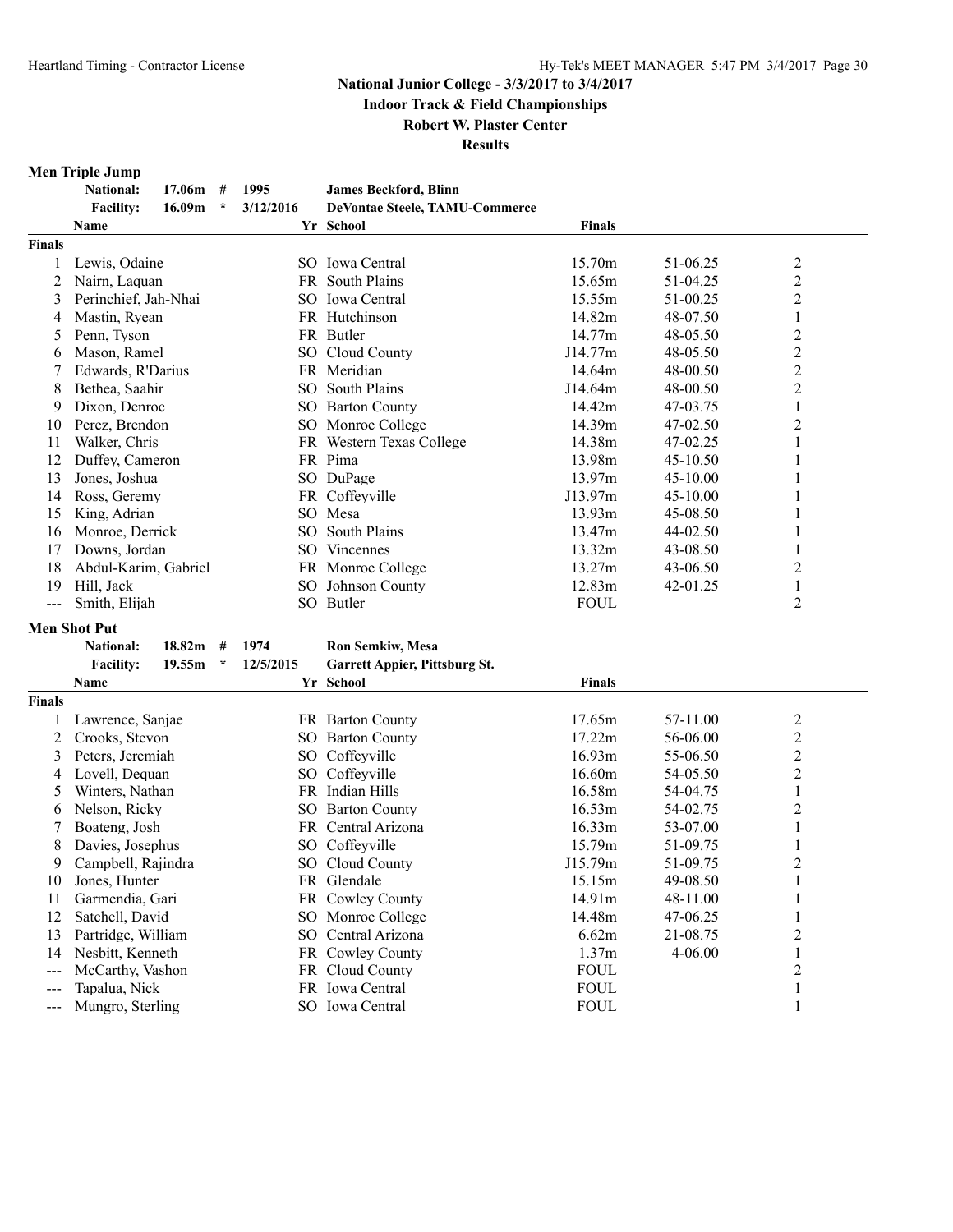**Indoor Track & Field Championships**

**Robert W. Plaster Center**

**Results**

# **Men Weight Throw**

|                     | <b>National:</b><br>$19.33m$ #               | 2015      | Johnnie Jackson, Coffeyville      |               |               |                   |
|---------------------|----------------------------------------------|-----------|-----------------------------------|---------------|---------------|-------------------|
|                     | <b>Facility:</b><br>21.81m<br>$\star$        | 3/11/2016 | Jordan Crayon, Ashland University |               |               |                   |
|                     | Name                                         |           | Yr School                         | <b>Finals</b> |               |                   |
| Finals              |                                              |           |                                   |               |               |                   |
| 1                   | Mungro, Sterling                             |           | SO Iowa Central                   | $20.00m$ #    | 65-07.50      | $\overline{c}$    |
| 2                   | Nelson, Ricky                                |           | SO Barton County                  | 18.57m        | 60-11.25      | $\boldsymbol{2}$  |
| 3                   | Evans, Malek                                 |           | SO Iowa Central                   | 17.45m        | 57-03.00      | $\boldsymbol{2}$  |
| 4                   | Lovell, Dequan                               |           | SO Coffeyville                    | 17.36m        | 56-11.50      | $\sqrt{2}$        |
| 5                   | Davies, Josephus                             |           | SO Coffeyville                    | 17.28m        | 56-08.50      | $\sqrt{2}$        |
| 6                   | Martinez, Enrique                            |           | FR Barton County                  | 17.09m        | 56-01.00      | $\mathbf{1}$      |
| 7                   | Evans, Isaiah                                |           | SO Cowley County                  | 17.06m        | 55-11.75      | $\boldsymbol{2}$  |
| 8                   | Peters, Jeremiah                             |           | SO Coffeyville                    | 16.61m        | 54-06.00      | $\overline{2}$    |
| 9                   | Lewis, Cameron                               |           | FR Mesa                           | 16.52m        | 54-02.50      | $\overline{2}$    |
| 10                  | Orozco, Emiliano                             |           | SO Hutchinson                     | 16.04m        | 52-07.50      | $\mathbf{1}$      |
| 11                  | Partridge, William                           |           | SO Central Arizona                | 15.53m        | 50-11.50      | $\boldsymbol{2}$  |
| 12                  | Moreno, Patrick                              |           | SO Glendale                       | 15.44m        | 50-08.00      | $\mathbf{1}$      |
| 13                  | James, Austin                                |           | SO Cowley County                  | 15.26m        | 50-00.75      | 1                 |
| 14                  | French, Nick                                 |           | FR Hutchinson                     | 14.78m        | 48-06.00      | 1                 |
| 15                  | Chapman, Jon                                 |           | SO Iowa Central                   | 14.66m        | 48-01.25      |                   |
| 16                  | Tuavao, Filimone                             |           | FR Pima                           | 13.96m        | 45-09.75      | 1<br>$\mathbf{1}$ |
|                     |                                              |           |                                   |               |               |                   |
|                     | Heptathlon: #1 Men 60 Meter Dash Heptathlon  |           |                                   |               |               |                   |
|                     | Name                                         | Yr        | <b>School</b>                     |               | <b>Finals</b> | H#                |
| <b>Finals</b>       |                                              |           |                                   |               |               |                   |
|                     | Seay, Jared                                  |           | SO Iowa Central                   |               | 7.17          | 1                 |
| 2                   | Rogers, Denim                                |           | FR Garden City                    |               | 7.21          | $\overline{c}$    |
| 3                   | Yinambe, Robson                              |           | FR Cloud County                   |               | 7.23          | 1                 |
| 4                   | Williamson, Connor                           |           | FR Paradise Valley                |               | 7.23          | $\overline{c}$    |
| 5                   | Griffith, Ezra                               |           | SO Vincennes                      |               | 7.24          | 1                 |
| 6                   | Wagner, Will                                 |           | SO Paradise Valley                |               | 7.24          | $\overline{c}$    |
| 7                   | Pfeifer, Jared                               |           | SO Cloud County                   |               | 7.31          | $\overline{c}$    |
| 8                   | Johnson, Patrick                             |           | FR South Plains                   |               | 7.38          | $\overline{c}$    |
| 9                   | Johnson, Xavier                              |           | SO Mesa                           |               | 7.44          | $\mathbf{1}$      |
| 10                  | Warner, Scott                                |           | FR Paradise Valley                |               | 7.45          | 2                 |
| 10                  | Griffith, Richard                            |           | SO Vincennes                      |               | 7.45          | 1                 |
| 12                  | Witt, Jonathan                               |           | FR South Plains                   |               | 7.46          | $\overline{c}$    |
| 13                  | Hancock, Zach                                |           | SO South Plains                   |               | 7.53          | 1                 |
| 14                  | Hester-Taylor, Alazae                        |           | SO Coffeyville                    |               | 7.55          | 1                 |
| 15                  | Ray, Parker                                  |           | SO Cowley County                  |               | 7.66          | 1                 |
| 16                  | Metcalf, Mace                                |           | SO Cowley County                  |               | 7.74          | $\overline{2}$    |
|                     | Heptathlon: #7 Men 1000 Meter Run Heptathlon |           |                                   |               |               |                   |
|                     | Name                                         | Yr        | School                            |               | <b>Finals</b> |                   |
| <b>Finals</b>       |                                              |           |                                   |               |               |                   |
|                     |                                              |           |                                   |               |               |                   |
| 1<br>$\overline{2}$ | Griffith, Richard                            |           | SO Vincennes<br>SO Mesa           |               | 2:44.14       |                   |
|                     | Johnson, Xavier                              |           |                                   |               | 2:44.25       |                   |
| 3                   | Wagner, Will                                 |           | SO Paradise Valley                |               | 2:44.29       |                   |
| 4                   | Witt, Jonathan                               |           | FR South Plains                   |               | 2:47.78       |                   |
| 5                   | Rogers, Denim                                |           | FR Garden City                    |               | 2:49.62       |                   |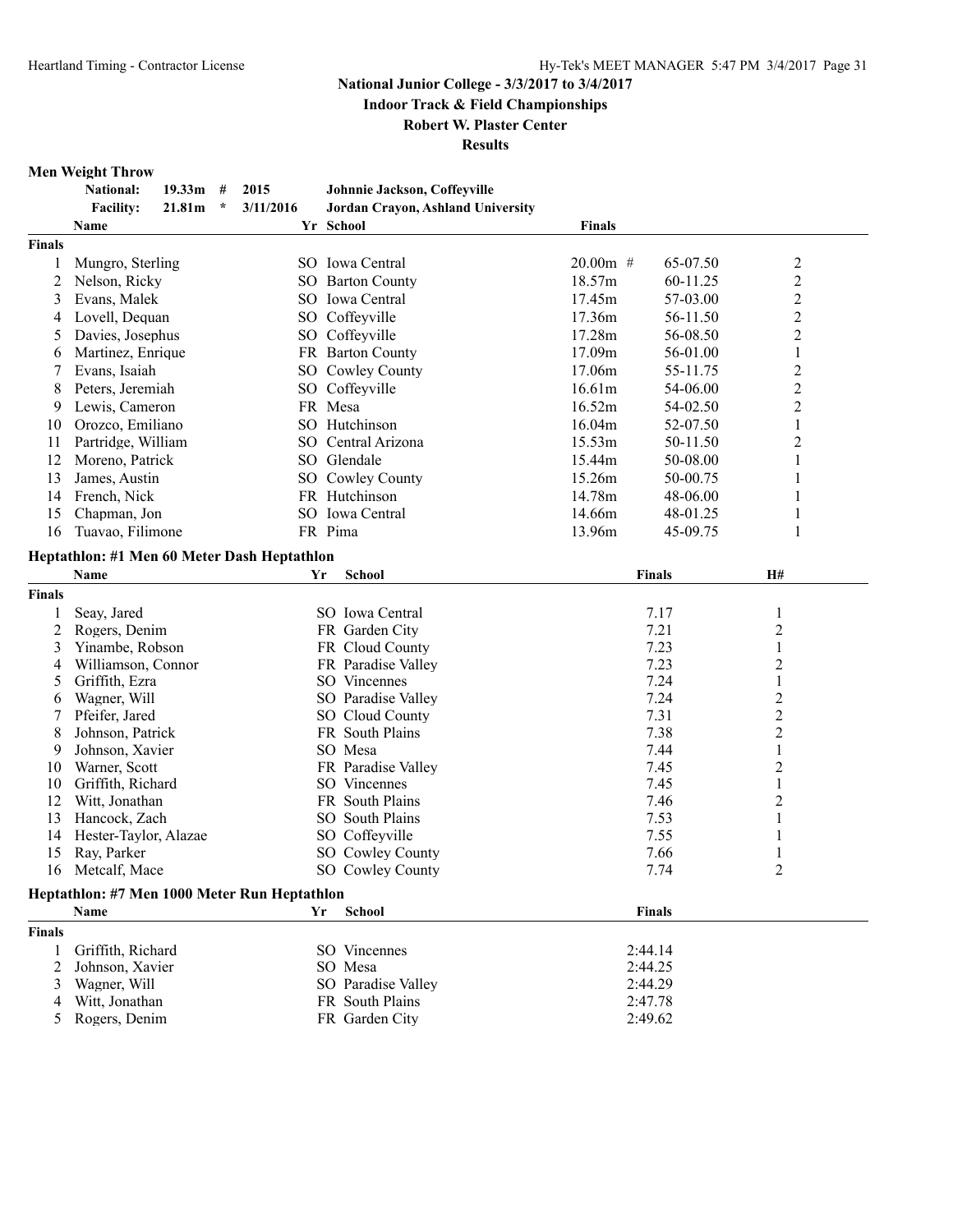**Indoor Track & Field Championships**

#### **Robert W. Plaster Center**

|  | Finals  (Heptathlon: #7 Men 1000 Meter Run Heptathlon) |  |  |  |  |
|--|--------------------------------------------------------|--|--|--|--|
|--|--------------------------------------------------------|--|--|--|--|

|                | Name                                           | Yr        | <b>School</b>      |        | <b>Finals</b> |                     |
|----------------|------------------------------------------------|-----------|--------------------|--------|---------------|---------------------|
| 6              | Williamson, Connor                             |           | FR Paradise Valley |        | 2:50.44       |                     |
| 7              | Johnson, Patrick                               |           | FR South Plains    |        | 2:51.03       |                     |
| 8              | Yinambe, Robson                                |           | FR Cloud County    |        | 2:54.19       |                     |
| 9              | Pfeifer, Jared                                 |           | SO Cloud County    |        | 2:54.77       |                     |
| 10             | Warner, Scott                                  |           | FR Paradise Valley |        | 2:56.82       |                     |
| 11             | Hancock, Zach                                  |           | SO South Plains    |        | 2:58.46       |                     |
| 12             | Metcalf, Mace                                  |           | SO Cowley County   |        | 3:00.40       |                     |
| 13             | Ray, Parker                                    |           | SO Cowley County   |        | 3:02.80       |                     |
| 14             | Seay, Jared                                    |           | SO Iowa Central    |        | 3:04.20       |                     |
|                | Heptathlon: #5 Men 60 Meter Hurdles Heptathlon |           |                    |        |               |                     |
|                | Name                                           | Yr        | <b>School</b>      |        | <b>Finals</b> | H#                  |
| Finals         |                                                |           |                    |        |               |                     |
| 1              | Seay, Jared                                    |           | SO Iowa Central    |        | 8.28          | 1                   |
| $\overline{c}$ | Johnson, Patrick                               |           | FR South Plains    |        | 8.44          | 4                   |
| 3              | Hester-Taylor, Alazae                          |           | SO Coffeyville     |        | 8.51          | $\mathbf{1}$        |
| 4              | Rogers, Denim                                  |           | FR Garden City     |        | 8.51          | $\overline{c}$      |
| 5              | Williamson, Connor                             |           | FR Paradise Valley |        | 8.55          | 4                   |
| 6              | Yinambe, Robson                                |           | FR Cloud County    |        | 8.85          | 4                   |
|                | Griffith, Richard                              |           | SO Vincennes       |        | 8.86          | $\overline{c}$      |
| 8              | Johnson, Xavier                                |           | SO Mesa            |        | 8.90          | $\sqrt{2}$          |
| 9              | Hancock, Zach                                  |           | SO South Plains    |        | 8.93          | $\mathfrak{Z}$      |
| 10             | Pfeifer, Jared                                 |           | SO Cloud County    |        | 9.00          | $\mathbf{1}$        |
| 11             | Metcalf, Mace                                  |           | SO Cowley County   |        | 9.04          | 3                   |
| 12             | Griffith, Ezra                                 |           | SO Vincennes       |        | 9.05          | 1                   |
| 13             |                                                |           | FR South Plains    |        | 9.21          | 3                   |
|                | Witt, Jonathan<br>Wagner, Will                 |           | SO Paradise Valley |        | 9.45          | 3                   |
| 14<br>15       | Warner, Scott                                  |           | FR Paradise Valley |        | 9.91          |                     |
| 16             | Ray, Parker                                    |           |                    |        | 9.95          | 4<br>$\overline{2}$ |
|                |                                                |           | SO Cowley County   |        |               |                     |
|                | Heptathlon: #4 Men High Jump Heptathlon        |           |                    |        |               |                     |
|                | Name                                           | Yr School |                    | Finals |               |                     |
| Finals         |                                                |           |                    |        |               |                     |
| 1              | Seay, Jared                                    |           | SO Iowa Central    | 2.04m  | 6-08.25       |                     |
| 2              | Rogers, Denim                                  |           | FR Garden City     | 1.98m  | $6 - 06.00$   |                     |
| 3              | Griffith, Richard                              |           | SO Vincennes       | 1.92m  | $6 - 03.50$   |                     |
| 3              | Metcalf, Mace                                  |           | SO Cowley County   | 1.92m  | $6 - 03.50$   |                     |
| 5              | Johnson, Xavier                                | SO Mesa   |                    | 1.89m  | $6 - 02.25$   |                     |
| 6              | Hester-Taylor, Alazae                          |           | SO Coffeyville     | 1.86m  | 6-01.25       |                     |
| 6              | Wagner, Will                                   |           | SO Paradise Valley | 1.86m  | 6-01.25       |                     |
| 8              | Hancock, Zach                                  |           | SO South Plains    | 1.83m  | $6 - 00.00$   |                     |
| 8              | Williamson, Connor                             |           | FR Paradise Valley | 1.83m  | $6 - 00.00$   |                     |
| 8              | Yinambe, Robson                                | FR        | Cloud County       | 1.83m  | $6 - 00.00$   |                     |
| 11             | Johnson, Patrick                               |           | FR South Plains    | 1.80m  | 5-10.75       |                     |
| 11             | Griffith, Ezra                                 |           | SO Vincennes       | 1.80m  | 5-10.75       |                     |
| 13             | Pfeifer, Jared                                 |           | SO Cloud County    | 1.71m  | 5-07.25       |                     |
| 13             | Warner, Scott                                  |           | FR Paradise Valley | 1.71m  | 5-07.25       |                     |
|                |                                                |           | FR South Plains    |        |               |                     |
| 15             | Witt, Jonathan                                 |           |                    | 1.68m  | 5-06.00       |                     |
| 16             | Ray, Parker                                    |           | SO Cowley County   | 1.65m  | 5-05.00       |                     |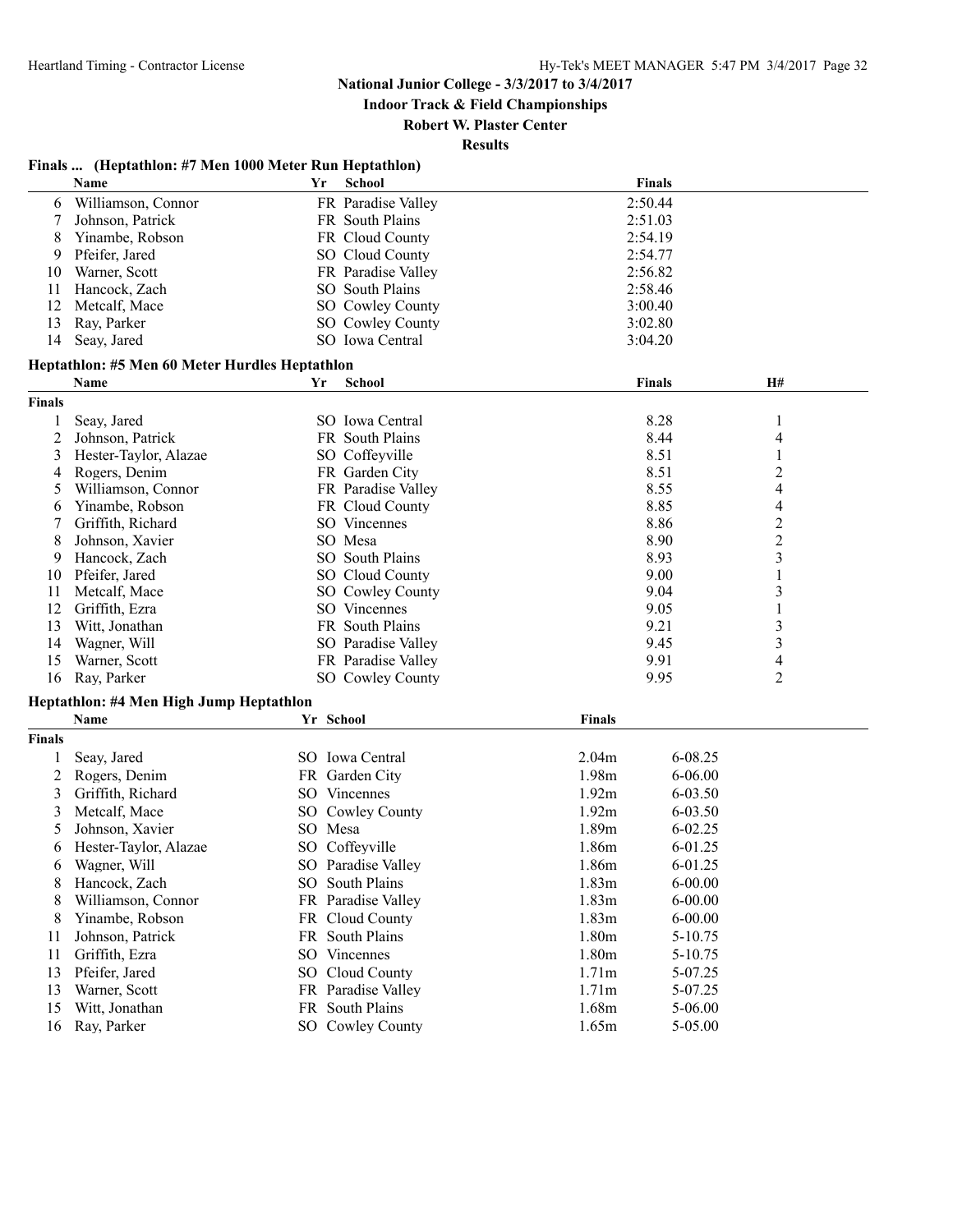**Indoor Track & Field Championships**

**Robert W. Plaster Center**

**Results**

# **Heptathlon: #6 Men Pole Vault Heptathlon**

|                | Name                                    | Yr School          | <b>Finals</b> |          |
|----------------|-----------------------------------------|--------------------|---------------|----------|
| <b>Finals</b>  |                                         |                    |               |          |
| 1              | Williamson, Connor                      | FR Paradise Valley | 4.55m         | 14-11.00 |
| $\overline{2}$ | Metcalf, Mace                           | SO Cowley County   | 4.45m         | 14-07.25 |
| 2              | Griffith, Richard                       | SO Vincennes       | 4.45m         | 14-07.25 |
| 4              | Seay, Jared                             | SO Iowa Central    | 4.15m         | 13-07.25 |
| 4              | Warner, Scott                           | FR Paradise Valley | 4.15m         | 13-07.25 |
| 6              | Johnson, Xavier                         | SO Mesa            | 4.05m         | 13-03.50 |
| 6              | Pfeifer, Jared                          | SO Cloud County    | 4.05m         | 13-03.50 |
| 8              | Wagner, Will                            | SO Paradise Valley | 3.85m         | 12-07.50 |
| 9              | Ray, Parker                             | SO Cowley County   | 3.75m         | 12-03.50 |
| 10             | Witt, Jonathan                          | FR South Plains    | 3.65m         | 11-11.75 |
| 11             | Yinambe, Robson                         | FR Cloud County    | 3.25m         | 10-08.00 |
| 11             | Johnson, Patrick                        | FR South Plains    | 3.25m         | 10-08.00 |
| 11             | Hancock, Zach                           | SO South Plains    | 3.25m         | 10-08.00 |
| 14             | Rogers, Denim                           | FR Garden City     | 3.15m         | 10-04.00 |
| 15             | Hester-Taylor, Alazae                   | SO Coffeyville     | 2.65m         | 8-08.25  |
|                | Heptathlon: #2 Men Long Jump Heptathlon |                    |               |          |
|                | Name                                    | Yr School          | Finals        |          |
| <b>Finals</b>  |                                         |                    |               |          |
| 1              | Seay, Jared                             | SO Iowa Central    | 7.23m         | 23-08.75 |
| 2              | Hester-Taylor, Alazae                   | SO Coffeyville     | 6.70m         | 21-11.75 |
| 3              | Hancock, Zach                           | SO South Plains    | 6.62m         | 21-08.75 |
| 4              | Wagner, Will                            | SO Paradise Valley | 6.43m         | 21-01.25 |
| 5              | Yinambe, Robson                         | FR Cloud County    | 6.42m         | 21-00.75 |
| 6              | Pfeifer, Jared                          | SO Cloud County    | 6.39m         | 20-11.75 |
| 7              | Williamson, Connor                      | FR Paradise Valley | 6.33m         | 20-09.25 |
| 8              | Johnson, Xavier                         | SO Mesa            | 6.26m         | 20-06.50 |
| 9              | Rogers, Denim                           | FR Garden City     | 6.18m         | 20-03.50 |
| 10             | Griffith, Ezra                          | SO Vincennes       | 6.13m         | 20-01.50 |
| 11             | Witt, Jonathan                          | FR South Plains    | 6.12m         | 20-01.00 |
| 12             | Griffith, Richard                       | SO Vincennes       | 6.05m         | 19-10.25 |
| 13             | Johnson, Patrick                        | FR South Plains    | 5.89m         | 19-04.00 |
| 14             | Warner, Scott                           | FR Paradise Valley | 5.87m         | 19-03.25 |
| 15             | Metcalf, Mace                           | SO Cowley County   | 5.82m         | 19-01.25 |
| 16             | Ray, Parker                             | SO Cowley County   | 5.41m         | 17-09.00 |
|                | Heptathlon: #3 Men Shot Put Heptathlon  |                    |               |          |
|                | Name                                    | Yr School          | Finals        |          |
| Finals         |                                         |                    |               |          |
| 1              | Williamson, Connor                      | FR Paradise Valley | 14.23m        | 46-08.25 |
| 2              | Seay, Jared                             | SO Iowa Central    | 13.29m        | 43-07.25 |
| 3              | Johnson, Patrick                        | FR South Plains    | 12.28m        | 40-03.50 |
| 4              | Johnson, Xavier                         | SO Mesa            | 11.70m        | 38-04.75 |
| 5              | Hancock, Zach                           | SO South Plains    | 11.08m        | 36-04.25 |
| 6              | Wagner, Will                            | SO Paradise Valley | 10.93m        | 35-10.50 |
| 7              | Ray, Parker                             | SO Cowley County   | 10.89m        | 35-08.75 |
| 8              | Metcalf, Mace                           | SO Cowley County   | 10.72m        | 35-02.00 |
|                |                                         |                    |               |          |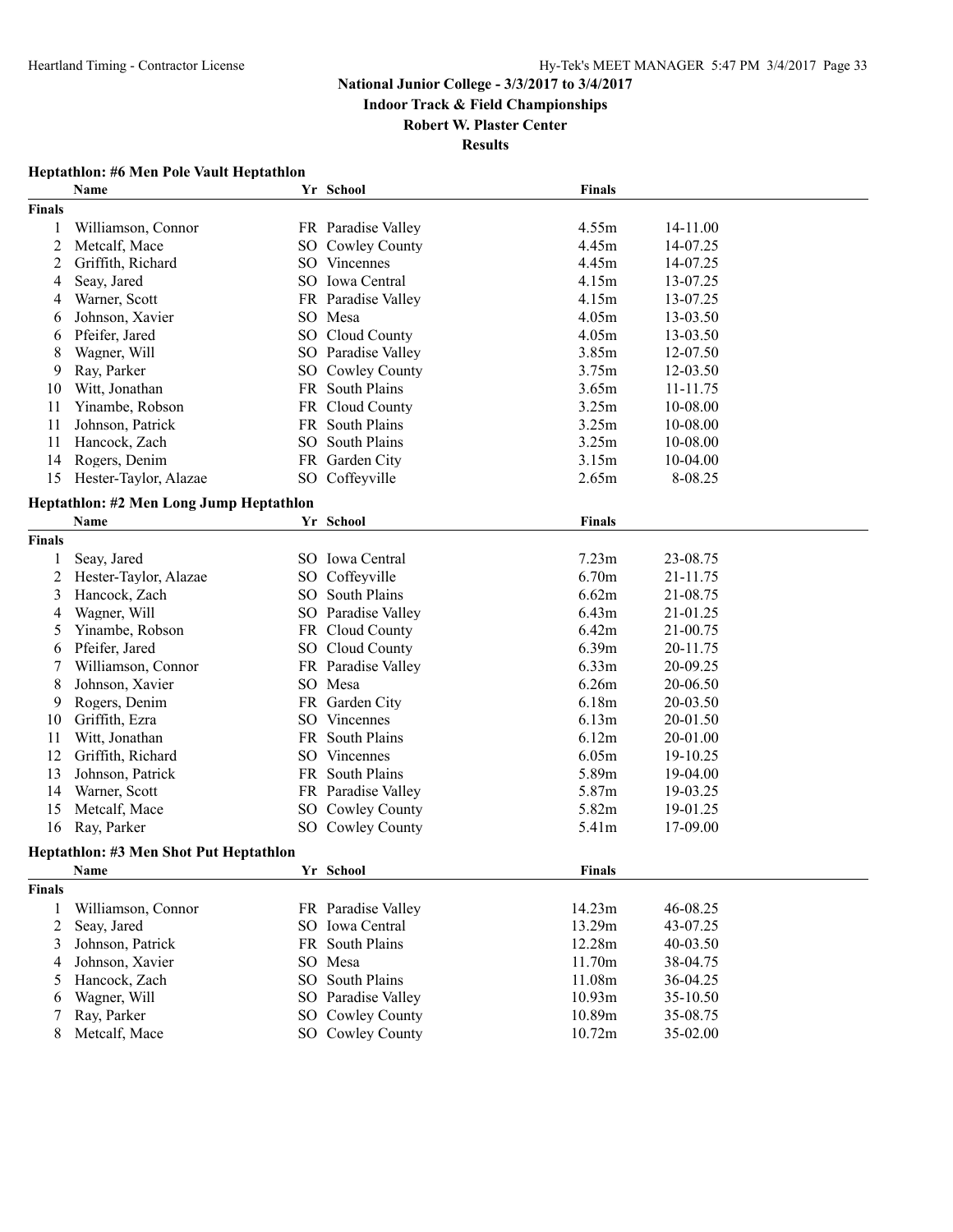**Indoor Track & Field Championships**

|               |                                                  |         |      |           |                                               |                | INQUOT TEACK & FIEIQ UNAMPIONSINPS |                   |               |            |
|---------------|--------------------------------------------------|---------|------|-----------|-----------------------------------------------|----------------|------------------------------------|-------------------|---------------|------------|
|               |                                                  |         |      |           |                                               |                | <b>Robert W. Plaster Center</b>    |                   |               |            |
|               |                                                  |         |      |           |                                               | <b>Results</b> |                                    |                   |               |            |
|               | Finals  (Heptathlon: #3 Men Shot Put Heptathlon) |         |      |           |                                               |                |                                    |                   |               |            |
|               | Name                                             |         |      | Yr School |                                               |                |                                    | <b>Finals</b>     |               |            |
| 9             | Warner, Scott                                    |         |      |           | FR Paradise Valley                            |                | 10.30 <sub>m</sub>                 |                   | 33-09.50      |            |
| 10            | Griffith, Ezra                                   |         |      |           | SO Vincennes                                  |                | 10.18m                             |                   | 33-04.75      |            |
| 11            | Pfeifer, Jared                                   |         |      |           | SO Cloud County                               |                | 10.04m                             |                   | 32-11.25      |            |
| 12            | Yinambe, Robson                                  |         |      |           | FR Cloud County                               |                |                                    | 9.90 <sub>m</sub> | 32-05.75      |            |
| 13            | Griffith, Richard                                |         |      |           | SO Vincennes                                  |                | 9.86m                              |                   | 32-04.25      |            |
| 14            | Rogers, Denim                                    |         |      |           | FR Garden City                                |                |                                    | 9.14m             | 30-00.00      |            |
| 15            | Witt, Jonathan                                   |         |      |           | FR South Plains                               |                |                                    | 8.48m             | 27-10.00      |            |
| 16            | Hester-Taylor, Alazae                            |         |      |           | SO Coffeyville                                |                |                                    | 8.28m             | 27-02.00      |            |
|               | <b>Men Heptathlon</b>                            |         |      |           |                                               |                |                                    |                   |               |            |
|               | <b>National:</b><br>5366                         | #       | 2014 |           | <b>Simon Gyllensten, Vincennes University</b> |                |                                    |                   |               |            |
|               | <b>Facility:</b><br>5615                         | $\star$ | 2016 |           | Jayce Thomas, Missouri Southern               |                |                                    |                   |               |            |
|               | Name                                             |         |      | Yr        | School                                        |                |                                    |                   | <b>Finals</b> |            |
| <b>Finals</b> |                                                  |         |      |           |                                               |                |                                    |                   |               |            |
| 1             | Seay, Jared                                      |         |      |           | SO Iowa Central                               |                |                                    |                   | 5413 #        |            |
| 2             | Williamson, Connor                               |         |      |           | FR Paradise Valley                            |                |                                    |                   | 5240          |            |
| 3             | Johnson, Xavier                                  |         |      |           | SO Mesa                                       |                |                                    |                   | 4895          |            |
| 4             | Griffith, Richard<br>Wagner, Will                |         |      |           | SO Vincennes<br>SO Paradise Valley            |                |                                    |                   | 4885          |            |
| 5<br>6        | Rogers, Denim                                    |         |      |           | FR Garden City                                |                |                                    |                   | 4754<br>4675  |            |
| 7             | Johnson, Patrick                                 |         |      |           | FR South Plains                               |                |                                    |                   | 4612          |            |
| 8             | Metcalf, Mace                                    |         |      |           | SO Cowley County                              |                |                                    |                   | 4588          |            |
| 9             | Pfeifer, Jared                                   |         |      |           | SO Cloud County                               |                |                                    |                   | 4581          |            |
| 10            | Yinambe, Robson                                  |         |      |           | FR Cloud County                               |                |                                    |                   | 4533          |            |
| 11            | Hancock, Zach                                    |         |      |           | SO South Plains                               |                |                                    |                   | 4490          |            |
| 12            | Witt, Jonathan                                   |         |      |           | FR South Plains                               |                |                                    |                   | 4273          |            |
| 13            | Warner, Scott                                    |         |      |           | FR Paradise Valley                            |                |                                    |                   | 4257          |            |
| 14            | Ray, Parker                                      |         |      |           | SO Cowley County                              |                |                                    |                   | 3905          |            |
|               |                                                  |         |      |           | Women - Team Rankings - 20 Events Scored      |                |                                    |                   |               |            |
|               | 1) New Mexico                                    |         |      |           | 121                                           |                | 2) Iowa Central                    |                   |               | 116        |
|               | 3) South Plains                                  |         |      |           | 73                                            |                | 4) Barton County                   |                   |               | 70         |
|               | 5) Central Arizona                               |         |      |           | 39                                            |                | 6) Iowa Western                    |                   |               | 38         |
|               | 7) Vincennes                                     |         |      |           | 34                                            |                | 8) Mesa                            |                   |               | 32         |
|               | 9) Monroe College                                |         |      |           | 28                                            |                | 10) Western Texas College          |                   |               | 25         |
|               | 11) Allen County                                 |         |      |           | 23                                            |                | 12) Essex                          |                   |               | 20         |
|               | 13) Cowley County                                |         |      |           | 19                                            |                | 13) Paradise Valley                |                   |               | 19         |
|               | 15) Hutchinson                                   |         |      |           | 16                                            |                | 15) Cuyahoga                       |                   |               | 16         |
|               | 17) Cloud County                                 |         |      |           | 15                                            |                | 18) Butler                         |                   |               | 14         |
|               |                                                  |         |      |           |                                               |                |                                    |                   |               |            |
|               | 19) Colby                                        |         |      |           | 13                                            |                | 19) Coffeyville                    |                   |               | 13         |
|               | 21) Highland                                     |         |      |           | 8                                             |                | 21) Pima                           |                   |               | 8          |
|               | 23) Dodge City                                   |         |      |           | 7                                             |                | 23) Kingsborough                   |                   |               | $\tau$     |
|               | 25) Meridian                                     |         |      |           | 3                                             |                | 26) Johnson County                 |                   |               | $\sqrt{2}$ |
|               | 27) Hinds                                        |         |      |           | 1                                             |                |                                    |                   |               |            |
|               |                                                  |         |      |           | Men - Team Rankings - 20 Events Scored        |                |                                    |                   |               |            |
|               | 1) Iowa Central                                  |         |      |           | 124                                           |                | 2) South Plains                    |                   |               | 104.5      |